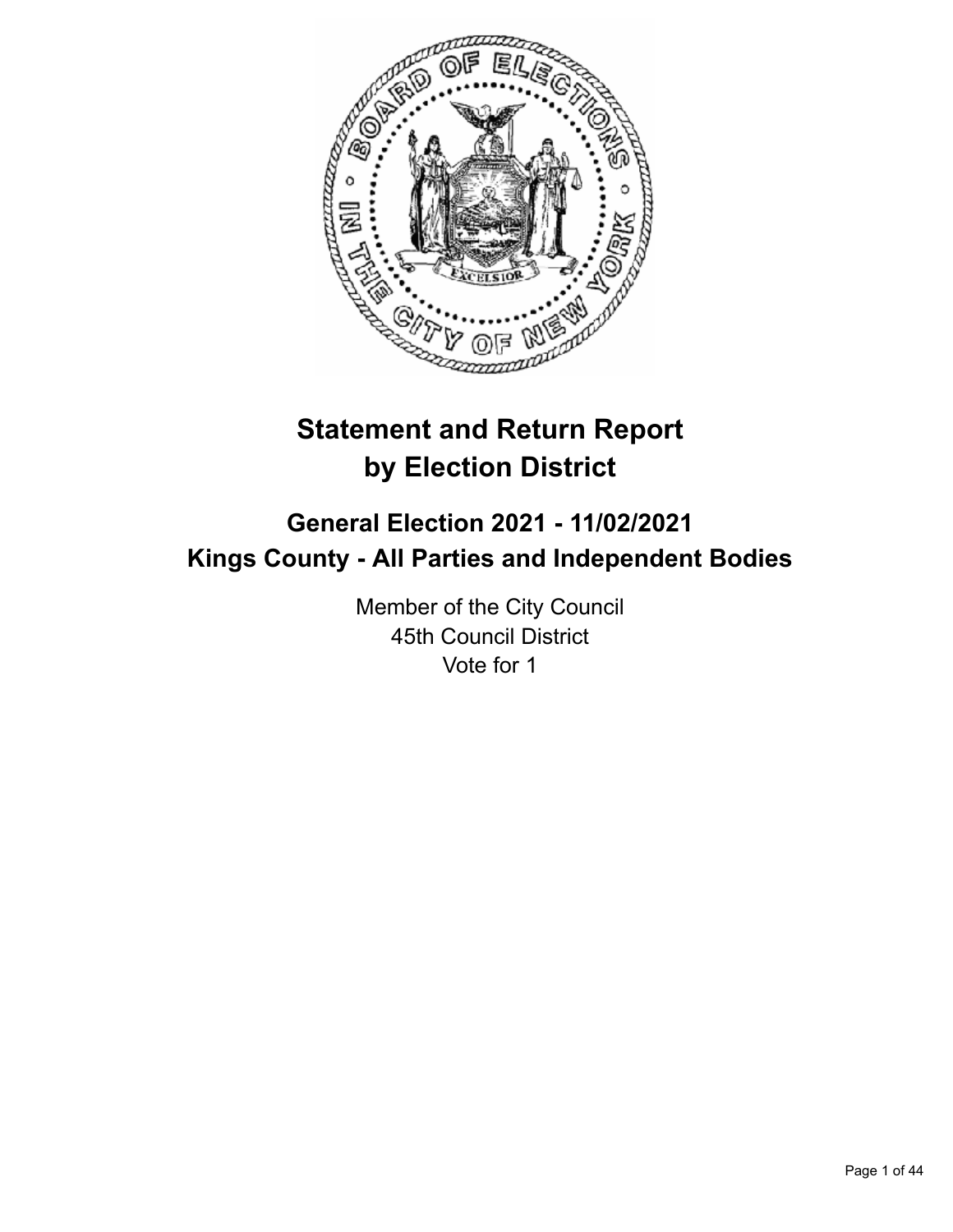

| PUBLIC COUNTER                                           | 89       |
|----------------------------------------------------------|----------|
| <b>MANUALLY COUNTED EMERGENCY</b>                        | 0        |
| ABSENTEE / MILITARY                                      | 8        |
| AFFIDAVIT                                                | $\Omega$ |
| <b>Total Ballots</b>                                     | 97       |
| Less - Inapplicable Federal/Special Presidential Ballots | 0        |
| <b>Total Applicable Ballots</b>                          | 97       |
| FARAH N. LOUIS (DEMOCRATIC)                              | 53       |
| LOUIS CESPEDES (OUR FLATBUSH)                            | 18       |
| UNATTRIBUTABLE WRITE-IN (WRITE-IN)                       |          |
| <b>Total Votes</b>                                       | 72       |
| Unrecorded                                               | 25       |

## **012/41**

| <b>PUBLIC COUNTER</b>                                    | 117 |
|----------------------------------------------------------|-----|
| <b>MANUALLY COUNTED EMERGENCY</b>                        | 0   |
| ABSENTEE / MILITARY                                      | 9   |
| AFFIDAVIT                                                |     |
| <b>Total Ballots</b>                                     | 127 |
| Less - Inapplicable Federal/Special Presidential Ballots | 0   |
| <b>Total Applicable Ballots</b>                          | 127 |
| FARAH N. LOUIS (DEMOCRATIC)                              | 80  |
| LOUIS CESPEDES (OUR FLATBUSH)                            | 16  |
| UNATTRIBUTABLE WRITE-IN (WRITE-IN)                       |     |
| <b>Total Votes</b>                                       | 97  |
| Unrecorded                                               | 30  |
|                                                          |     |

# **013/41 COMBINED into: 015/41**

| PUBLIC COUNTER                                           | 84       |
|----------------------------------------------------------|----------|
| MANUALLY COUNTED EMERGENCY                               | 0        |
| ABSENTEE / MILITARY                                      | 3        |
| AFFIDAVIT                                                | 0        |
| <b>Total Ballots</b>                                     | 87       |
| Less - Inapplicable Federal/Special Presidential Ballots | $\Omega$ |
| <b>Total Applicable Ballots</b>                          | 87       |
| FARAH N. LOUIS (DEMOCRATIC)                              | 52       |
| LOUIS CESPEDES (OUR FLATBUSH)                            | 7        |
| SHIMON FELDMAN (WRITE-IN)                                |          |
| UNATTRIBUTABLE WRITE-IN (WRITE-IN)                       |          |
| <b>Total Votes</b>                                       | 61       |
| Unrecorded                                               | 26       |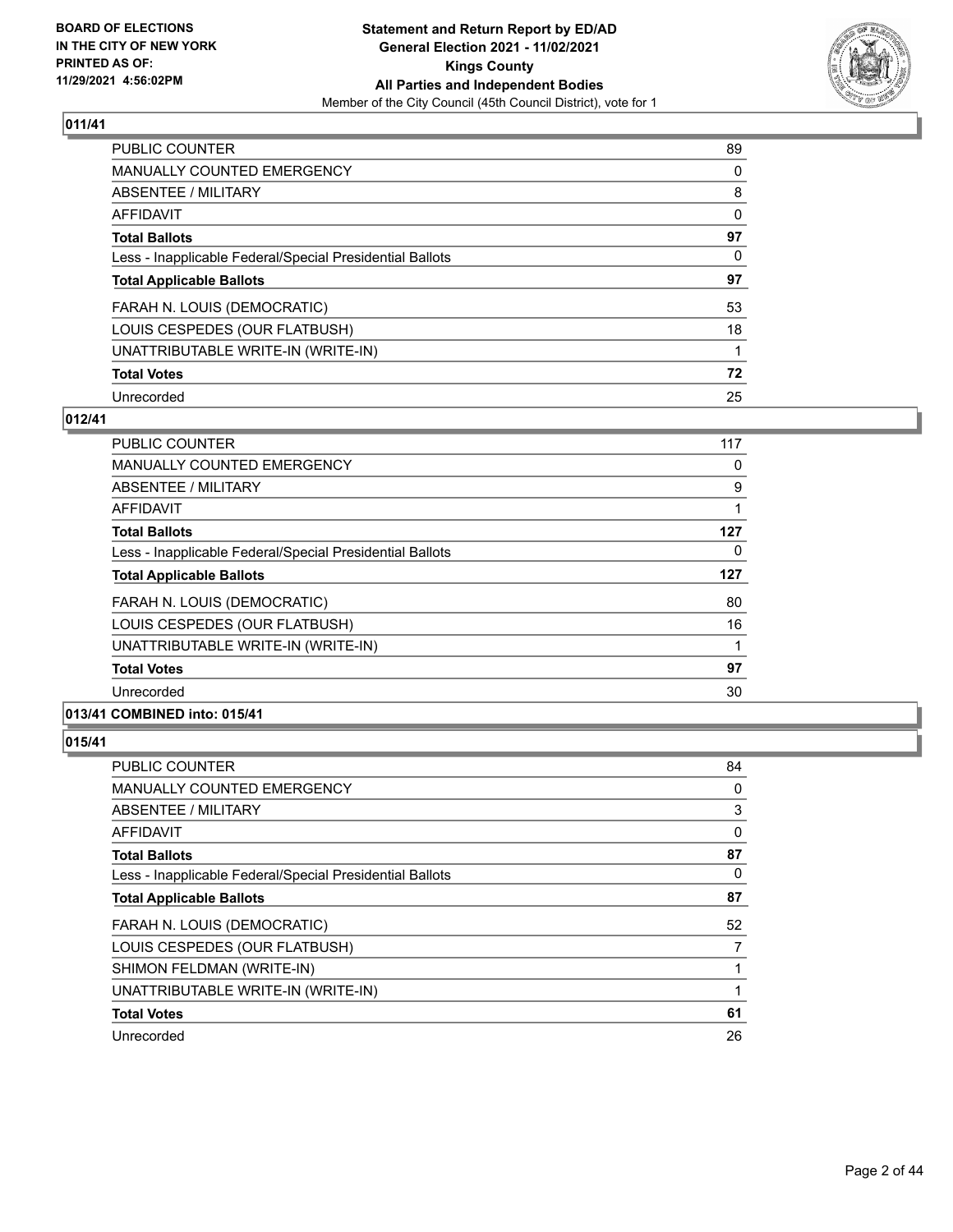

| PUBLIC COUNTER                                           | 177 |
|----------------------------------------------------------|-----|
| <b>MANUALLY COUNTED EMERGENCY</b>                        | 0   |
| ABSENTEE / MILITARY                                      | 11  |
| AFFIDAVIT                                                | 0   |
| <b>Total Ballots</b>                                     | 188 |
| Less - Inapplicable Federal/Special Presidential Ballots | 0   |
| <b>Total Applicable Ballots</b>                          | 188 |
| FARAH N. LOUIS (DEMOCRATIC)                              | 110 |
| LOUIS CESPEDES (OUR FLATBUSH)                            | 22  |
| INNA VERNIKOV (WRITE-IN)                                 | 2   |
| MIGUEL ROSADO (WRITE-IN)                                 | 1   |
| RACHEL MAX (WRITE-IN)                                    |     |
| <b>Total Votes</b>                                       | 136 |
| Unrecorded                                               | 52  |

## **019/41**

| <b>PUBLIC COUNTER</b>                                    | 40       |
|----------------------------------------------------------|----------|
| <b>MANUALLY COUNTED EMERGENCY</b>                        | 0        |
| ABSENTEE / MILITARY                                      | 0        |
| AFFIDAVIT                                                | $\Omega$ |
| <b>Total Ballots</b>                                     | 40       |
| Less - Inapplicable Federal/Special Presidential Ballots | 0        |
| <b>Total Applicable Ballots</b>                          | 40       |
| FARAH N. LOUIS (DEMOCRATIC)                              | 24       |
| LOUIS CESPEDES (OUR FLATBUSH)                            |          |
| <b>Total Votes</b>                                       | 25       |
| Unrecorded                                               | 15       |

| <b>PUBLIC COUNTER</b>                                    | 184 |
|----------------------------------------------------------|-----|
| <b>MANUALLY COUNTED EMERGENCY</b>                        | 0   |
| ABSENTEE / MILITARY                                      | 9   |
| AFFIDAVIT                                                | 1   |
| <b>Total Ballots</b>                                     | 194 |
| Less - Inapplicable Federal/Special Presidential Ballots | 0   |
| <b>Total Applicable Ballots</b>                          | 194 |
| FARAH N. LOUIS (DEMOCRATIC)                              | 122 |
| LOUIS CESPEDES (OUR FLATBUSH)                            | 23  |
| ALEX ADLET (WRITE-IN)                                    | 1   |
| KATIE MCMANAMAN (WRITE-IN)                               | 1   |
| MAYER MAYERFELD (WRITE-IN)                               | 1   |
| RON PAUL (WRITE-IN)                                      | 1   |
| SHOMNI ZOND (WRITE-IN)                                   | 1   |
| UNATTRIBUTABLE WRITE-IN (WRITE-IN)                       | 1   |
| YECHEDED MILOTEIN (WRITE-IN)                             | 1   |
| <b>Total Votes</b>                                       | 152 |
| Unrecorded                                               | 42  |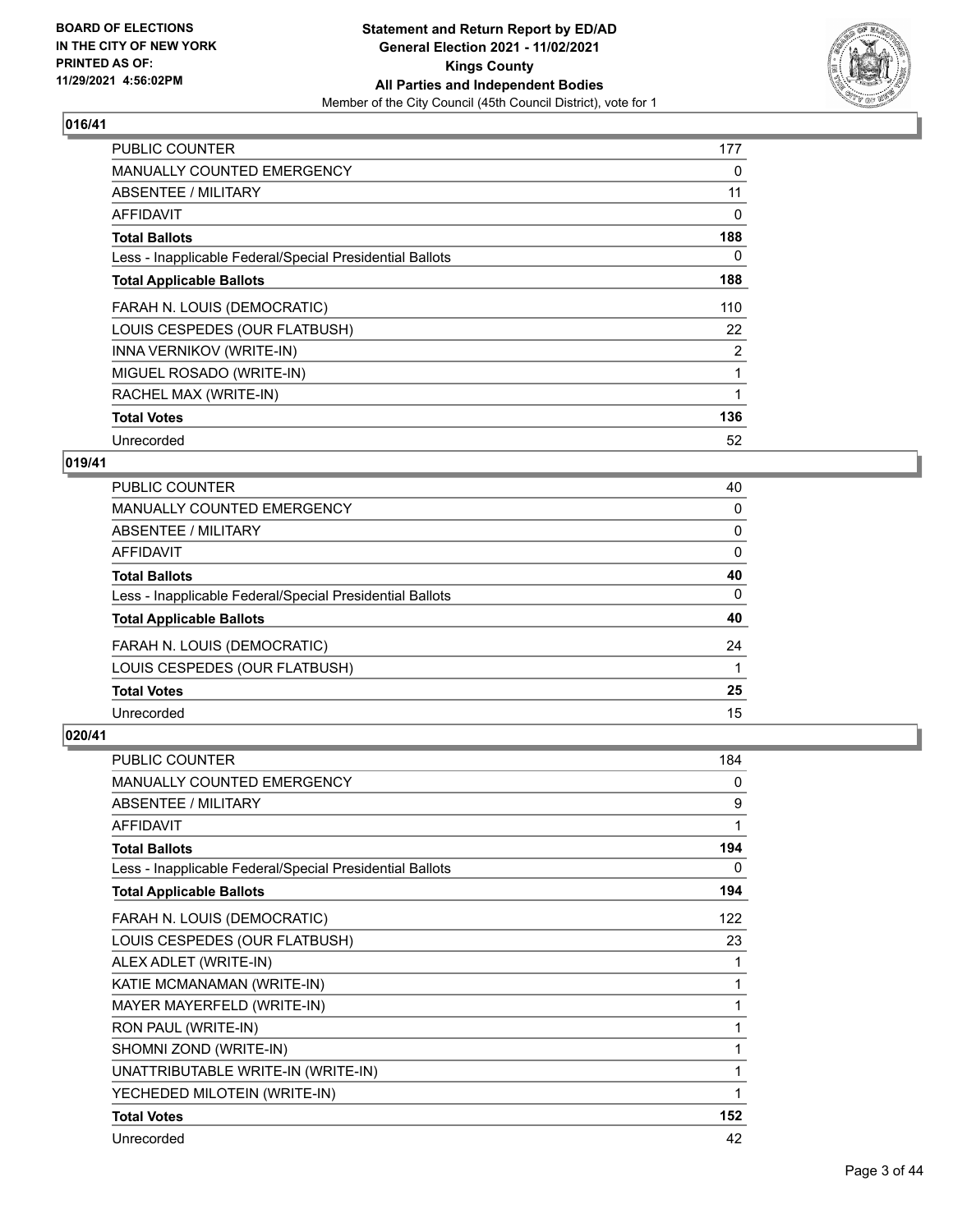

| <b>PUBLIC COUNTER</b>                                    | 234            |
|----------------------------------------------------------|----------------|
| <b>MANUALLY COUNTED EMERGENCY</b>                        | 0              |
| ABSENTEE / MILITARY                                      | 6              |
| AFFIDAVIT                                                | $\overline{2}$ |
| <b>Total Ballots</b>                                     | 242            |
| Less - Inapplicable Federal/Special Presidential Ballots | 0              |
| <b>Total Applicable Ballots</b>                          | 242            |
| FARAH N. LOUIS (DEMOCRATIC)                              | 130            |
| LOUIS CESPEDES (OUR FLATBUSH)                            | 39             |
| AVICAYOL STERN (WRITE-IN)                                |                |
| DONALD CRAMSTON (WRITE-IN)                               |                |
| <b>Total Votes</b>                                       | 171            |
| Unrecorded                                               | 71             |

## **023/41**

| <b>PUBLIC COUNTER</b>                                    | 37 |
|----------------------------------------------------------|----|
| <b>MANUALLY COUNTED EMERGENCY</b>                        | 0  |
| ABSENTEE / MILITARY                                      |    |
| AFFIDAVIT                                                | 0  |
| <b>Total Ballots</b>                                     | 38 |
| Less - Inapplicable Federal/Special Presidential Ballots | 0  |
| <b>Total Applicable Ballots</b>                          | 38 |
| FARAH N. LOUIS (DEMOCRATIC)                              | 34 |
| LOUIS CESPEDES (OUR FLATBUSH)                            | 2  |
| UNATTRIBUTABLE WRITE-IN (WRITE-IN)                       |    |
| <b>Total Votes</b>                                       | 37 |
| Unrecorded                                               |    |

| PUBLIC COUNTER                                           | 31             |
|----------------------------------------------------------|----------------|
| MANUALLY COUNTED EMERGENCY                               | 0              |
| <b>ABSENTEE / MILITARY</b>                               | 0              |
| <b>AFFIDAVIT</b>                                         | 0              |
| <b>Total Ballots</b>                                     | 31             |
| Less - Inapplicable Federal/Special Presidential Ballots | 0              |
| <b>Total Applicable Ballots</b>                          | 31             |
| FARAH N. LOUIS (DEMOCRATIC)                              | 24             |
| LOUIS CESPEDES (OUR FLATBUSH)                            | 5              |
| <b>Total Votes</b>                                       | 29             |
| Unrecorded                                               | $\overline{2}$ |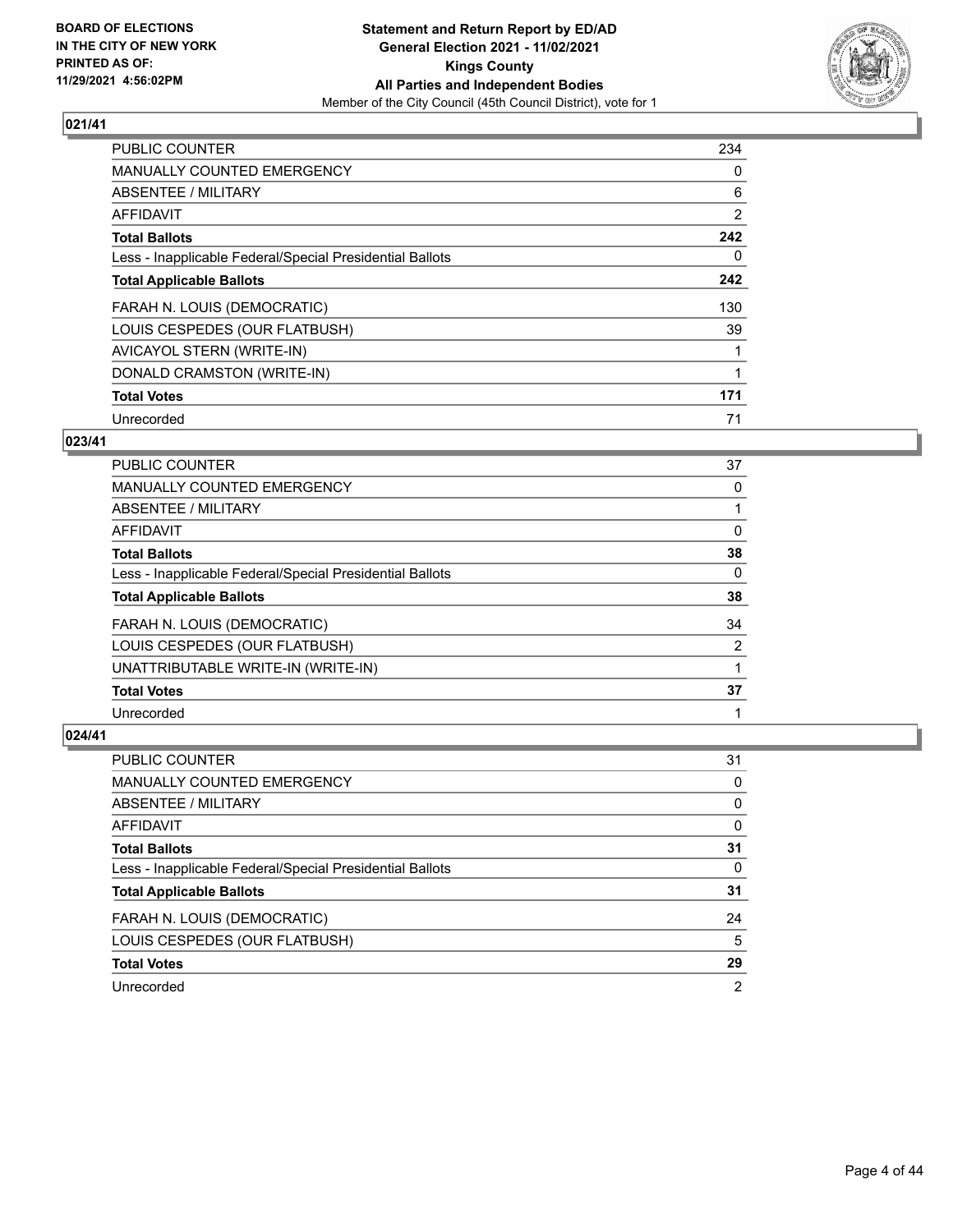

| PUBLIC COUNTER                                           | 46       |
|----------------------------------------------------------|----------|
| MANUALLY COUNTED EMERGENCY                               | 0        |
| ABSENTEE / MILITARY                                      | 0        |
| AFFIDAVIT                                                | 0        |
| Total Ballots                                            | 46       |
| Less - Inapplicable Federal/Special Presidential Ballots | $\Omega$ |
| <b>Total Applicable Ballots</b>                          | 46       |
| FARAH N. LOUIS (DEMOCRATIC)                              | 32       |
| LOUIS CESPEDES (OUR FLATBUSH)                            | 3        |
| <b>Total Votes</b>                                       | 35       |
| Unrecorded                                               | 11       |

## **026/41**

| <b>PUBLIC COUNTER</b>                                    | 22             |
|----------------------------------------------------------|----------------|
| <b>MANUALLY COUNTED EMERGENCY</b>                        | 0              |
| ABSENTEE / MILITARY                                      | 2              |
| AFFIDAVIT                                                | $\Omega$       |
| <b>Total Ballots</b>                                     | 24             |
| Less - Inapplicable Federal/Special Presidential Ballots | 0              |
| <b>Total Applicable Ballots</b>                          | 24             |
| FARAH N. LOUIS (DEMOCRATIC)                              | 20             |
| LOUIS CESPEDES (OUR FLATBUSH)                            | $\overline{2}$ |
| <b>Total Votes</b>                                       | 22             |
| Unrecorded                                               | $\mathcal{P}$  |

| <b>PUBLIC COUNTER</b>                                    | 133 |
|----------------------------------------------------------|-----|
| <b>MANUALLY COUNTED EMERGENCY</b>                        | 0   |
| <b>ABSENTEE / MILITARY</b>                               | 5   |
| AFFIDAVIT                                                |     |
| <b>Total Ballots</b>                                     | 139 |
| Less - Inapplicable Federal/Special Presidential Ballots | 0   |
| <b>Total Applicable Ballots</b>                          | 139 |
| FARAH N. LOUIS (DEMOCRATIC)                              | 110 |
| LOUIS CESPEDES (OUR FLATBUSH)                            | 10  |
| UNATTRIBUTABLE WRITE-IN (WRITE-IN)                       |     |
| UNCOUNTED WRITE-IN PER STATUTE (WRITE-IN)                | 1   |
| <b>Total Votes</b>                                       | 122 |
| Unrecorded                                               | 17  |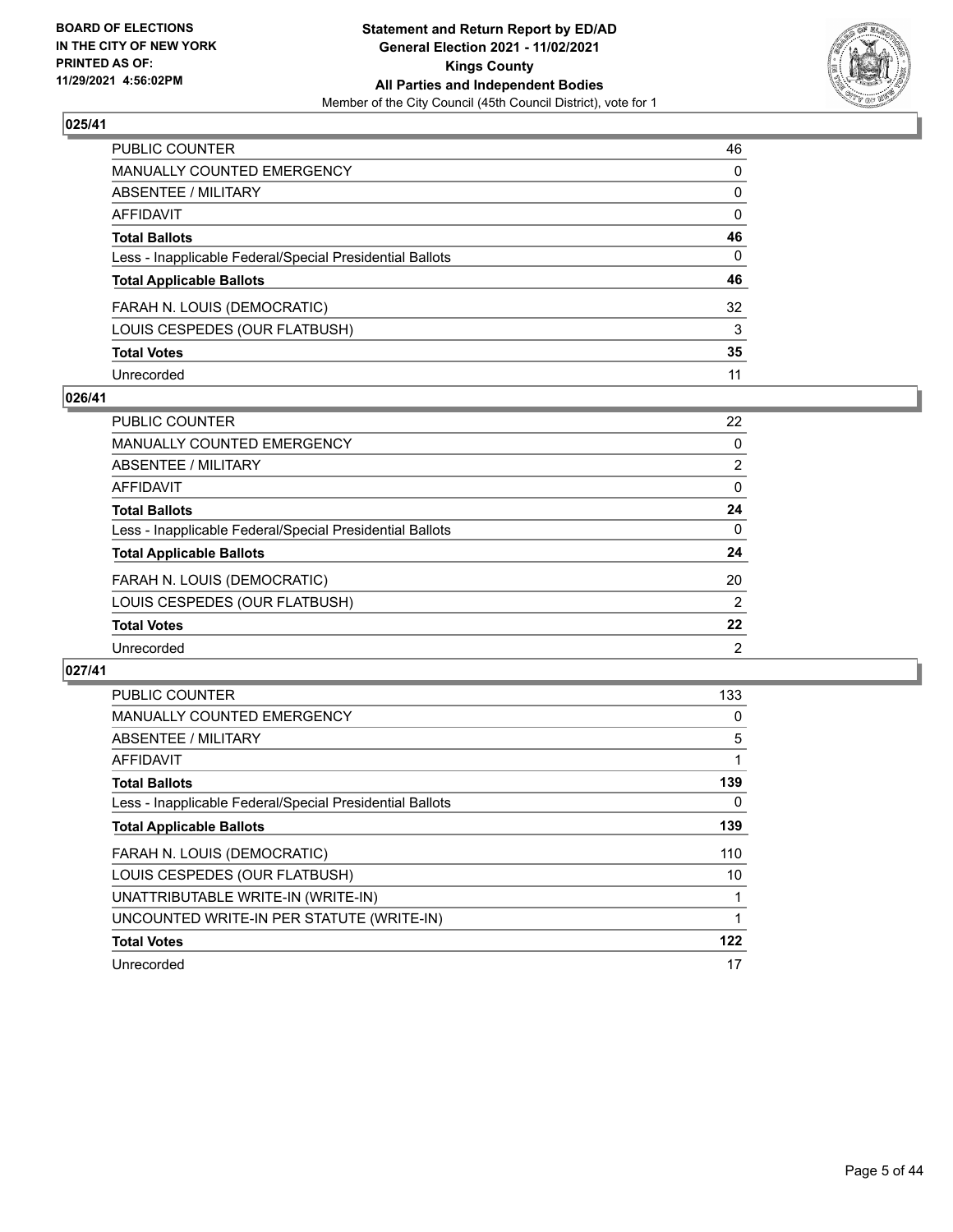

| <b>PUBLIC COUNTER</b>                                    | 273            |
|----------------------------------------------------------|----------------|
| MANUALLY COUNTED EMERGENCY                               | 0              |
| ABSENTEE / MILITARY                                      | 16             |
| <b>AFFIDAVIT</b>                                         | 2              |
| <b>Total Ballots</b>                                     | 291            |
| Less - Inapplicable Federal/Special Presidential Ballots | 0              |
| <b>Total Applicable Ballots</b>                          | 291            |
| FARAH N. LOUIS (DEMOCRATIC)                              | 235            |
| LOUIS CESPEDES (OUR FLATBUSH)                            | 17             |
| THOMAS FAHERTY (WRITE-IN)                                | $\overline{2}$ |
| WILLIAM PEPITONE (WRITE-IN)                              |                |
| <b>Total Votes</b>                                       | 255            |
| Unrecorded                                               | 36             |

## **029/41**

| <b>PUBLIC COUNTER</b>                                    | 15             |
|----------------------------------------------------------|----------------|
| MANUALLY COUNTED EMERGENCY                               | 0              |
| ABSENTEE / MILITARY                                      | $\Omega$       |
| AFFIDAVIT                                                | $\Omega$       |
| <b>Total Ballots</b>                                     | 15             |
| Less - Inapplicable Federal/Special Presidential Ballots | $\Omega$       |
| <b>Total Applicable Ballots</b>                          | 15             |
| FARAH N. LOUIS (DEMOCRATIC)                              | 12             |
| LOUIS CESPEDES (OUR FLATBUSH)                            |                |
| <b>Total Votes</b>                                       | 13             |
| Unrecorded                                               | $\overline{2}$ |

| <b>PUBLIC COUNTER</b>                                    | 176 |
|----------------------------------------------------------|-----|
| <b>MANUALLY COUNTED EMERGENCY</b>                        | 0   |
| ABSENTEE / MILITARY                                      | 8   |
| <b>AFFIDAVIT</b>                                         | 0   |
| <b>Total Ballots</b>                                     | 184 |
| Less - Inapplicable Federal/Special Presidential Ballots | 0   |
| <b>Total Applicable Ballots</b>                          | 184 |
| FARAH N. LOUIS (DEMOCRATIC)                              | 164 |
| LOUIS CESPEDES (OUR FLATBUSH)                            | 5   |
| <b>JOSH FRAIDSTERN (WRITE-IN)</b>                        |     |
| UNATTRIBUTABLE WRITE-IN (WRITE-IN)                       |     |
| <b>Total Votes</b>                                       | 171 |
| Unrecorded                                               | 13  |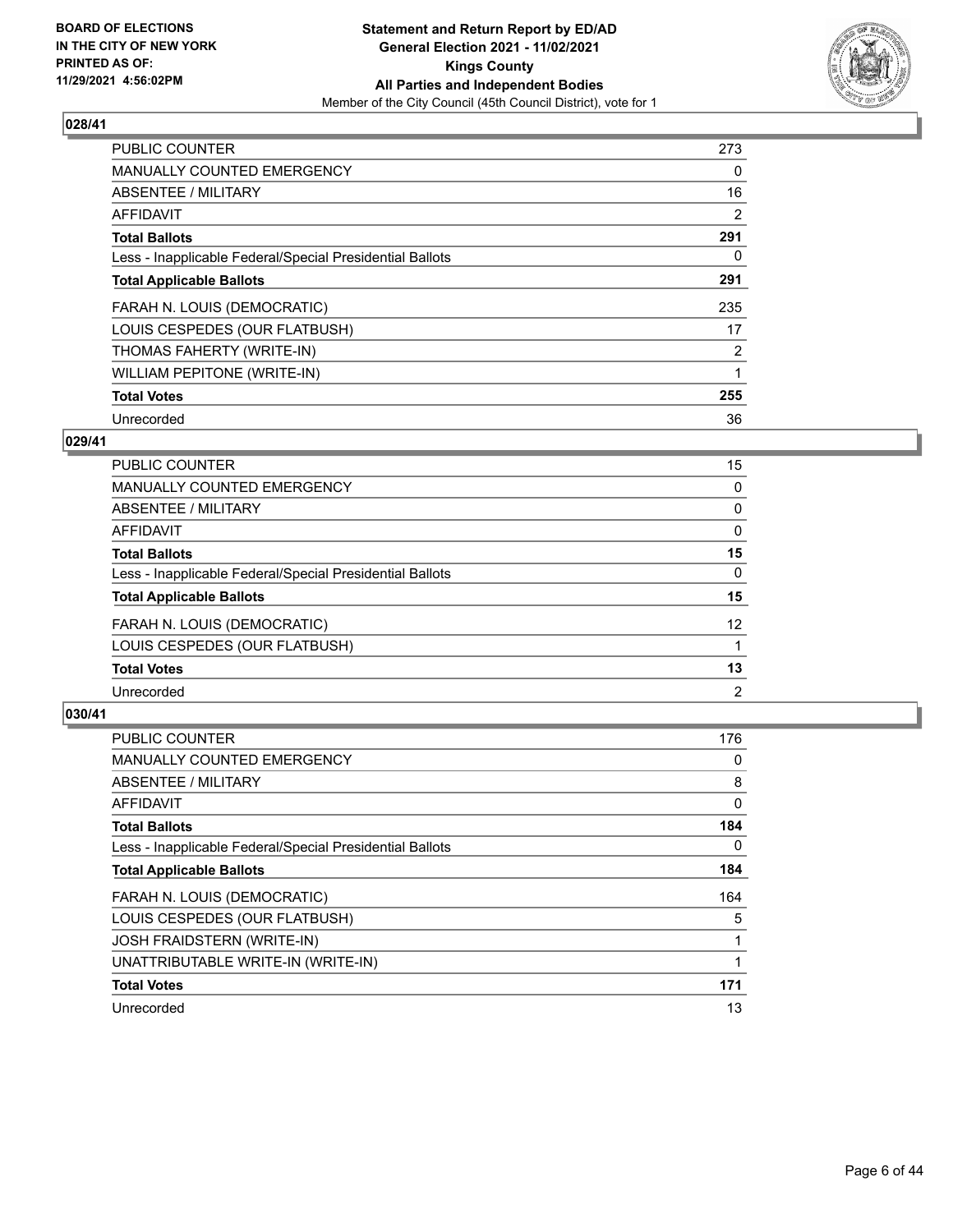

| PUBLIC COUNTER                                           | 208           |
|----------------------------------------------------------|---------------|
| <b>MANUALLY COUNTED EMERGENCY</b>                        | $\Omega$      |
| ABSENTEE / MILITARY                                      | 21            |
| <b>AFFIDAVIT</b>                                         | $\mathbf{0}$  |
| <b>Total Ballots</b>                                     | 229           |
| Less - Inapplicable Federal/Special Presidential Ballots | 0             |
| <b>Total Applicable Ballots</b>                          | 229           |
| FARAH N. LOUIS (DEMOCRATIC)                              | 210           |
| LOUIS CESPEDES (OUR FLATBUSH)                            | $\mathcal{P}$ |
| <b>Total Votes</b>                                       | 212           |
| Unrecorded                                               | 17            |

# **032/41**

| PUBLIC COUNTER                                           | 155      |
|----------------------------------------------------------|----------|
| MANUALLY COUNTED EMERGENCY                               | $\Omega$ |
| ABSENTEE / MILITARY                                      | 14       |
| AFFIDAVIT                                                | $\Omega$ |
| <b>Total Ballots</b>                                     | 169      |
| Less - Inapplicable Federal/Special Presidential Ballots | $\Omega$ |
| <b>Total Applicable Ballots</b>                          | 169      |
| FARAH N. LOUIS (DEMOCRATIC)                              | 152      |
| LOUIS CESPEDES (OUR FLATBUSH)                            | 7        |
| <b>Total Votes</b>                                       | 159      |
| Unrecorded                                               | 10       |

| PUBLIC COUNTER                                           | 203 |
|----------------------------------------------------------|-----|
| <b>MANUALLY COUNTED EMERGENCY</b>                        | 0   |
| ABSENTEE / MILITARY                                      | 14  |
| AFFIDAVIT                                                | 0   |
| <b>Total Ballots</b>                                     | 217 |
| Less - Inapplicable Federal/Special Presidential Ballots | 0   |
| <b>Total Applicable Ballots</b>                          | 217 |
| FARAH N. LOUIS (DEMOCRATIC)                              | 199 |
| LOUIS CESPEDES (OUR FLATBUSH)                            | 6   |
| UNATTRIBUTABLE WRITE-IN (WRITE-IN)                       |     |
| <b>Total Votes</b>                                       | 206 |
| Unrecorded                                               | 11  |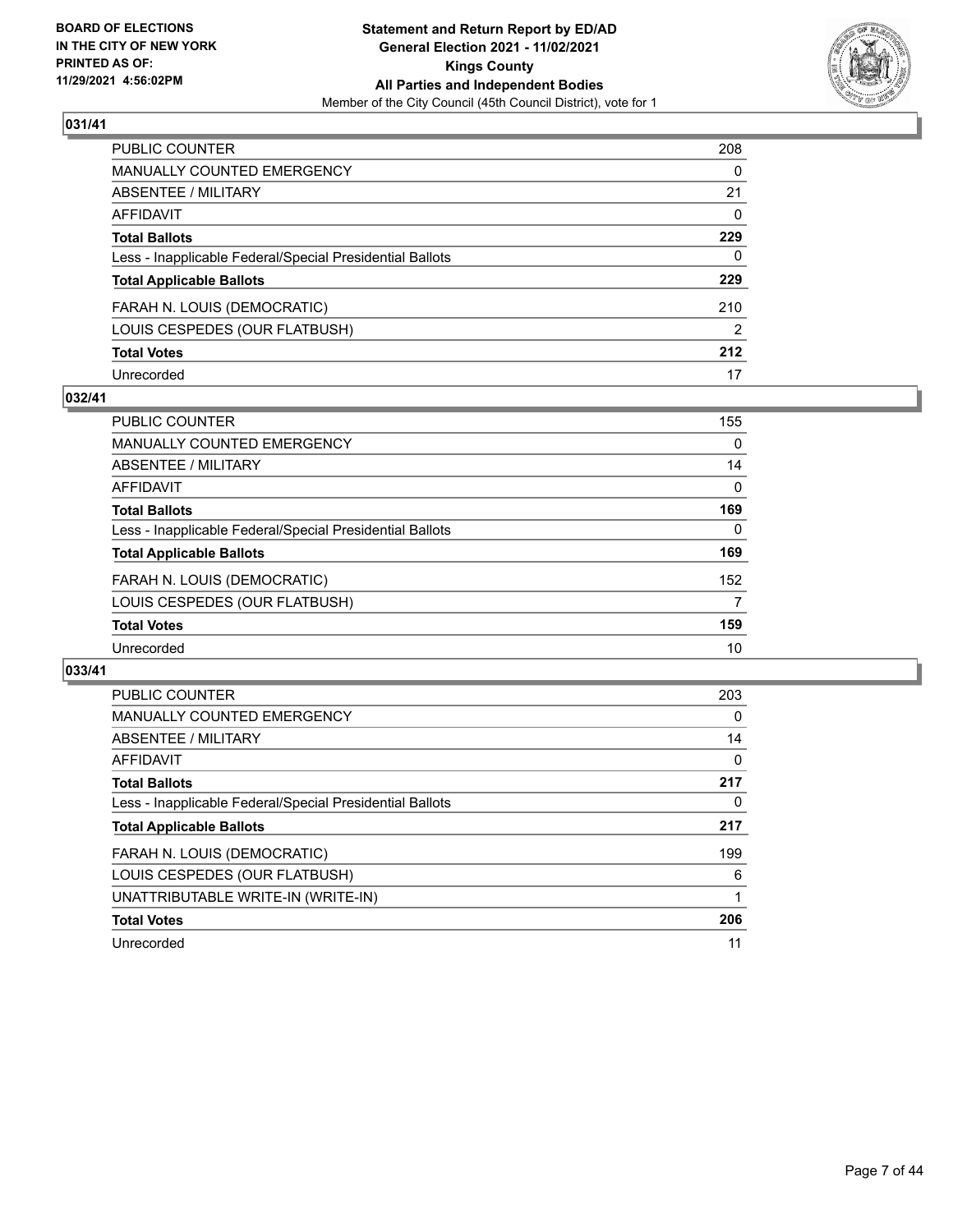

| PUBLIC COUNTER                                           | 210          |
|----------------------------------------------------------|--------------|
| MANUALLY COUNTED EMERGENCY                               | 0            |
| ABSENTEE / MILITARY                                      | 15           |
| AFFIDAVIT                                                | $\mathbf{0}$ |
| Total Ballots                                            | 225          |
| Less - Inapplicable Federal/Special Presidential Ballots | $\Omega$     |
| <b>Total Applicable Ballots</b>                          | 225          |
| FARAH N. LOUIS (DEMOCRATIC)                              | 203          |
| LOUIS CESPEDES (OUR FLATBUSH)                            | 11           |
| <b>Total Votes</b>                                       | 214          |
| Unrecorded                                               | 11           |

## **039/41**

| <b>PUBLIC COUNTER</b>                                    | 271 |
|----------------------------------------------------------|-----|
| <b>MANUALLY COUNTED EMERGENCY</b>                        | 0   |
| ABSENTEE / MILITARY                                      | 10  |
| <b>AFFIDAVIT</b>                                         | 0   |
| <b>Total Ballots</b>                                     | 281 |
| Less - Inapplicable Federal/Special Presidential Ballots | 0   |
| <b>Total Applicable Ballots</b>                          | 281 |
| FARAH N. LOUIS (DEMOCRATIC)                              | 246 |
| LOUIS CESPEDES (OUR FLATBUSH)                            | 14  |
| UNATTRIBUTABLE WRITE-IN (WRITE-IN)                       |     |
| <b>Total Votes</b>                                       | 261 |
| Unrecorded                                               | 20  |

| <b>PUBLIC COUNTER</b>                                    | 215            |
|----------------------------------------------------------|----------------|
| <b>MANUALLY COUNTED EMERGENCY</b>                        | $\Omega$       |
| ABSENTEE / MILITARY                                      | 15             |
| AFFIDAVIT                                                |                |
| <b>Total Ballots</b>                                     | 231            |
| Less - Inapplicable Federal/Special Presidential Ballots | 0              |
| <b>Total Applicable Ballots</b>                          | 231            |
| FARAH N. LOUIS (DEMOCRATIC)                              | 219            |
| LOUIS CESPEDES (OUR FLATBUSH)                            | $\overline{2}$ |
| MICHAEL R PASTERNACK (WRITE-IN)                          |                |
| <b>Total Votes</b>                                       | 222            |
| Unrecorded                                               | 9              |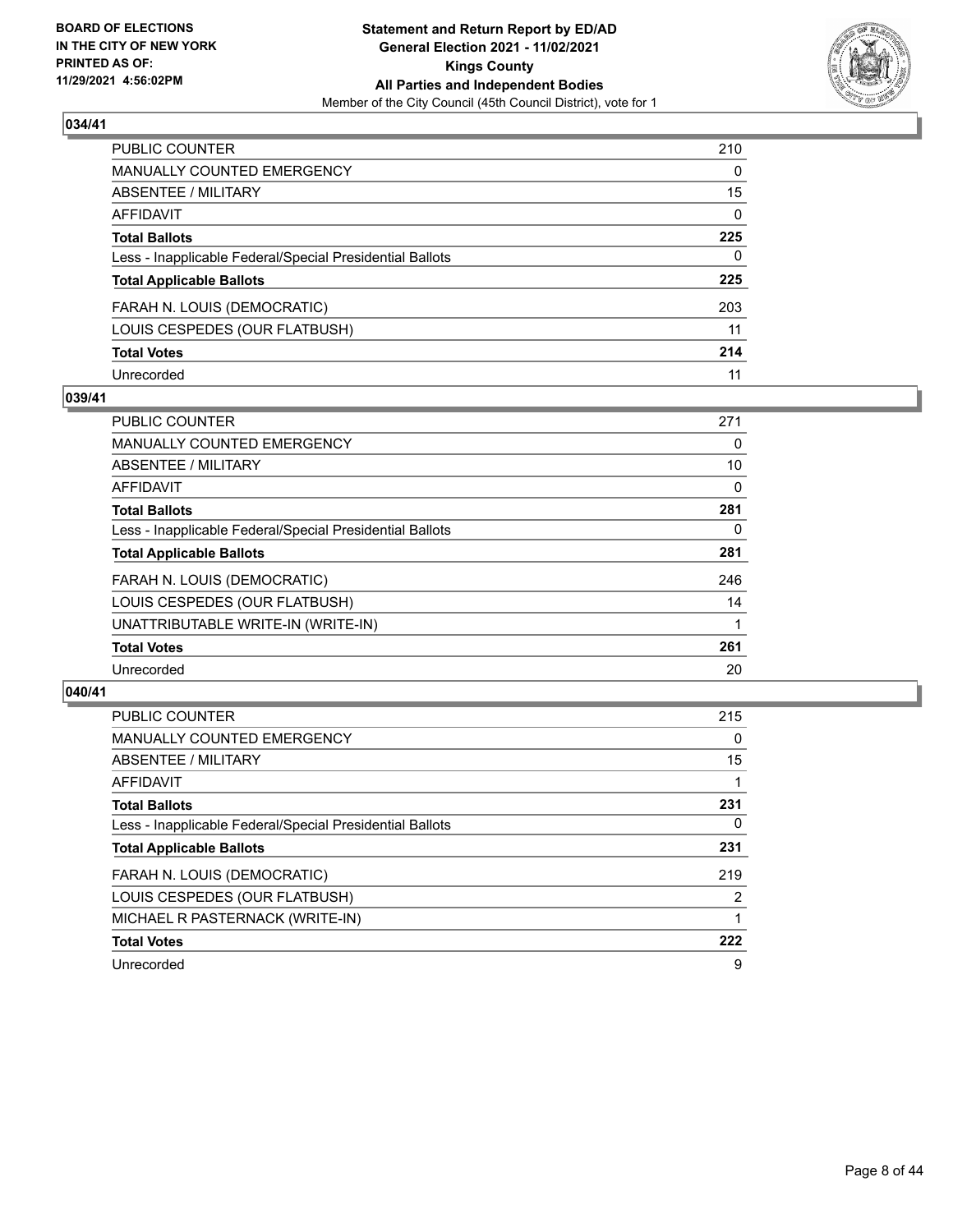

| PUBLIC COUNTER                                           | 235 |
|----------------------------------------------------------|-----|
| <b>MANUALLY COUNTED EMERGENCY</b>                        | 0   |
| ABSENTEE / MILITARY                                      | 17  |
| <b>AFFIDAVIT</b>                                         | 0   |
| <b>Total Ballots</b>                                     | 252 |
| Less - Inapplicable Federal/Special Presidential Ballots | 0   |
| <b>Total Applicable Ballots</b>                          | 252 |
| FARAH N. LOUIS (DEMOCRATIC)                              | 229 |
| LOUIS CESPEDES (OUR FLATBUSH)                            | 5   |
| <b>MERCEDES NARCISSE (WRITE-IN)</b>                      | 1   |
| MONIQUE CHANDLER WATERMAN (WRITE-IN)                     |     |
| <b>Total Votes</b>                                       | 236 |
| Unrecorded                                               | 16  |

## **043/41**

| <b>PUBLIC COUNTER</b>                                    | 189 |
|----------------------------------------------------------|-----|
| MANUALLY COUNTED EMERGENCY                               | 0   |
| ABSENTEE / MILITARY                                      | 4   |
| AFFIDAVIT                                                | 0   |
| <b>Total Ballots</b>                                     | 193 |
| Less - Inapplicable Federal/Special Presidential Ballots | 0   |
| <b>Total Applicable Ballots</b>                          | 193 |
| FARAH N. LOUIS (DEMOCRATIC)                              | 170 |
| LOUIS CESPEDES (OUR FLATBUSH)                            | 5   |
| <b>Total Votes</b>                                       | 175 |
| Unrecorded                                               | 18  |

| <b>PUBLIC COUNTER</b>                                    | 199      |
|----------------------------------------------------------|----------|
| <b>MANUALLY COUNTED EMERGENCY</b>                        | $\Omega$ |
| ABSENTEE / MILITARY                                      | 10       |
| AFFIDAVIT                                                |          |
| <b>Total Ballots</b>                                     | 210      |
| Less - Inapplicable Federal/Special Presidential Ballots | 0        |
| <b>Total Applicable Ballots</b>                          | 210      |
| FARAH N. LOUIS (DEMOCRATIC)                              | 192      |
| LOUIS CESPEDES (OUR FLATBUSH)                            | 6        |
| <b>Total Votes</b>                                       | 198      |
| Unrecorded                                               | 12       |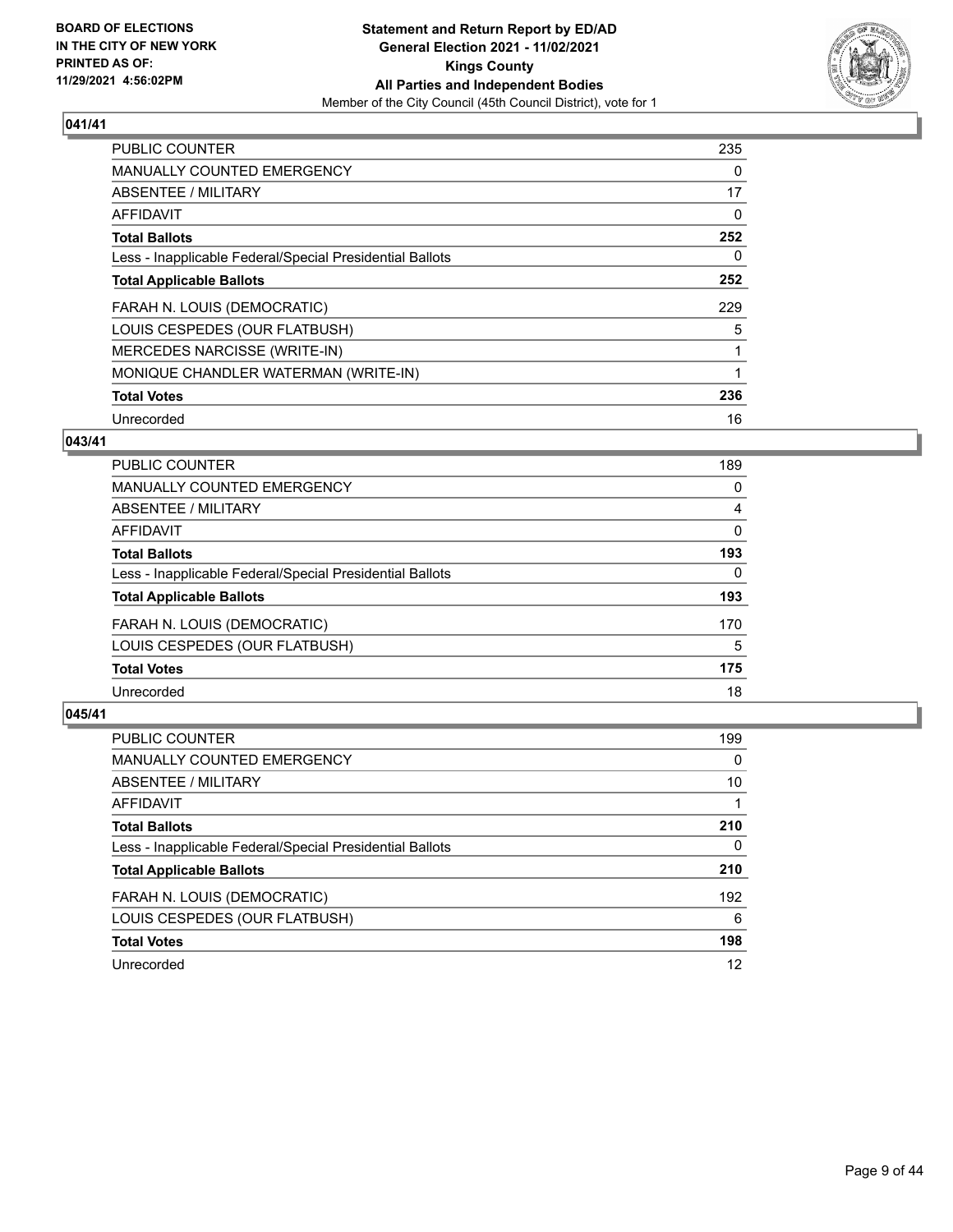

| <b>PUBLIC COUNTER</b>                                    | 200      |
|----------------------------------------------------------|----------|
| <b>MANUALLY COUNTED EMERGENCY</b>                        | $\Omega$ |
| ABSENTEE / MILITARY                                      | 9        |
| AFFIDAVIT                                                | 0        |
| <b>Total Ballots</b>                                     | 209      |
| Less - Inapplicable Federal/Special Presidential Ballots | 0        |
| <b>Total Applicable Ballots</b>                          | 209      |
| FARAH N. LOUIS (DEMOCRATIC)                              | 191      |
| LOUIS CESPEDES (OUR FLATBUSH)                            | 4        |
| CHRISTIE O NEILL (WRITE-IN)                              |          |
| <b>Total Votes</b>                                       | 196      |
| Unrecorded                                               | 13       |

#### **048/41**

| <b>PUBLIC COUNTER</b>                                    | 129      |
|----------------------------------------------------------|----------|
| MANUALLY COUNTED EMERGENCY                               | 0        |
| ABSENTEE / MILITARY                                      | 4        |
| AFFIDAVIT                                                |          |
| <b>Total Ballots</b>                                     | 134      |
| Less - Inapplicable Federal/Special Presidential Ballots | $\Omega$ |
| <b>Total Applicable Ballots</b>                          | 134      |
| FARAH N. LOUIS (DEMOCRATIC)                              | 128      |
| LOUIS CESPEDES (OUR FLATBUSH)                            | 2        |
| <b>Total Votes</b>                                       | 130      |
| Unrecorded                                               | 4        |

| PUBLIC COUNTER                                           | 318 |
|----------------------------------------------------------|-----|
| MANUALLY COUNTED EMERGENCY                               | 0   |
| <b>ABSENTEE / MILITARY</b>                               | 26  |
| <b>AFFIDAVIT</b>                                         |     |
| <b>Total Ballots</b>                                     | 345 |
| Less - Inapplicable Federal/Special Presidential Ballots | 0   |
| <b>Total Applicable Ballots</b>                          | 345 |
| FARAH N. LOUIS (DEMOCRATIC)                              | 242 |
| LOUIS CESPEDES (OUR FLATBUSH)                            | 24  |
| ALAN FINTZ (WRITE-IN)                                    | 1   |
| BENJAMIN MAXER (WRITE-IN)                                | 1   |
| CHAIM DEUTASH (WRITE-IN)                                 | 1   |
| DAVID TYBERG (WRITE-IN)                                  | 1   |
| NACHMAN MASTEFSKY (WRITE-IN)                             | 1   |
| RICHARD TAYLOR (WRITE-IN)                                | 1   |
| STEVEN SAPERSTEIN (WRITE-IN)                             | 1   |
| UNATTRIBUTABLE WRITE-IN (WRITE-IN)                       | 1   |
| <b>Total Votes</b>                                       | 274 |
| Unrecorded                                               | 71  |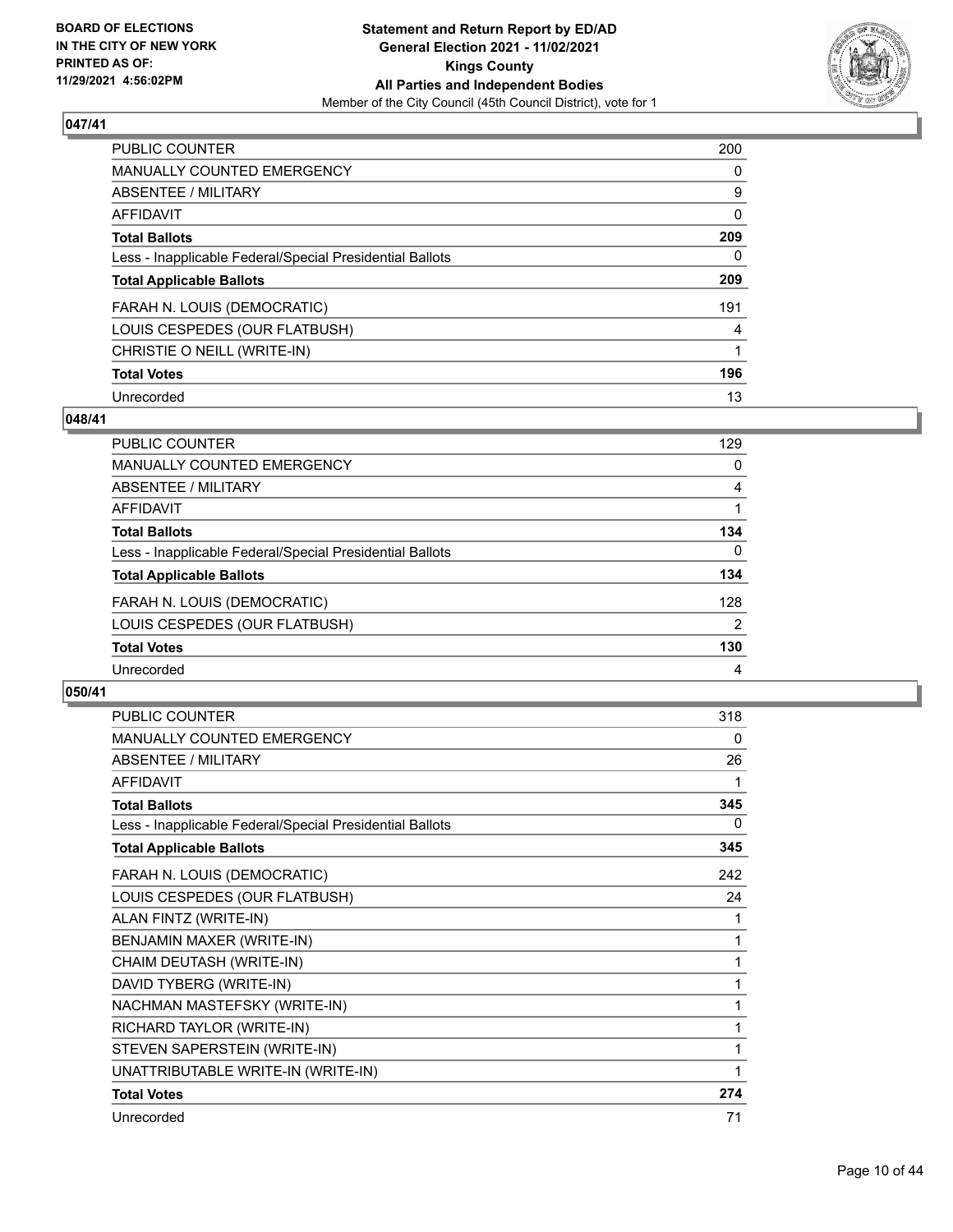

| <b>PUBLIC COUNTER</b>                                    | 92       |
|----------------------------------------------------------|----------|
| MANUALLY COUNTED EMERGENCY                               | 0        |
| ABSENTEE / MILITARY                                      | 3        |
| AFFIDAVIT                                                | $\Omega$ |
| <b>Total Ballots</b>                                     | 95       |
| Less - Inapplicable Federal/Special Presidential Ballots | 0        |
| <b>Total Applicable Ballots</b>                          | 95       |
| FARAH N. LOUIS (DEMOCRATIC)                              | 70       |
| LOUIS CESPEDES (OUR FLATBUSH)                            | 7        |
| ABRAHAM LUBINSKY (WRITE-IN)                              |          |
| <b>MORRIS GERINBAUM (WRITE-IN)</b>                       |          |
| <b>MORRIS GERSHBAUM (WRITE-IN)</b>                       |          |
| MOSHE STAEISHEFGTY (WRITE-IN)                            | 1        |
| <b>Total Votes</b>                                       | 81       |
| Unrecorded                                               | 14       |

# **052/41**

| MANUALLY COUNTED EMERGENCY                               | 0   |
|----------------------------------------------------------|-----|
| ABSENTEE / MILITARY                                      | 8   |
| <b>AFFIDAVIT</b>                                         | 0   |
| <b>Total Ballots</b>                                     | 137 |
| Less - Inapplicable Federal/Special Presidential Ballots | 0   |
| <b>Total Applicable Ballots</b>                          | 137 |
| FARAH N. LOUIS (DEMOCRATIC)                              | 93  |
| LOUIS CESPEDES (OUR FLATBUSH)                            | 7   |
| <b>ISAAC M KLEIN (WRITE-IN)</b>                          | 1   |
| MORDECHAI PLOTSKER (WRITE-IN)                            | 1   |
| UNATTRIBUTABLE WRITE-IN (WRITE-IN)                       | 2   |
| YEHOSHUA SHAMEL (WRITE-IN)                               | 1   |
| YOSEF CHAIM DANZIGER (WRITE-IN)                          | 1   |
| <b>Total Votes</b>                                       | 106 |
| Unrecorded                                               | 31  |

| <b>PUBLIC COUNTER</b>                                    | 104            |
|----------------------------------------------------------|----------------|
| <b>MANUALLY COUNTED EMERGENCY</b>                        | 0              |
| ABSENTEE / MILITARY                                      | 15             |
| AFFIDAVIT                                                | 0              |
| <b>Total Ballots</b>                                     | 119            |
| Less - Inapplicable Federal/Special Presidential Ballots | 0              |
| <b>Total Applicable Ballots</b>                          | 119            |
|                                                          |                |
| FARAH N. LOUIS (DEMOCRATIC)                              | 98             |
| LOUIS CESPEDES (OUR FLATBUSH)                            | 5              |
| UNATTRIBUTABLE WRITE-IN (WRITE-IN)                       | $\overline{2}$ |
| <b>Total Votes</b>                                       | 105            |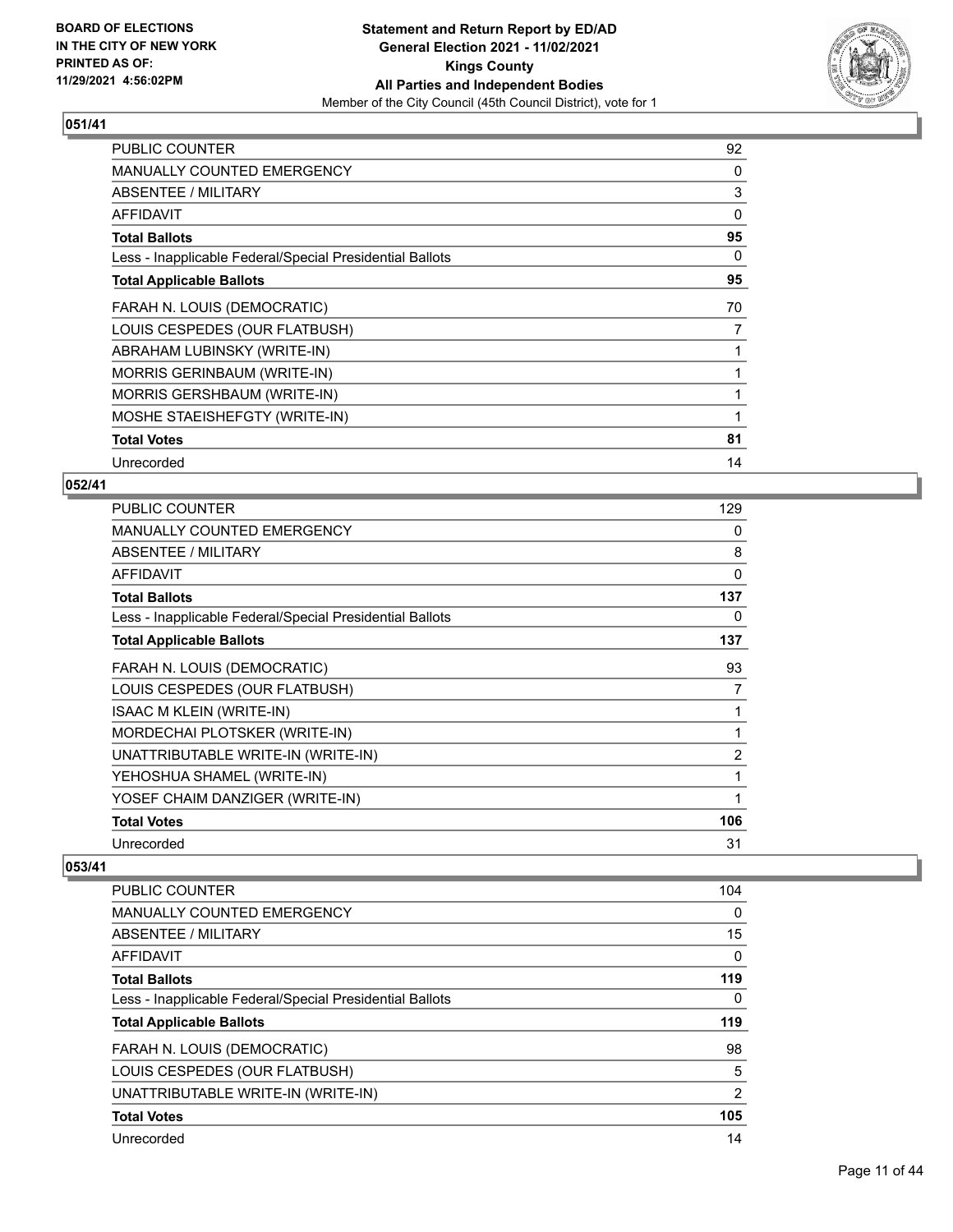

| PUBLIC COUNTER                                           | 168             |
|----------------------------------------------------------|-----------------|
| <b>MANUALLY COUNTED EMERGENCY</b>                        | $\Omega$        |
| <b>ABSENTEE / MILITARY</b>                               | 12 <sup>2</sup> |
| <b>AFFIDAVIT</b>                                         | $\mathbf{0}$    |
| <b>Total Ballots</b>                                     | 180             |
| Less - Inapplicable Federal/Special Presidential Ballots | 0               |
| <b>Total Applicable Ballots</b>                          | 180             |
| FARAH N. LOUIS (DEMOCRATIC)                              | 160             |
| LOUIS CESPEDES (OUR FLATBUSH)                            | 8               |
| <b>Total Votes</b>                                       | 168             |
| Unrecorded                                               | 12              |

## **055/41**

| <b>PUBLIC COUNTER</b>                                    | 257      |
|----------------------------------------------------------|----------|
| <b>MANUALLY COUNTED EMERGENCY</b>                        | 0        |
| ABSENTEE / MILITARY                                      | 27       |
| AFFIDAVIT                                                | $\Omega$ |
| <b>Total Ballots</b>                                     | 284      |
| Less - Inapplicable Federal/Special Presidential Ballots | 0        |
| <b>Total Applicable Ballots</b>                          | 284      |
| FARAH N. LOUIS (DEMOCRATIC)                              | 259      |
| LOUIS CESPEDES (OUR FLATBUSH)                            | 12       |
| <b>Total Votes</b>                                       | 271      |
| Unrecorded                                               | 13       |

| PUBLIC COUNTER                                           | 130 |
|----------------------------------------------------------|-----|
| <b>MANUALLY COUNTED EMERGENCY</b>                        | 0   |
| <b>ABSENTEE / MILITARY</b>                               | 2   |
| <b>AFFIDAVIT</b>                                         | 0   |
| <b>Total Ballots</b>                                     | 132 |
| Less - Inapplicable Federal/Special Presidential Ballots | 0   |
| <b>Total Applicable Ballots</b>                          | 132 |
| FARAH N. LOUIS (DEMOCRATIC)                              | 105 |
| LOUIS CESPEDES (OUR FLATBUSH)                            | 8   |
| NINA KLEIN (WRITE-IN)                                    | 1   |
| UNATTRIBUTABLE WRITE-IN (WRITE-IN)                       | 1   |
| <b>Total Votes</b>                                       | 115 |
| Unrecorded                                               | 17  |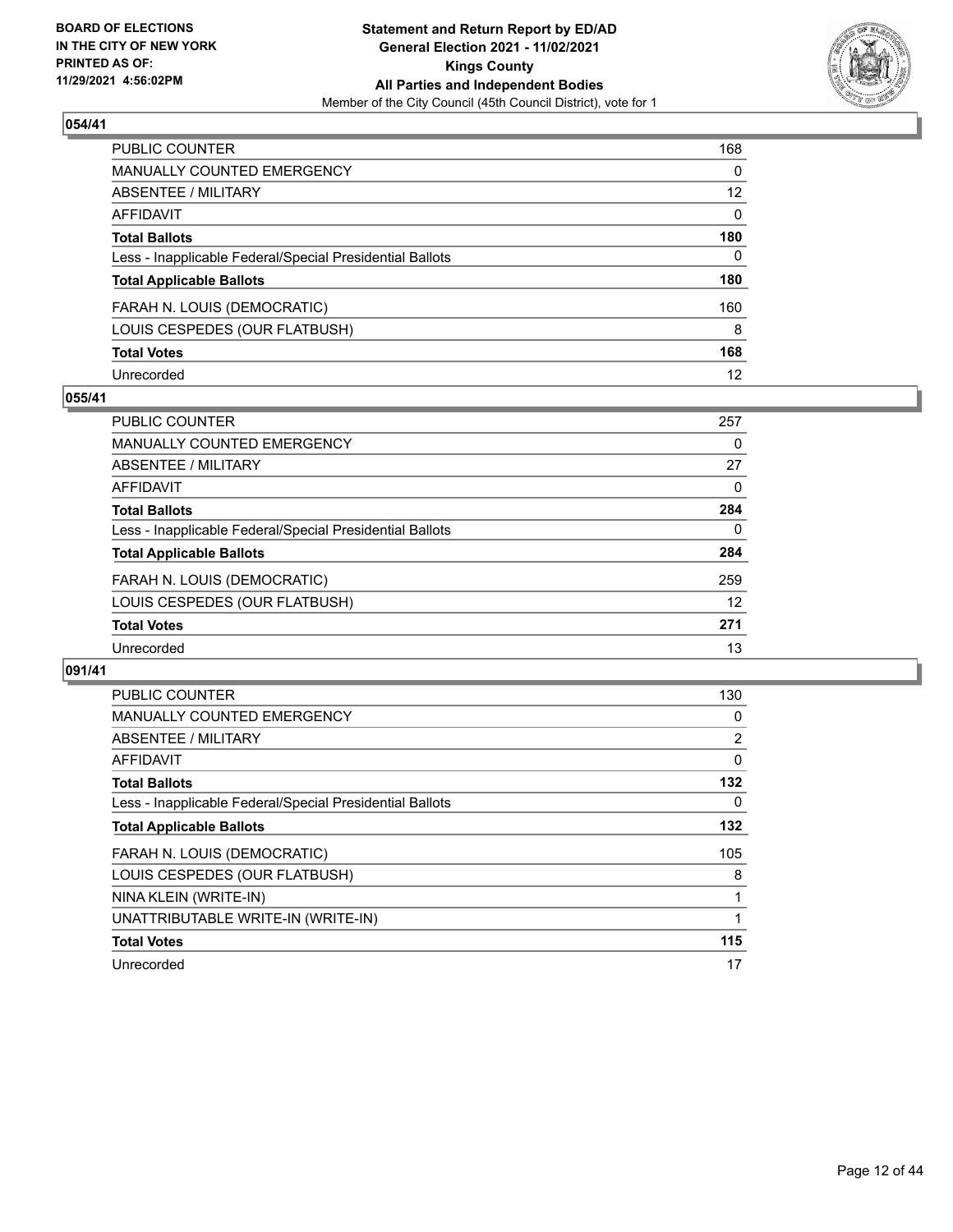

| PUBLIC COUNTER                                           | 166 |
|----------------------------------------------------------|-----|
| <b>MANUALLY COUNTED EMERGENCY</b>                        | 0   |
| ABSENTEE / MILITARY                                      | 8   |
| AFFIDAVIT                                                | 0   |
| <b>Total Ballots</b>                                     | 174 |
| Less - Inapplicable Federal/Special Presidential Ballots | 0   |
| <b>Total Applicable Ballots</b>                          | 174 |
| FARAH N. LOUIS (DEMOCRATIC)                              | 88  |
| LOUIS CESPEDES (OUR FLATBUSH)                            | 28  |
| CHIPALETTA SOBANKA (WRITE-IN)                            | 2   |
| EFRAIM KLEIN (WRITE-IN)                                  |     |
| UNATTRIBUTABLE WRITE-IN (WRITE-IN)                       |     |
| <b>Total Votes</b>                                       | 120 |
| Unrecorded                                               | 54  |

## **096/41**

| <b>PUBLIC COUNTER</b>                                    | 156      |
|----------------------------------------------------------|----------|
| MANUALLY COUNTED EMERGENCY                               | $\Omega$ |
| ABSENTEE / MILITARY                                      | 14       |
| <b>AFFIDAVIT</b>                                         |          |
| <b>Total Ballots</b>                                     | 171      |
| Less - Inapplicable Federal/Special Presidential Ballots | 0        |
| <b>Total Applicable Ballots</b>                          | 171      |
| FARAH N. LOUIS (DEMOCRATIC)                              | 147      |
| LOUIS CESPEDES (OUR FLATBUSH)                            | 10       |
| <b>Total Votes</b>                                       | 157      |
| Unrecorded                                               | 14       |

| PUBLIC COUNTER                                           | 195 |
|----------------------------------------------------------|-----|
| MANUALLY COUNTED EMERGENCY                               | 0   |
| ABSENTEE / MILITARY                                      | 8   |
| AFFIDAVIT                                                | 0   |
| <b>Total Ballots</b>                                     | 203 |
| Less - Inapplicable Federal/Special Presidential Ballots | 0   |
| <b>Total Applicable Ballots</b>                          | 203 |
| FARAH N. LOUIS (DEMOCRATIC)                              | 176 |
| LOUIS CESPEDES (OUR FLATBUSH)                            | 14  |
| <b>Total Votes</b>                                       | 190 |
| Unrecorded                                               | 13  |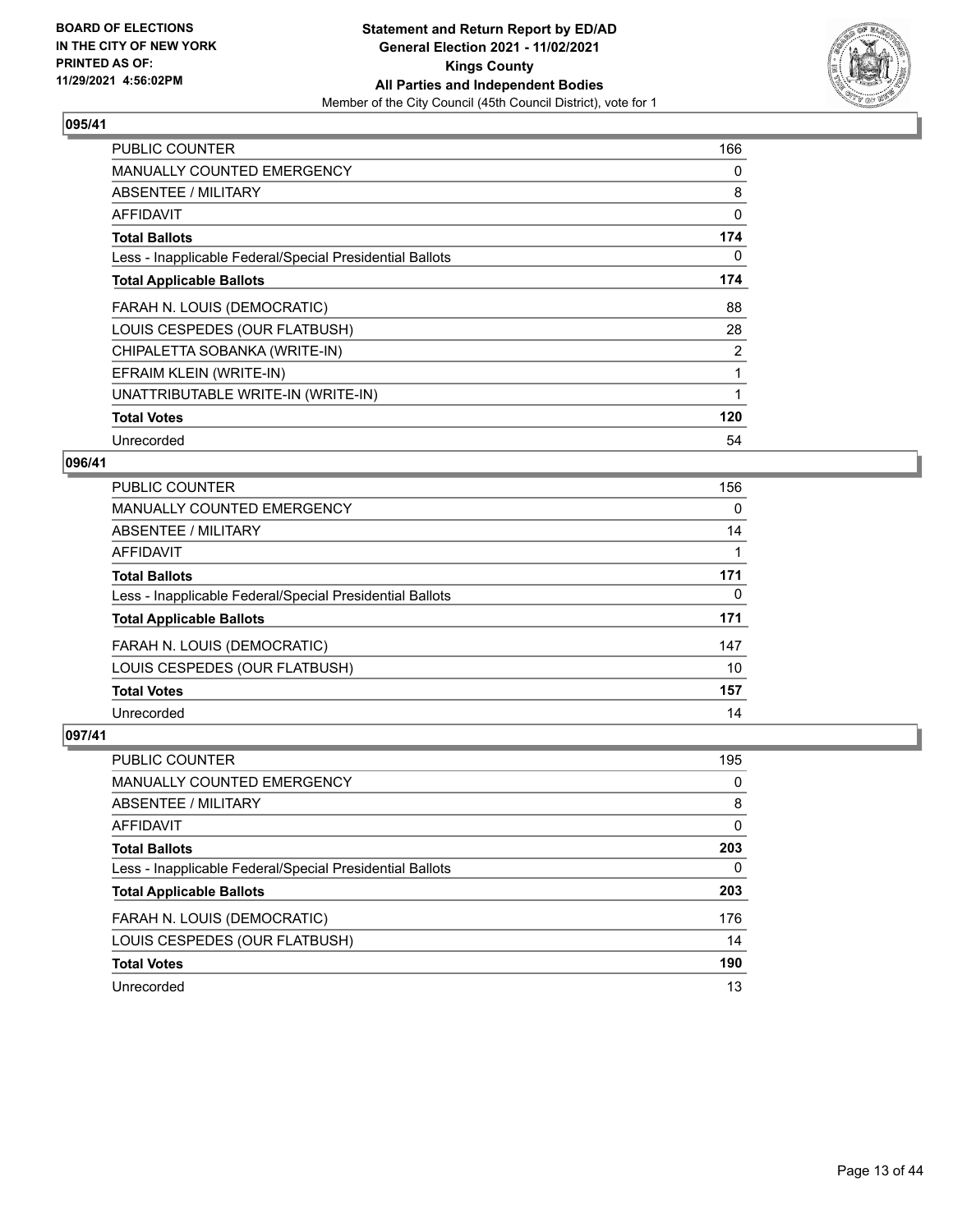

| <b>PUBLIC COUNTER</b>                                    | 134      |
|----------------------------------------------------------|----------|
| <b>MANUALLY COUNTED EMERGENCY</b>                        | 0        |
| ABSENTEE / MILITARY                                      | 11       |
| AFFIDAVIT                                                |          |
| <b>Total Ballots</b>                                     | 146      |
| Less - Inapplicable Federal/Special Presidential Ballots | $\Omega$ |
| <b>Total Applicable Ballots</b>                          | 146      |
| FARAH N. LOUIS (DEMOCRATIC)                              | 119      |
| LOUIS CESPEDES (OUR FLATBUSH)                            | 6        |
| ANTHONY BECKFORD (WRITE-IN)                              |          |
| UNATTRIBUTABLE WRITE-IN (WRITE-IN)                       |          |
| <b>Total Votes</b>                                       | 127      |
| Unrecorded                                               | 19       |
| 099/41 COMBINED into: 096/41                             |          |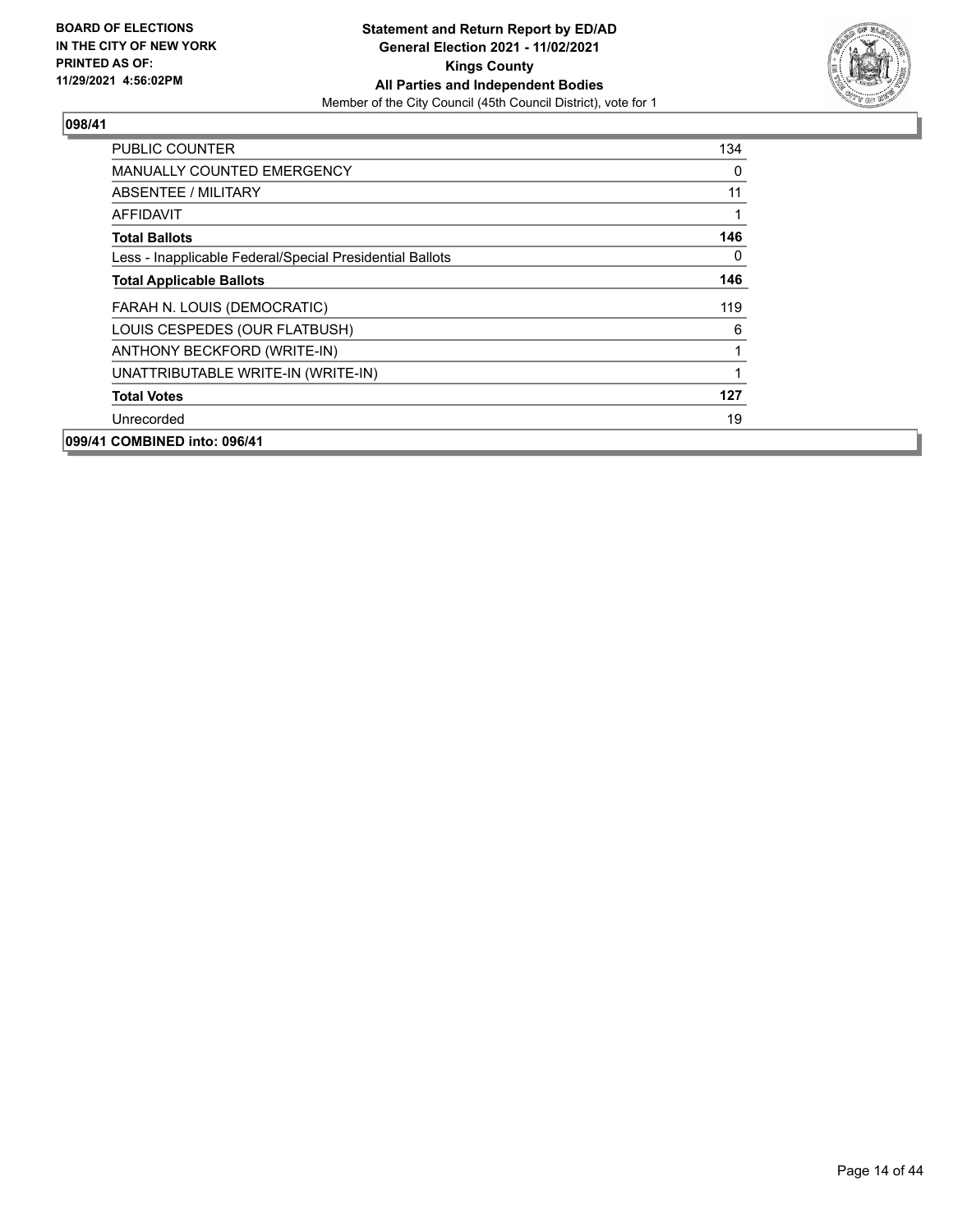

| <b>PUBLIC COUNTER</b>                                    | 315            |
|----------------------------------------------------------|----------------|
| <b>MANUALLY COUNTED EMERGENCY</b>                        | 0              |
| <b>ABSENTEE / MILITARY</b>                               | 26             |
| <b>AFFIDAVIT</b>                                         | 6              |
| <b>Total Ballots</b>                                     | 347            |
| Less - Inapplicable Federal/Special Presidential Ballots | 0              |
| <b>Total Applicable Ballots</b>                          | 347            |
| FARAH N. LOUIS (DEMOCRATIC)                              | 258            |
| LOUIS CESPEDES (OUR FLATBUSH)                            | 22             |
| ANTHONY BECKFORD (WRITE-IN)                              | 2              |
| ANTHONY ONORATO (WRITE-IN)                               | 1              |
| DEB LORBER (WRITE-IN)                                    | 1              |
| DONALD TRUMP (WRITE-IN)                                  | 1              |
| INNA VERNIKOV (WRITE-IN)                                 | 1              |
| UNATTRIBUTABLE WRITE-IN (WRITE-IN)                       | $\overline{2}$ |
| <b>Total Votes</b>                                       | 288            |
| Unrecorded                                               | 59             |

| <b>PUBLIC COUNTER</b>                                    | 139 |
|----------------------------------------------------------|-----|
| <b>MANUALLY COUNTED EMERGENCY</b>                        | 0   |
| ABSENTEE / MILITARY                                      | 20  |
| AFFIDAVIT                                                | 0   |
| <b>Total Ballots</b>                                     | 159 |
| Less - Inapplicable Federal/Special Presidential Ballots | 0   |
| <b>Total Applicable Ballots</b>                          | 159 |
| FARAH N. LOUIS (DEMOCRATIC)                              | 131 |
| LOUIS CESPEDES (OUR FLATBUSH)                            | 11  |
| MICHAEL R PASTERNACK (WRITE-IN)                          |     |
| <b>Total Votes</b>                                       | 143 |
| Unrecorded                                               | 16  |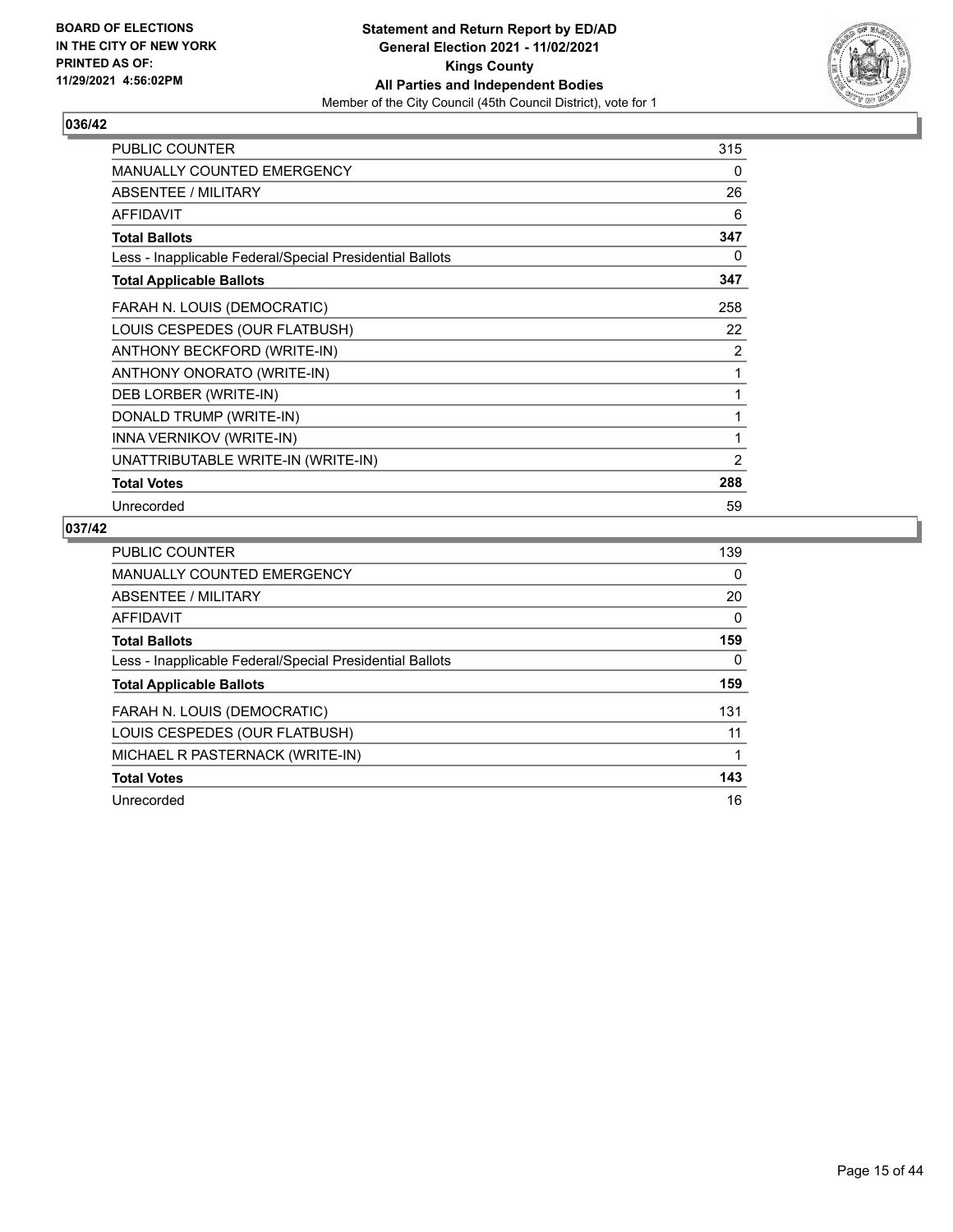

| <b>PUBLIC COUNTER</b>                                    | 257 |
|----------------------------------------------------------|-----|
| MANUALLY COUNTED EMERGENCY                               | 0   |
| ABSENTEE / MILITARY                                      | 12  |
| <b>AFFIDAVIT</b>                                         | 2   |
| <b>Total Ballots</b>                                     | 271 |
| Less - Inapplicable Federal/Special Presidential Ballots | 0   |
| <b>Total Applicable Ballots</b>                          | 271 |
| FARAH N. LOUIS (DEMOCRATIC)                              | 186 |
| LOUIS CESPEDES (OUR FLATBUSH)                            | 13  |
| DAVID BANIN (WRITE-IN)                                   |     |
| DONALD TRUMP (WRITE-IN)                                  | 1   |
| JACK ROTERSTEIN (WRITE-IN)                               |     |
| MORDECHS CAKIER (WRITE-IN)                               | 1   |
| UNATTRIBUTABLE WRITE-IN (WRITE-IN)                       |     |
| <b>Total Votes</b>                                       | 204 |
| Unrecorded                                               | 67  |

## **039/42**

| PUBLIC COUNTER                                           | 243 |
|----------------------------------------------------------|-----|
| MANUALLY COUNTED EMERGENCY                               | 0   |
| ABSENTEE / MILITARY                                      | 15  |
| AFFIDAVIT                                                |     |
| <b>Total Ballots</b>                                     | 259 |
| Less - Inapplicable Federal/Special Presidential Ballots | 0   |
| <b>Total Applicable Ballots</b>                          | 259 |
| FARAH N. LOUIS (DEMOCRATIC)                              | 235 |
| LOUIS CESPEDES (OUR FLATBUSH)                            | 12  |
| <b>Total Votes</b>                                       | 247 |
| Unrecorded                                               | 12  |

| PUBLIC COUNTER                                           | 267      |
|----------------------------------------------------------|----------|
| MANUALLY COUNTED EMERGENCY                               | $\Omega$ |
| ABSENTEE / MILITARY                                      | 6        |
| AFFIDAVIT                                                |          |
| <b>Total Ballots</b>                                     | 274      |
| Less - Inapplicable Federal/Special Presidential Ballots | 0        |
| <b>Total Applicable Ballots</b>                          | 274      |
| FARAH N. LOUIS (DEMOCRATIC)                              | 248      |
| LOUIS CESPEDES (OUR FLATBUSH)                            | 13       |
| <b>Total Votes</b>                                       | 261      |
| Unrecorded                                               | 13       |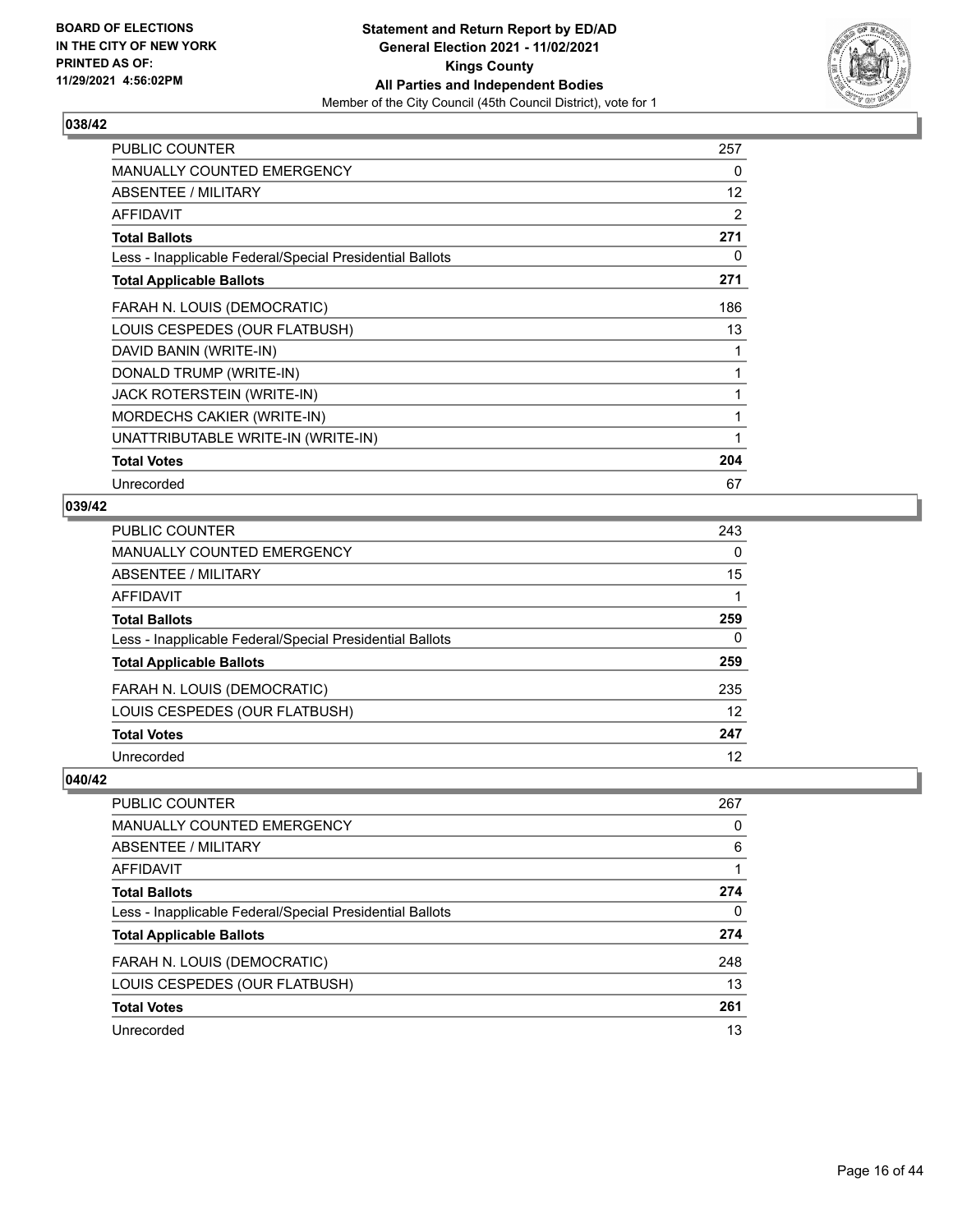

| <b>PUBLIC COUNTER</b>                                    | 287 |
|----------------------------------------------------------|-----|
| <b>MANUALLY COUNTED EMERGENCY</b>                        | 0   |
| ABSENTEE / MILITARY                                      | 11  |
| <b>AFFIDAVIT</b>                                         | 0   |
| <b>Total Ballots</b>                                     | 298 |
| Less - Inapplicable Federal/Special Presidential Ballots | 0   |
| <b>Total Applicable Ballots</b>                          | 298 |
| FARAH N. LOUIS (DEMOCRATIC)                              | 266 |
| LOUIS CESPEDES (OUR FLATBUSH)                            | 11  |
| SIMONE ADAMS (WRITE-IN)                                  |     |
| <b>Total Votes</b>                                       | 278 |
| Unrecorded                                               | 20  |

#### **042/42**

| <b>PUBLIC COUNTER</b>                                    | 224      |
|----------------------------------------------------------|----------|
| <b>MANUALLY COUNTED EMERGENCY</b>                        | $\Omega$ |
| ABSENTEE / MILITARY                                      | 7        |
| AFFIDAVIT                                                | 0        |
| <b>Total Ballots</b>                                     | 231      |
| Less - Inapplicable Federal/Special Presidential Ballots | 0        |
| <b>Total Applicable Ballots</b>                          | 231      |
| FARAH N. LOUIS (DEMOCRATIC)                              | 200      |
| LOUIS CESPEDES (OUR FLATBUSH)                            | 18       |
| <b>Total Votes</b>                                       | 218      |
| Unrecorded                                               | 13       |

| PUBLIC COUNTER                                           | 187 |
|----------------------------------------------------------|-----|
| <b>MANUALLY COUNTED EMERGENCY</b>                        | 0   |
| ABSENTEE / MILITARY                                      | 13  |
| AFFIDAVIT                                                |     |
| <b>Total Ballots</b>                                     | 201 |
| Less - Inapplicable Federal/Special Presidential Ballots | 0   |
| <b>Total Applicable Ballots</b>                          | 201 |
| FARAH N. LOUIS (DEMOCRATIC)                              | 185 |
| LOUIS CESPEDES (OUR FLATBUSH)                            | 6   |
| <b>Total Votes</b>                                       | 191 |
| Unrecorded                                               | 10  |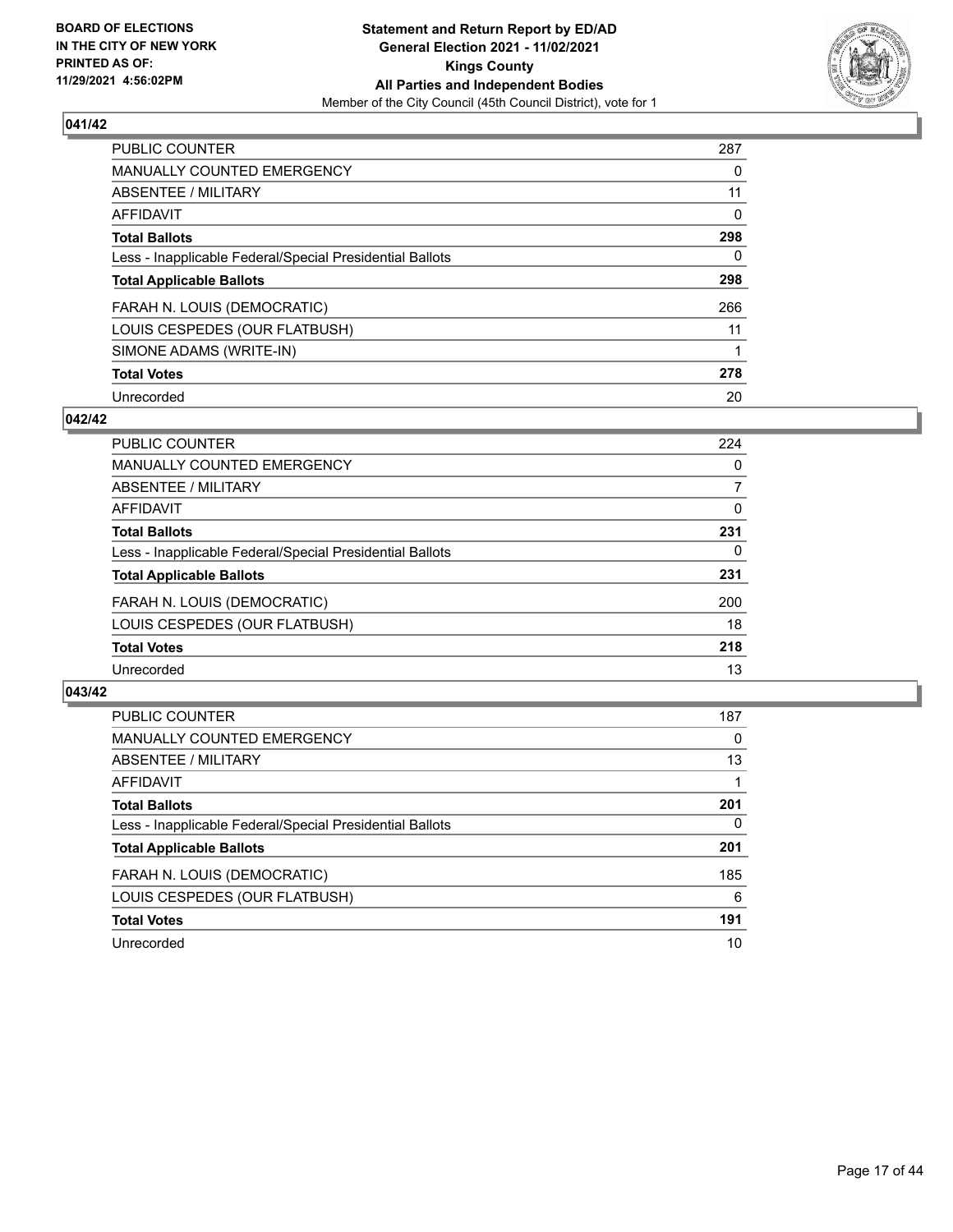

| <b>PUBLIC COUNTER</b>                                    | 139      |
|----------------------------------------------------------|----------|
| <b>MANUALLY COUNTED EMERGENCY</b>                        | $\Omega$ |
| <b>ABSENTEE / MILITARY</b>                               | 8        |
| <b>AFFIDAVIT</b>                                         | 4        |
| <b>Total Ballots</b>                                     | 151      |
| Less - Inapplicable Federal/Special Presidential Ballots | 0        |
| <b>Total Applicable Ballots</b>                          | 151      |
| FARAH N. LOUIS (DEMOCRATIC)                              | 131      |
| LOUIS CESPEDES (OUR FLATBUSH)                            | 6        |
| WILLIE HUGGINS JR (WRITE-IN)                             |          |
| <b>Total Votes</b>                                       | 138      |
| Unrecorded                                               | 13       |

#### **045/42**

| PUBLIC COUNTER                                           | 203 |
|----------------------------------------------------------|-----|
| <b>MANUALLY COUNTED EMERGENCY</b>                        | 0   |
| ABSENTEE / MILITARY                                      | 8   |
| <b>AFFIDAVIT</b>                                         | 0   |
| <b>Total Ballots</b>                                     | 211 |
| Less - Inapplicable Federal/Special Presidential Ballots | 0   |
| <b>Total Applicable Ballots</b>                          | 211 |
| FARAH N. LOUIS (DEMOCRATIC)                              | 190 |
| LOUIS CESPEDES (OUR FLATBUSH)                            | 8   |
| <b>Total Votes</b>                                       | 198 |
| Unrecorded                                               | 13  |

| <b>PUBLIC COUNTER</b>                                    | 223      |
|----------------------------------------------------------|----------|
| MANUALLY COUNTED EMERGENCY                               | $\Omega$ |
| ABSENTEE / MILITARY                                      | 13       |
| AFFIDAVIT                                                |          |
| <b>Total Ballots</b>                                     | 237      |
| Less - Inapplicable Federal/Special Presidential Ballots | 0        |
| <b>Total Applicable Ballots</b>                          | 237      |
| FARAH N. LOUIS (DEMOCRATIC)                              | 209      |
| LOUIS CESPEDES (OUR FLATBUSH)                            | 13       |
| <b>ISAAC FAQAN (WRITE-IN)</b>                            |          |
| <b>Total Votes</b>                                       | 223      |
| Unrecorded                                               | 14       |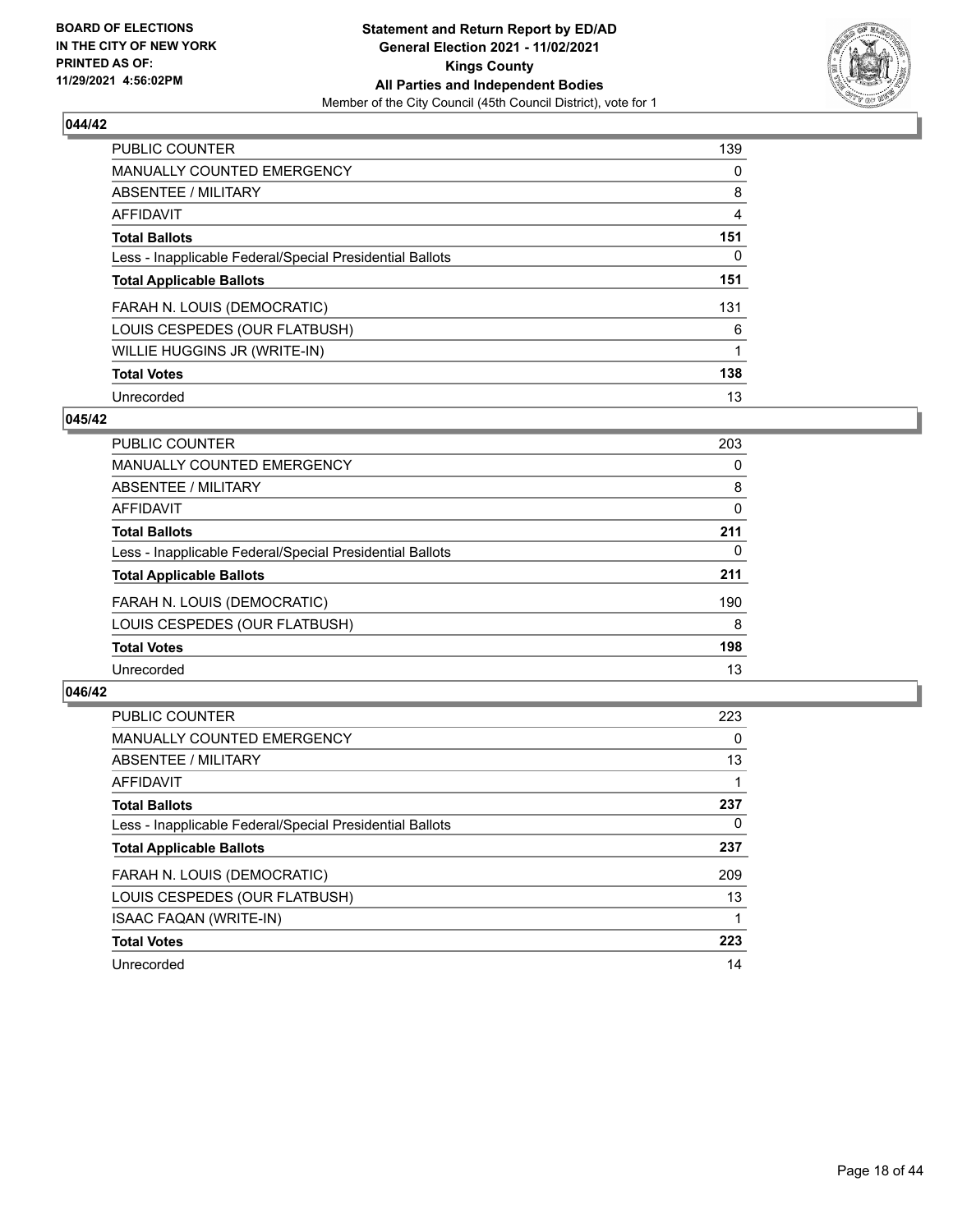

| PUBLIC COUNTER                                           | 160 |
|----------------------------------------------------------|-----|
| <b>MANUALLY COUNTED EMERGENCY</b>                        | 0   |
| <b>ABSENTEE / MILITARY</b>                               | 14  |
| <b>AFFIDAVIT</b>                                         |     |
| <b>Total Ballots</b>                                     | 175 |
| Less - Inapplicable Federal/Special Presidential Ballots | 0   |
| <b>Total Applicable Ballots</b>                          | 175 |
| FARAH N. LOUIS (DEMOCRATIC)                              | 153 |
| LOUIS CESPEDES (OUR FLATBUSH)                            | 6   |
| <b>Total Votes</b>                                       | 159 |
| Unrecorded                                               | 16  |

## **048/42**

| PUBLIC COUNTER                                           | 278      |
|----------------------------------------------------------|----------|
| <b>MANUALLY COUNTED EMERGENCY</b>                        | 0        |
| ABSENTEE / MILITARY                                      | 16       |
| AFFIDAVIT                                                | $\Omega$ |
| <b>Total Ballots</b>                                     | 294      |
| Less - Inapplicable Federal/Special Presidential Ballots | 0        |
| <b>Total Applicable Ballots</b>                          | 294      |
| FARAH N. LOUIS (DEMOCRATIC)                              | 264      |
| LOUIS CESPEDES (OUR FLATBUSH)                            | 21       |
| <b>Total Votes</b>                                       | 285      |
| Unrecorded                                               | 9        |

| <b>PUBLIC COUNTER</b>                                    | 258 |
|----------------------------------------------------------|-----|
| <b>MANUALLY COUNTED EMERGENCY</b>                        | 0   |
| ABSENTEE / MILITARY                                      | 10  |
| AFFIDAVIT                                                | 0   |
| <b>Total Ballots</b>                                     | 268 |
| Less - Inapplicable Federal/Special Presidential Ballots | 0   |
| <b>Total Applicable Ballots</b>                          | 268 |
| FARAH N. LOUIS (DEMOCRATIC)                              | 233 |
| LOUIS CESPEDES (OUR FLATBUSH)                            | 15  |
| ANDREW YANG (WRITE-IN)                                   |     |
| UNATTRIBUTABLE WRITE-IN (WRITE-IN)                       |     |
| <b>Total Votes</b>                                       | 250 |
| Unrecorded                                               | 18  |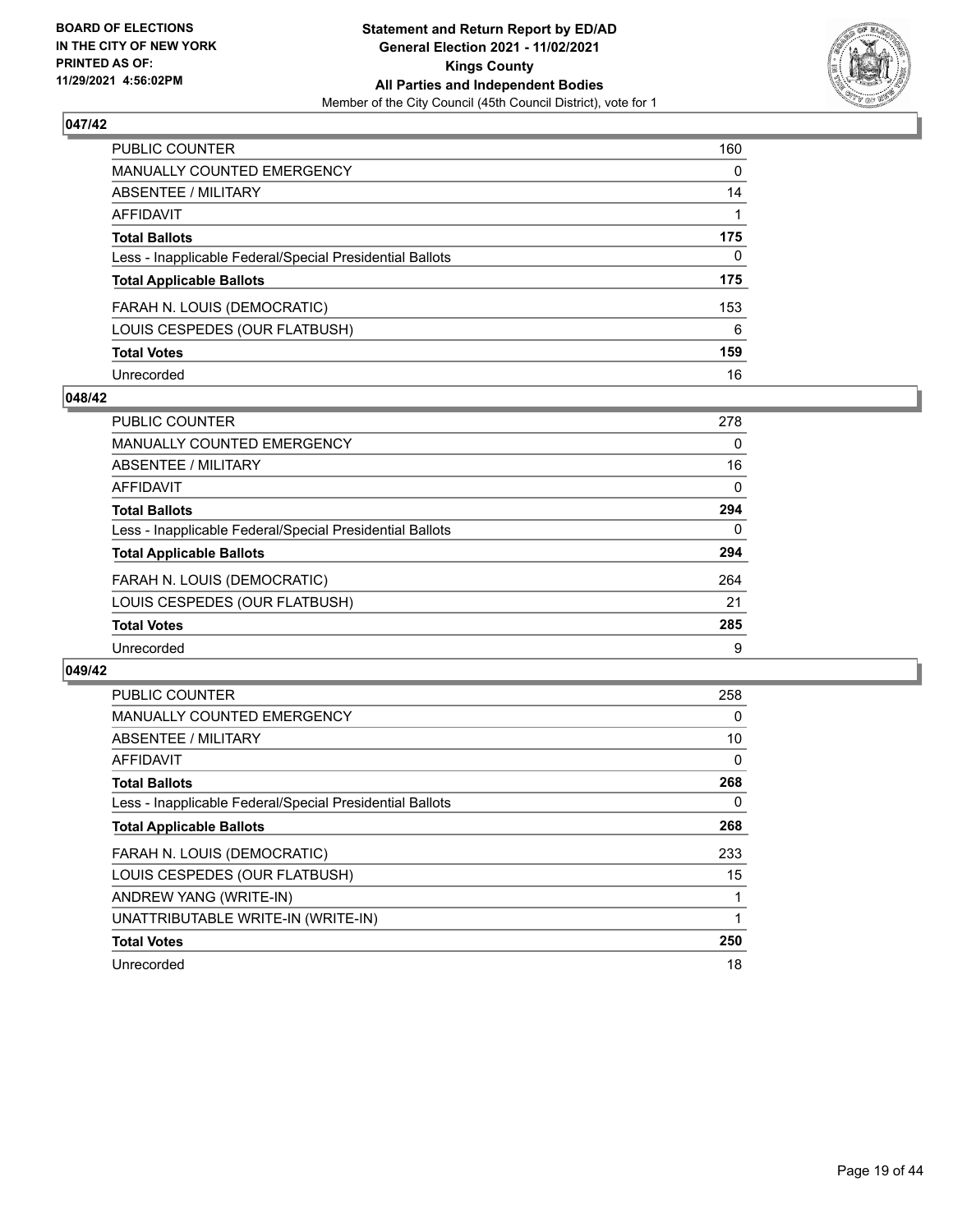

| <b>PUBLIC COUNTER</b>                                    | 200 |
|----------------------------------------------------------|-----|
| <b>MANUALLY COUNTED EMERGENCY</b>                        | 0   |
| ABSENTEE / MILITARY                                      | 11  |
| AFFIDAVIT                                                | 0   |
| <b>Total Ballots</b>                                     | 211 |
| Less - Inapplicable Federal/Special Presidential Ballots | 0   |
| <b>Total Applicable Ballots</b>                          | 211 |
| FARAH N. LOUIS (DEMOCRATIC)                              | 194 |
| LOUIS CESPEDES (OUR FLATBUSH)                            | 9   |
| MONIQUE CHANDLER WATERMAN (WRITE-IN)                     |     |
| <b>Total Votes</b>                                       | 204 |
| Unrecorded                                               |     |

## **051/42**

| PUBLIC COUNTER                                           | 169      |
|----------------------------------------------------------|----------|
| <b>MANUALLY COUNTED EMERGENCY</b>                        | 0        |
| ABSENTEE / MILITARY                                      | 9        |
| <b>AFFIDAVIT</b>                                         |          |
| <b>Total Ballots</b>                                     | 179      |
| Less - Inapplicable Federal/Special Presidential Ballots | $\Omega$ |
| <b>Total Applicable Ballots</b>                          | 179      |
| FARAH N. LOUIS (DEMOCRATIC)                              | 143      |
| LOUIS CESPEDES (OUR FLATBUSH)                            | 12       |
| UNATTRIBUTABLE WRITE-IN (WRITE-IN)                       |          |
| <b>Total Votes</b>                                       | 156      |
| Unrecorded                                               | 23       |

| <b>PUBLIC COUNTER</b>                                    | 243      |
|----------------------------------------------------------|----------|
| <b>MANUALLY COUNTED EMERGENCY</b>                        | $\Omega$ |
| ABSENTEE / MILITARY                                      | 27       |
| AFFIDAVIT                                                | 2        |
| <b>Total Ballots</b>                                     | 272      |
| Less - Inapplicable Federal/Special Presidential Ballots | $\Omega$ |
| <b>Total Applicable Ballots</b>                          | 272      |
| FARAH N. LOUIS (DEMOCRATIC)                              | 239      |
| LOUIS CESPEDES (OUR FLATBUSH)                            | 13       |
| <b>Total Votes</b>                                       | 252      |
| Unrecorded                                               | 20       |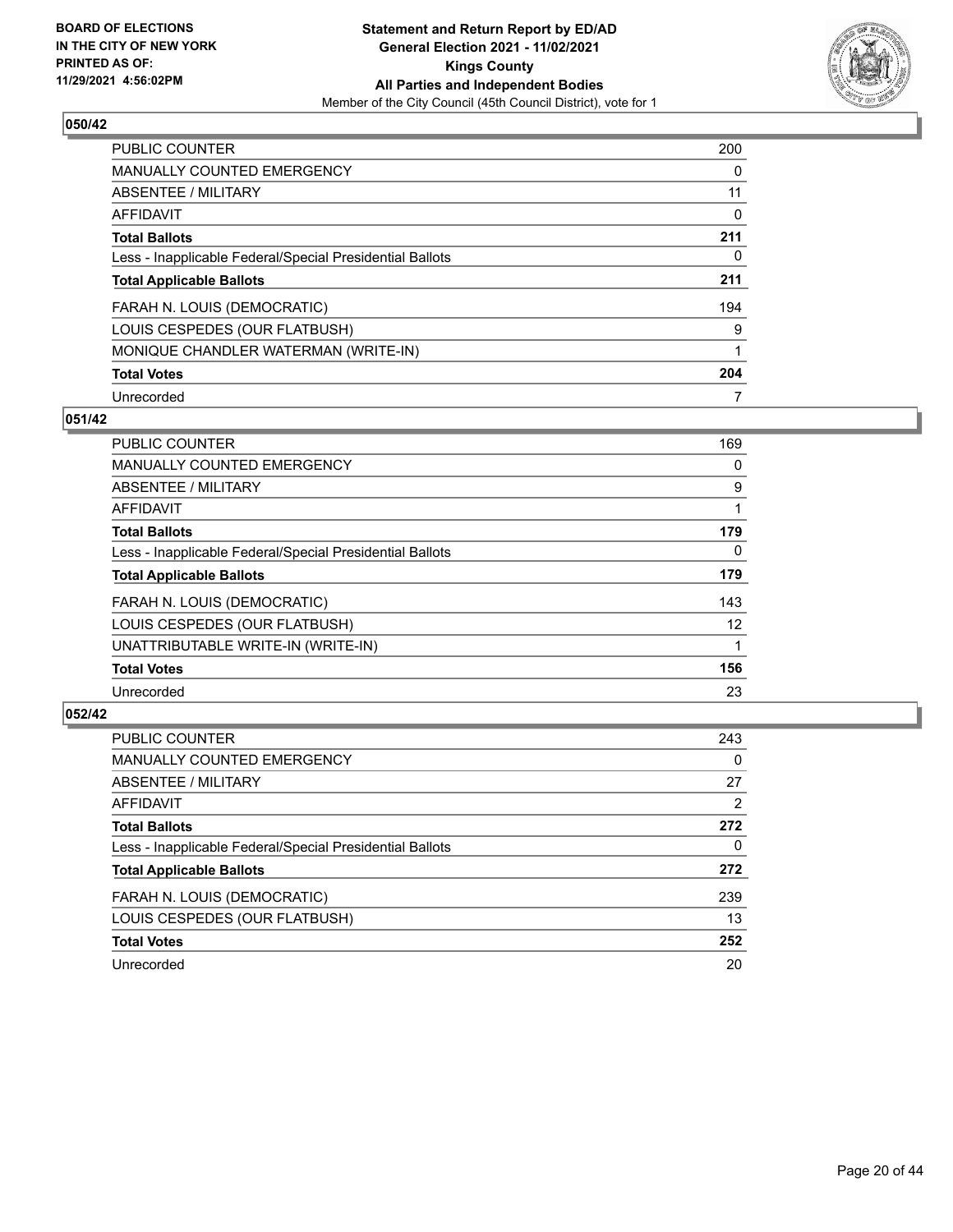

| <b>PUBLIC COUNTER</b>                                    | 183      |
|----------------------------------------------------------|----------|
| <b>MANUALLY COUNTED EMERGENCY</b>                        | $\Omega$ |
| ABSENTEE / MILITARY                                      | 10       |
| <b>AFFIDAVIT</b>                                         | 0        |
| <b>Total Ballots</b>                                     | 193      |
| Less - Inapplicable Federal/Special Presidential Ballots | 0        |
| <b>Total Applicable Ballots</b>                          | 193      |
| FARAH N. LOUIS (DEMOCRATIC)                              | 169      |
| LOUIS CESPEDES (OUR FLATBUSH)                            | 9        |
| TRACY NEIMAN (WRITE-IN)                                  |          |
| UNATTRIBUTABLE WRITE-IN (WRITE-IN)                       |          |
| <b>Total Votes</b>                                       | 180      |
| Unrecorded                                               | 13       |

## **054/42**

| <b>PUBLIC COUNTER</b>                                    | 243 |
|----------------------------------------------------------|-----|
| <b>MANUALLY COUNTED EMERGENCY</b>                        | 0   |
| ABSENTEE / MILITARY                                      | 17  |
| AFFIDAVIT                                                | 3   |
| <b>Total Ballots</b>                                     | 263 |
| Less - Inapplicable Federal/Special Presidential Ballots | 0   |
| <b>Total Applicable Ballots</b>                          | 263 |
| FARAH N. LOUIS (DEMOCRATIC)                              | 229 |
| LOUIS CESPEDES (OUR FLATBUSH)                            | 23  |
| <b>Total Votes</b>                                       | 252 |
| Unrecorded                                               | 11  |

| <b>PUBLIC COUNTER</b>                                    | 246 |
|----------------------------------------------------------|-----|
| <b>MANUALLY COUNTED EMERGENCY</b>                        | 0   |
| ABSENTEE / MILITARY                                      | 10  |
| <b>AFFIDAVIT</b>                                         | 2   |
| <b>Total Ballots</b>                                     | 258 |
| Less - Inapplicable Federal/Special Presidential Ballots | 0   |
| <b>Total Applicable Ballots</b>                          | 258 |
| FARAH N. LOUIS (DEMOCRATIC)                              | 226 |
| LOUIS CESPEDES (OUR FLATBUSH)                            | 17  |
| ANTHONY BECKFORD (WRITE-IN)                              |     |
| LISA DERRICK (WRITE-IN)                                  | 1   |
| SHIRLEY CHISHOLM (WRITE-IN)                              | 2   |
| VANESSA SIMON (WRITE-IN)                                 | 2   |
| <b>Total Votes</b>                                       | 249 |
| Unrecorded                                               | 9   |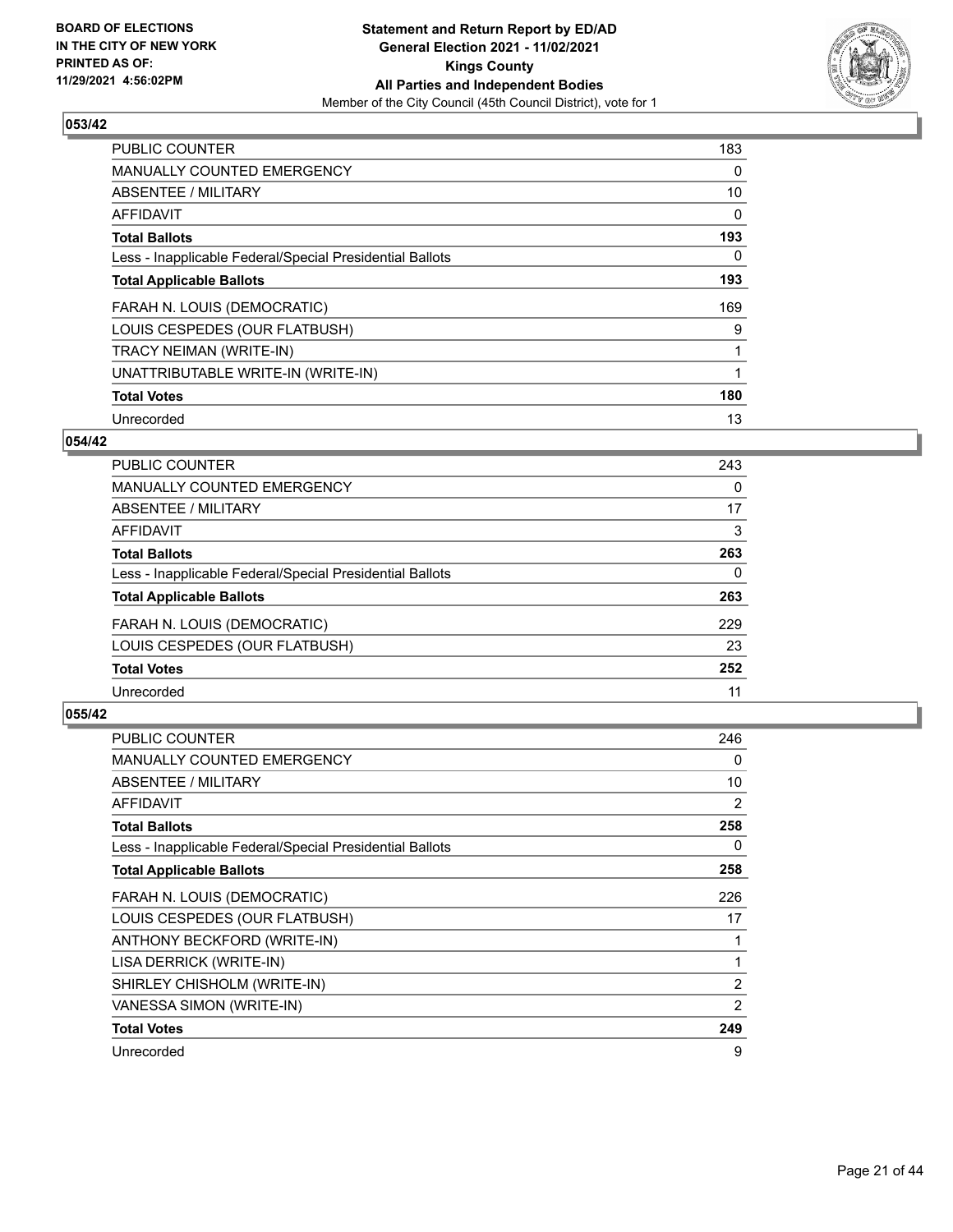

| PUBLIC COUNTER                                           | 195          |
|----------------------------------------------------------|--------------|
| <b>MANUALLY COUNTED EMERGENCY</b>                        | $\mathbf{0}$ |
| <b>ABSENTEE / MILITARY</b>                               | 10           |
| AFFIDAVIT                                                | $\mathbf{0}$ |
| <b>Total Ballots</b>                                     | 205          |
| Less - Inapplicable Federal/Special Presidential Ballots | $\mathbf{0}$ |
| <b>Total Applicable Ballots</b>                          | 205          |
| FARAH N. LOUIS (DEMOCRATIC)                              | 180          |
| LOUIS CESPEDES (OUR FLATBUSH)                            | 10           |
| <b>Total Votes</b>                                       | 190          |
| Unrecorded                                               | 15           |

## **057/42**

| PUBLIC COUNTER                                           | 274 |
|----------------------------------------------------------|-----|
| <b>MANUALLY COUNTED EMERGENCY</b>                        | 0   |
| ABSENTEE / MILITARY                                      | 11  |
| AFFIDAVIT                                                | 0   |
| <b>Total Ballots</b>                                     | 285 |
| Less - Inapplicable Federal/Special Presidential Ballots | 0   |
| <b>Total Applicable Ballots</b>                          | 285 |
| FARAH N. LOUIS (DEMOCRATIC)                              | 243 |
| LOUIS CESPEDES (OUR FLATBUSH)                            | 15  |
| <b>Total Votes</b>                                       | 258 |
| Unrecorded                                               | 27  |

| <b>PUBLIC COUNTER</b>                                    | 162      |
|----------------------------------------------------------|----------|
| <b>MANUALLY COUNTED EMERGENCY</b>                        | $\Omega$ |
| ABSENTEE / MILITARY                                      | 13       |
| <b>AFFIDAVIT</b>                                         | 0        |
| <b>Total Ballots</b>                                     | 175      |
| Less - Inapplicable Federal/Special Presidential Ballots | $\Omega$ |
| <b>Total Applicable Ballots</b>                          | 175      |
| FARAH N. LOUIS (DEMOCRATIC)                              | 159      |
| LOUIS CESPEDES (OUR FLATBUSH)                            | 8        |
| <b>Total Votes</b>                                       | 167      |
| Unrecorded                                               | 8        |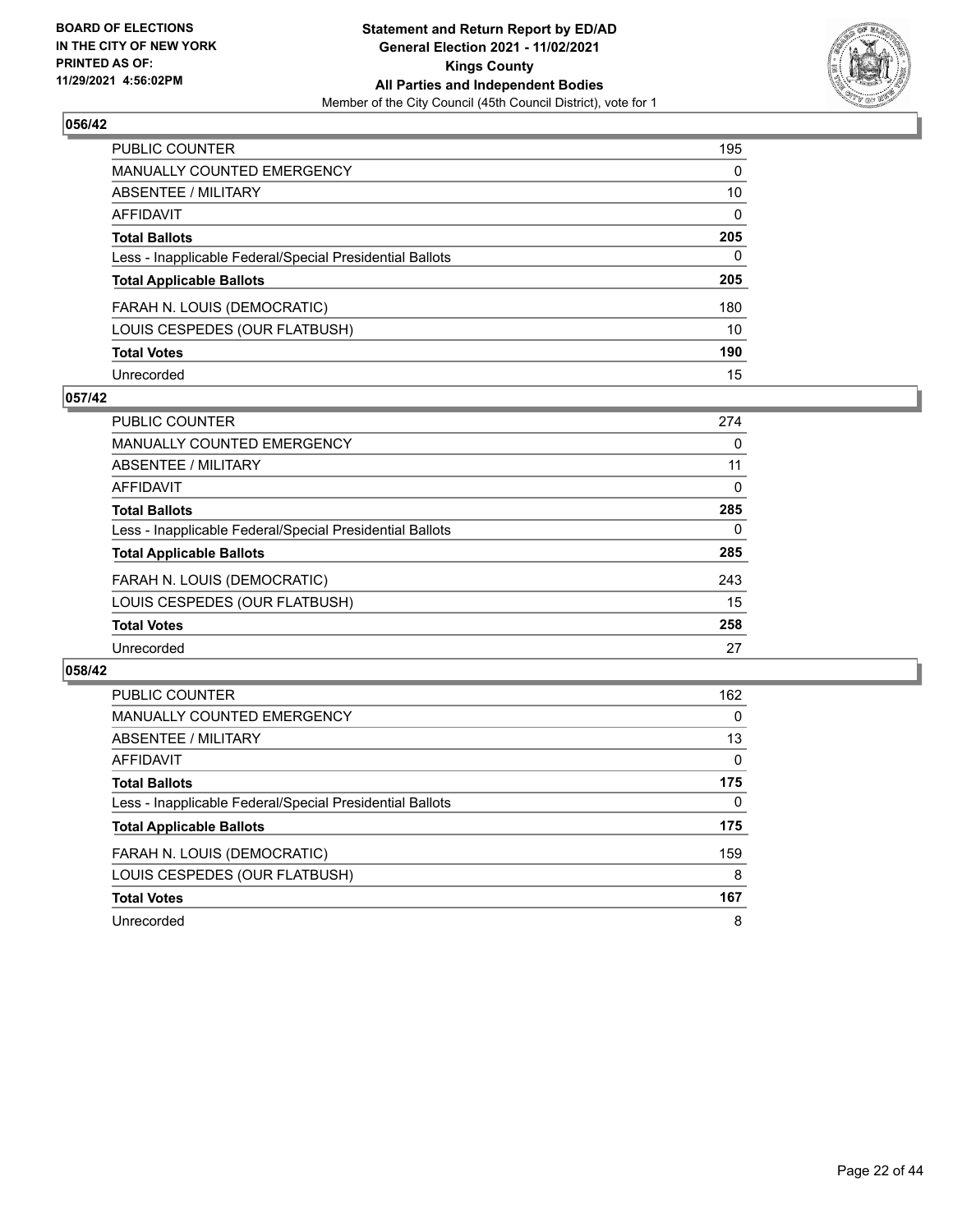

| PUBLIC COUNTER                                           | 49           |
|----------------------------------------------------------|--------------|
| <b>MANUALLY COUNTED EMERGENCY</b>                        | $\mathbf{0}$ |
| ABSENTEE / MILITARY                                      |              |
| AFFIDAVIT                                                | $\mathbf{0}$ |
| <b>Total Ballots</b>                                     | 50           |
| Less - Inapplicable Federal/Special Presidential Ballots | 0            |
| <b>Total Applicable Ballots</b>                          | 50           |
| FARAH N. LOUIS (DEMOCRATIC)                              | 35           |
| LOUIS CESPEDES (OUR FLATBUSH)                            | 5            |
| <b>Total Votes</b>                                       | 40           |
| Unrecorded                                               | 10           |

## **061/42**

| PUBLIC COUNTER                                           | 173 |
|----------------------------------------------------------|-----|
| <b>MANUALLY COUNTED EMERGENCY</b>                        | 0   |
| ABSENTEE / MILITARY                                      | 16  |
| AFFIDAVIT                                                | 0   |
| <b>Total Ballots</b>                                     | 189 |
| Less - Inapplicable Federal/Special Presidential Ballots | 0   |
| <b>Total Applicable Ballots</b>                          | 189 |
| FARAH N. LOUIS (DEMOCRATIC)                              | 133 |
| LOUIS CESPEDES (OUR FLATBUSH)                            | 8   |
| DONALD TRUMP (WRITE-IN)                                  |     |
| MONIQUE CHANDLER WATERMAN (WRITE-IN)                     |     |
| UNATTRIBUTABLE WRITE-IN (WRITE-IN)                       |     |
| <b>Total Votes</b>                                       | 144 |
| Unrecorded                                               | 45  |

| <b>PUBLIC COUNTER</b>                                    | 200 |
|----------------------------------------------------------|-----|
| <b>MANUALLY COUNTED EMERGENCY</b>                        | 0   |
| <b>ABSENTEE / MILITARY</b>                               | 17  |
| AFFIDAVIT                                                | 0   |
| <b>Total Ballots</b>                                     | 217 |
| Less - Inapplicable Federal/Special Presidential Ballots | 0   |
| <b>Total Applicable Ballots</b>                          | 217 |
| FARAH N. LOUIS (DEMOCRATIC)                              | 158 |
| LOUIS CESPEDES (OUR FLATBUSH)                            | 10  |
| INNA VERNIKOV (WRITE-IN)                                 |     |
| <b>Total Votes</b>                                       | 169 |
| Unrecorded                                               | 48  |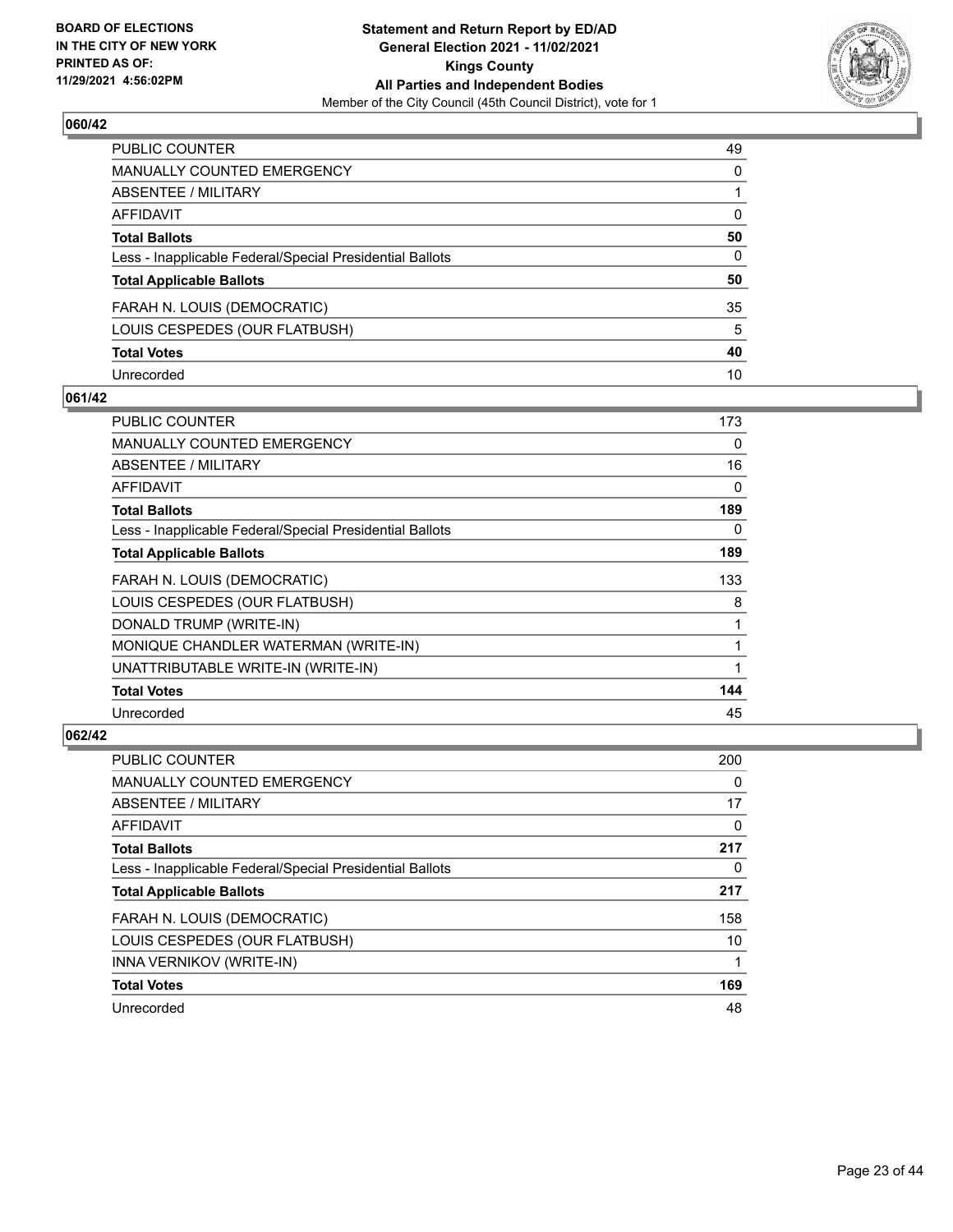

| <b>PUBLIC COUNTER</b>                                    | 267            |
|----------------------------------------------------------|----------------|
| <b>MANUALLY COUNTED EMERGENCY</b>                        | 0              |
| ABSENTEE / MILITARY                                      | 17             |
| AFFIDAVIT                                                | $\Omega$       |
| <b>Total Ballots</b>                                     | 284            |
| Less - Inapplicable Federal/Special Presidential Ballots | 0              |
| <b>Total Applicable Ballots</b>                          | 284            |
| FARAH N. LOUIS (DEMOCRATIC)                              | 198            |
| LOUIS CESPEDES (OUR FLATBUSH)                            | 28             |
| ISAAC ROSENBLUM (WRITE-IN)                               |                |
| JOE ROGAN (WRITE-IN)                                     |                |
| TAMAR APFELDORF (WRITE-IN)                               | 1              |
| UNATTRIBUTABLE WRITE-IN (WRITE-IN)                       | $\overline{2}$ |
| <b>Total Votes</b>                                       | 231            |
| Unrecorded                                               | 53             |

| PUBLIC COUNTER                                           | 292 |
|----------------------------------------------------------|-----|
| MANUALLY COUNTED EMERGENCY                               | 0   |
| ABSENTEE / MILITARY                                      | 10  |
| <b>AFFIDAVIT</b>                                         | 0   |
| <b>Total Ballots</b>                                     | 302 |
| Less - Inapplicable Federal/Special Presidential Ballots | 0   |
| <b>Total Applicable Ballots</b>                          | 302 |
| FARAH N. LOUIS (DEMOCRATIC)                              | 215 |
| LOUIS CESPEDES (OUR FLATBUSH)                            | 16  |
| <b>BARRY BINIK (WRITE-IN)</b>                            | 1   |
| <b>BORUCH GETINBERG (WRITE-IN)</b>                       | 1   |
| INNA VERNIKOV (WRITE-IN)                                 | 1   |
| JOSEF GREENBERG (WRITE-IN)                               | 1   |
| <b>JOSEPH GREENBERG (WRITE-IN)</b>                       | 3   |
| MICHAEL ESCAVA (WRITE-IN)                                | 1   |
| UNATTRIBUTABLE WRITE-IN (WRITE-IN)                       | 1   |
| <b>Total Votes</b>                                       | 240 |
| Unrecorded                                               | 62  |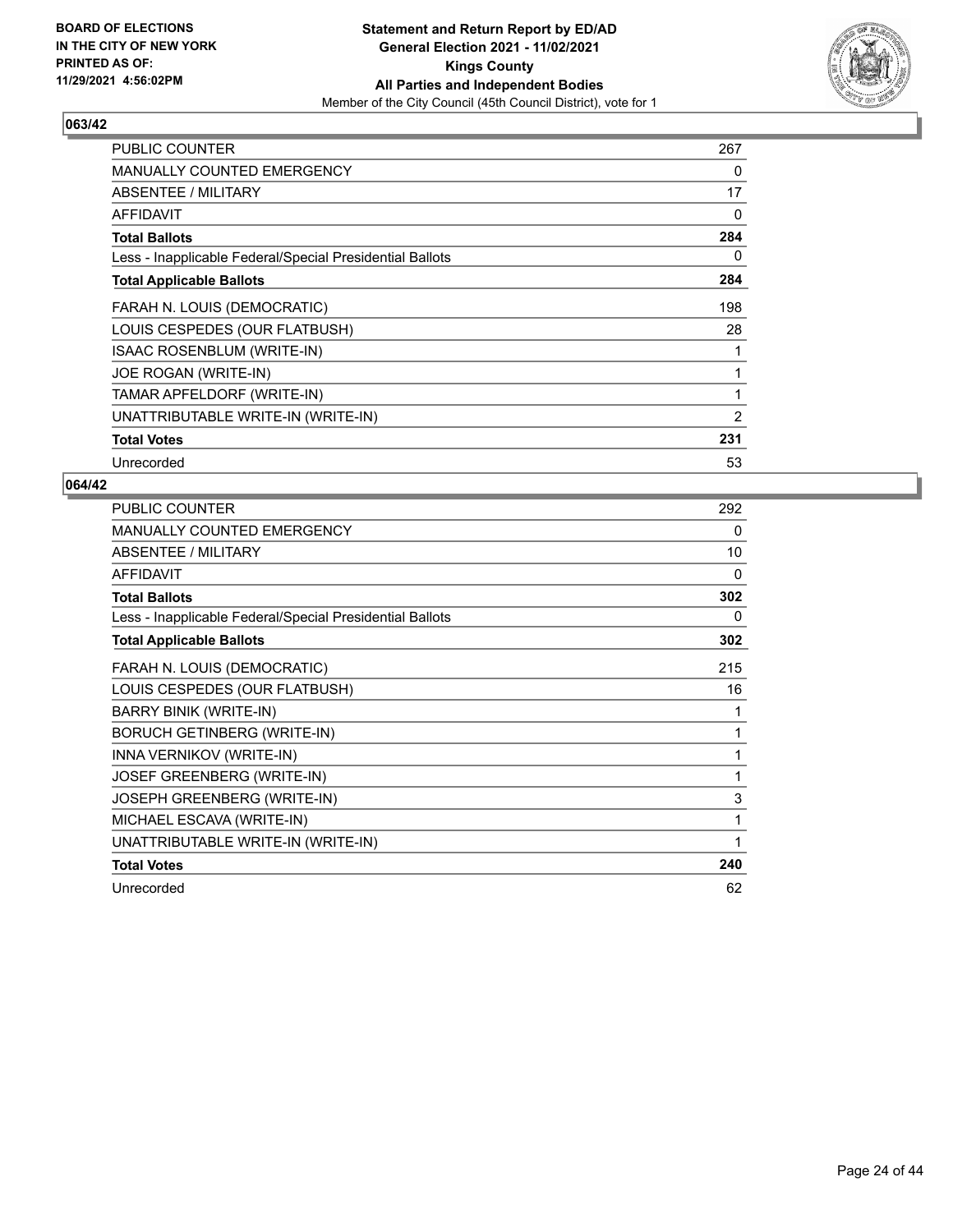

| <b>PUBLIC COUNTER</b>                                    | 201 |
|----------------------------------------------------------|-----|
| <b>MANUALLY COUNTED EMERGENCY</b>                        | 0   |
| ABSENTEE / MILITARY                                      | 9   |
| <b>AFFIDAVIT</b>                                         | 0   |
| <b>Total Ballots</b>                                     | 210 |
| Less - Inapplicable Federal/Special Presidential Ballots | 0   |
| <b>Total Applicable Ballots</b>                          | 210 |
| FARAH N. LOUIS (DEMOCRATIC)                              | 153 |
| LOUIS CESPEDES (OUR FLATBUSH)                            | 7   |
| INNA VERNIKOV (WRITE-IN)                                 | 4   |
| RAIZY ZUCKER (WRITE-IN)                                  |     |
| UNATTRIBUTABLE WRITE-IN (WRITE-IN)                       |     |
| <b>Total Votes</b>                                       | 166 |
| Unrecorded                                               | 44  |

## **069/42**

| PUBLIC COUNTER                                           | 72             |
|----------------------------------------------------------|----------------|
| MANUALLY COUNTED EMERGENCY                               | $\Omega$       |
| ABSENTEE / MILITARY                                      | $\overline{2}$ |
| AFFIDAVIT                                                | $\Omega$       |
| <b>Total Ballots</b>                                     | 74             |
| Less - Inapplicable Federal/Special Presidential Ballots | $\Omega$       |
| <b>Total Applicable Ballots</b>                          | 74             |
| FARAH N. LOUIS (DEMOCRATIC)                              | 46             |
| LOUIS CESPEDES (OUR FLATBUSH)                            | 7              |
| UNATTRIBUTABLE WRITE-IN (WRITE-IN)                       | 2              |
| <b>Total Votes</b>                                       | 55             |
| Unrecorded                                               | 19             |

| PUBLIC COUNTER                                           | 216 |
|----------------------------------------------------------|-----|
| MANUALLY COUNTED EMERGENCY                               | 0   |
| ABSENTEE / MILITARY                                      | 5   |
| AFFIDAVIT                                                |     |
| <b>Total Ballots</b>                                     | 222 |
| Less - Inapplicable Federal/Special Presidential Ballots | 0   |
| <b>Total Applicable Ballots</b>                          | 222 |
| FARAH N. LOUIS (DEMOCRATIC)                              | 189 |
| LOUIS CESPEDES (OUR FLATBUSH)                            | 12  |
| HELEN KLEIN (WRITE-IN)                                   | 1   |
| <b>Total Votes</b>                                       | 202 |
|                                                          |     |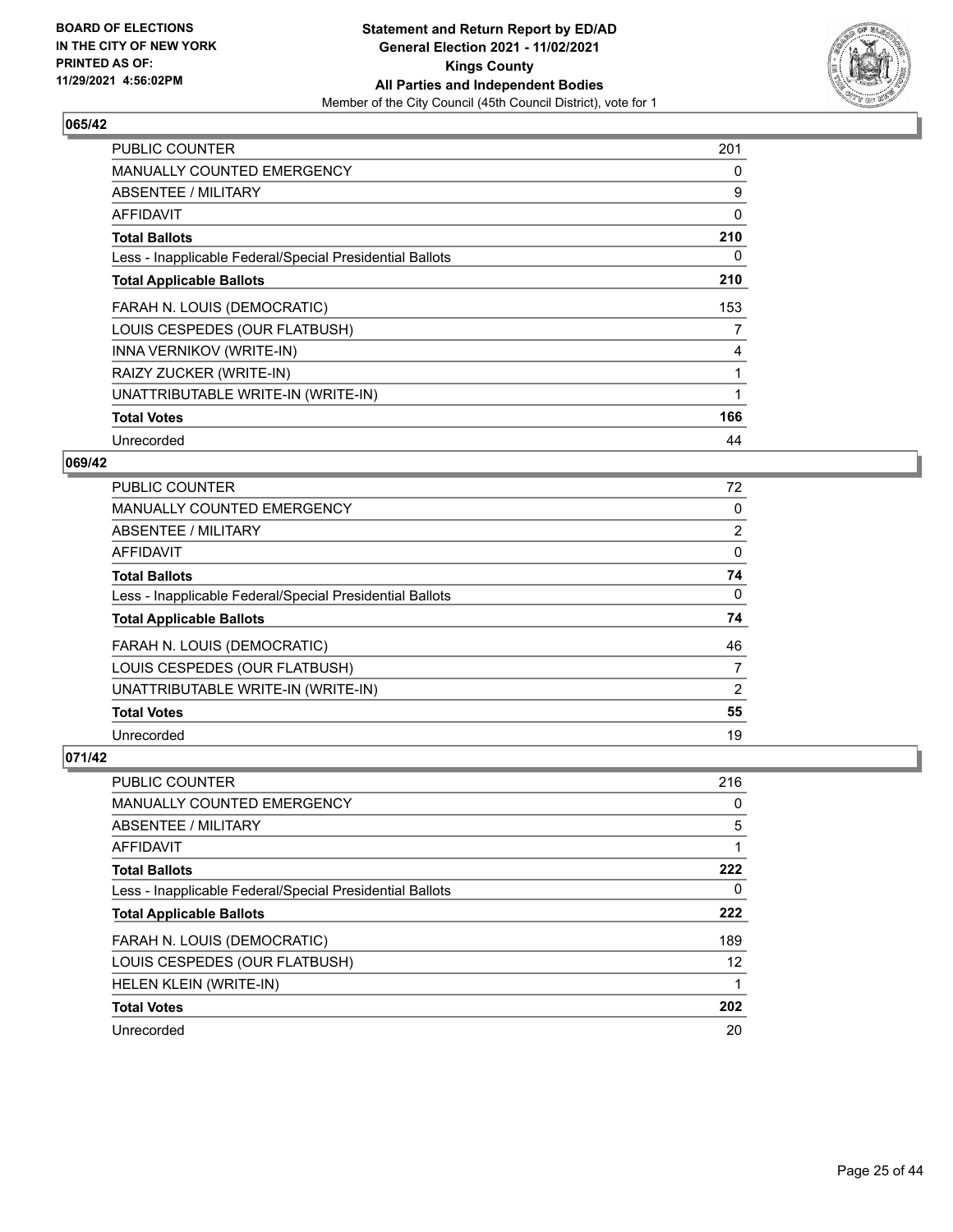

| <b>PUBLIC COUNTER</b>                                    | 234      |
|----------------------------------------------------------|----------|
| <b>MANUALLY COUNTED EMERGENCY</b>                        | $\Omega$ |
| ABSENTEE / MILITARY                                      | 18       |
| <b>AFFIDAVIT</b>                                         |          |
| <b>Total Ballots</b>                                     | 253      |
| Less - Inapplicable Federal/Special Presidential Ballots | 0        |
| <b>Total Applicable Ballots</b>                          | 253      |
| FARAH N. LOUIS (DEMOCRATIC)                              | 228      |
| LOUIS CESPEDES (OUR FLATBUSH)                            | 10       |
| ANTHONY BECKFORD (WRITE-IN)                              |          |
| <b>Total Votes</b>                                       | 239      |
| Unrecorded                                               | 14       |

## **074/42**

| PUBLIC COUNTER                                           | 168      |
|----------------------------------------------------------|----------|
| <b>MANUALLY COUNTED EMERGENCY</b>                        | 0        |
| ABSENTEE / MILITARY                                      | 11       |
| AFFIDAVIT                                                | 2        |
| <b>Total Ballots</b>                                     | 181      |
| Less - Inapplicable Federal/Special Presidential Ballots | $\Omega$ |
| <b>Total Applicable Ballots</b>                          | 181      |
| FARAH N. LOUIS (DEMOCRATIC)                              | 164      |
| LOUIS CESPEDES (OUR FLATBUSH)                            | 12       |
| <b>Total Votes</b>                                       | 176      |
| Unrecorded                                               | 5        |

| PUBLIC COUNTER                                           | 185      |
|----------------------------------------------------------|----------|
| <b>MANUALLY COUNTED EMERGENCY</b>                        | $\Omega$ |
| ABSENTEE / MILITARY                                      | 16       |
| AFFIDAVIT                                                | $\Omega$ |
| <b>Total Ballots</b>                                     | 201      |
| Less - Inapplicable Federal/Special Presidential Ballots | $\Omega$ |
| <b>Total Applicable Ballots</b>                          | 201      |
| FARAH N. LOUIS (DEMOCRATIC)                              | 183      |
| LOUIS CESPEDES (OUR FLATBUSH)                            | 7        |
| <b>Total Votes</b>                                       | 190      |
| Unrecorded                                               | 11       |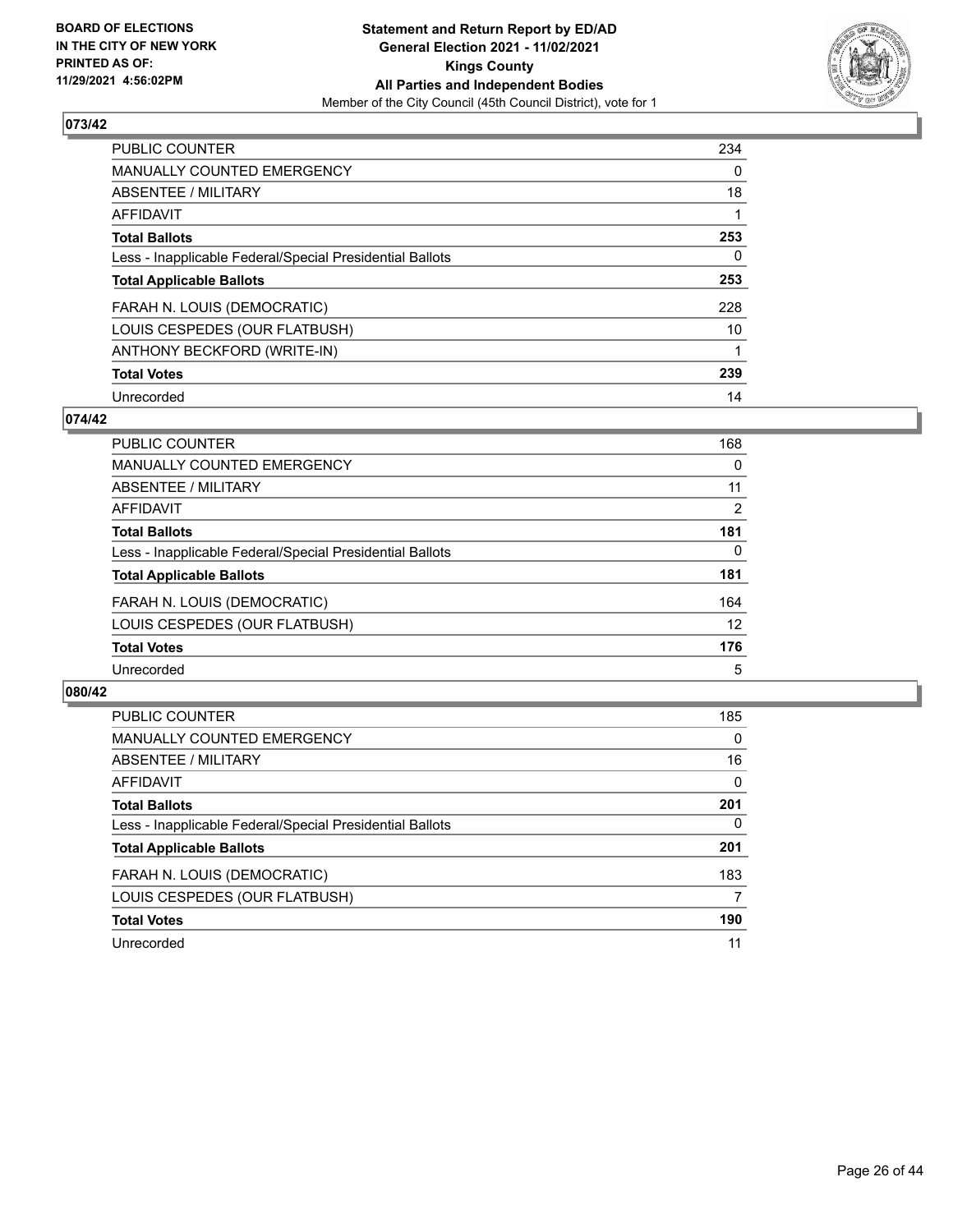

| PUBLIC COUNTER                                           | 168      |
|----------------------------------------------------------|----------|
| <b>MANUALLY COUNTED EMERGENCY</b>                        | $\Omega$ |
| ABSENTEE / MILITARY                                      | 15       |
| <b>AFFIDAVIT</b>                                         |          |
| <b>Total Ballots</b>                                     | 184      |
| Less - Inapplicable Federal/Special Presidential Ballots | 0        |
| <b>Total Applicable Ballots</b>                          | 184      |
| FARAH N. LOUIS (DEMOCRATIC)                              | 158      |
| LOUIS CESPEDES (OUR FLATBUSH)                            | 10       |
| NICOLE MCQUEEN (WRITE-IN)                                |          |
| <b>Total Votes</b>                                       | 169      |
| Unrecorded                                               | 15       |

| PUBLIC COUNTER                                           | 89       |
|----------------------------------------------------------|----------|
| <b>MANUALLY COUNTED EMERGENCY</b>                        | 0        |
| ABSENTEE / MILITARY                                      | 9        |
| AFFIDAVIT                                                | $\Omega$ |
| <b>Total Ballots</b>                                     | 98       |
| Less - Inapplicable Federal/Special Presidential Ballots | 0        |
| <b>Total Applicable Ballots</b>                          | 98       |
| FARAH N. LOUIS (DEMOCRATIC)                              | 85       |
| LOUIS CESPEDES (OUR FLATBUSH)                            | 2        |
| MOSHE FOGEL (WRITE-IN)                                   | 1        |
| SHMUEL WEBER (WRITE-IN)                                  | 1        |
| UNATTRIBUTABLE WRITE-IN (WRITE-IN)                       | 1        |
| <b>Total Votes</b>                                       | 90       |
| Unrecorded                                               | 8        |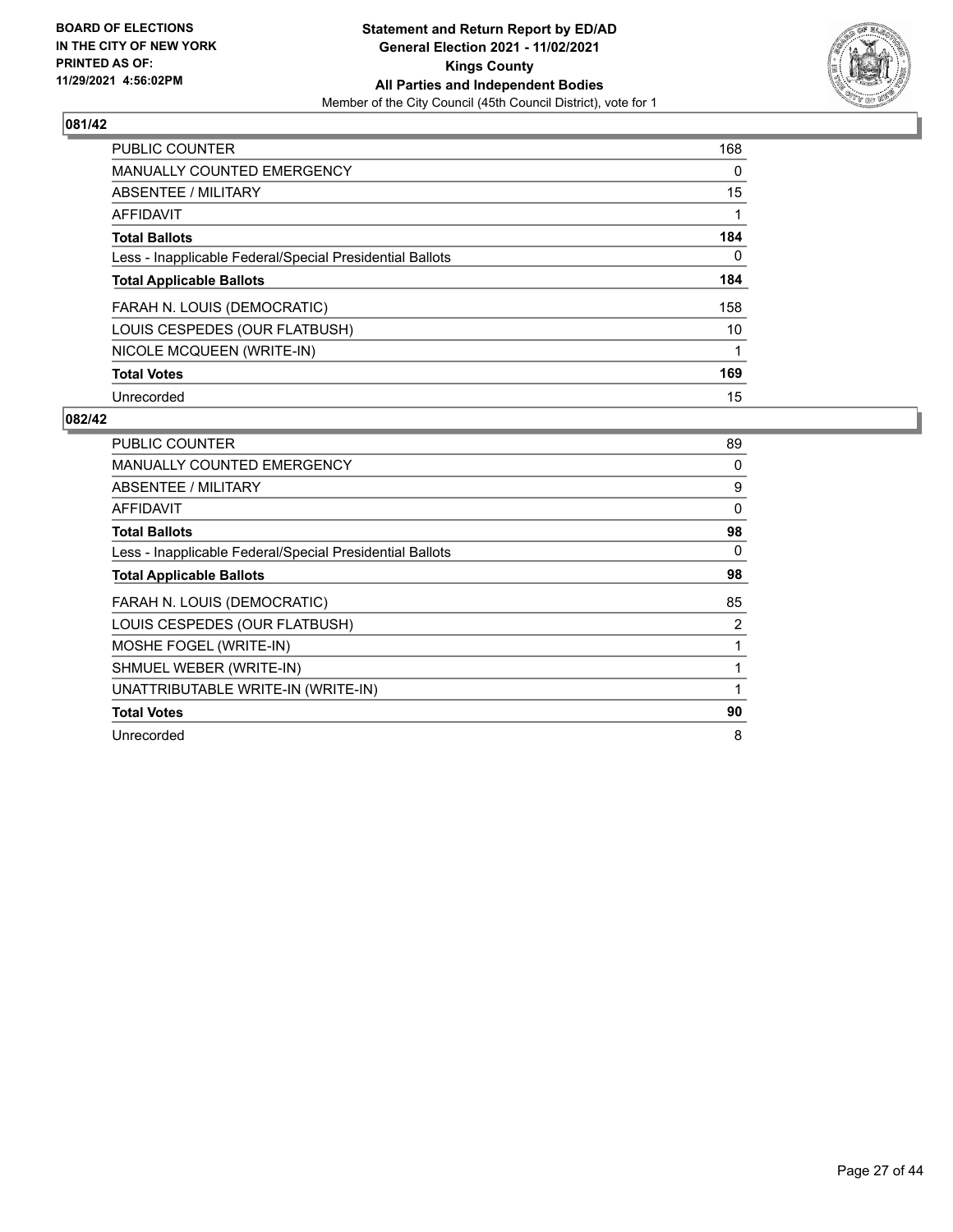

| <b>PUBLIC COUNTER</b>                                    | 320 |
|----------------------------------------------------------|-----|
| <b>MANUALLY COUNTED EMERGENCY</b>                        | 0   |
| ABSENTEE / MILITARY                                      | 15  |
| <b>AFFIDAVIT</b>                                         | 1   |
| <b>Total Ballots</b>                                     | 336 |
| Less - Inapplicable Federal/Special Presidential Ballots | 0   |
| <b>Total Applicable Ballots</b>                          | 336 |
| FARAH N. LOUIS (DEMOCRATIC)                              | 159 |
| LOUIS CESPEDES (OUR FLATBUSH)                            | 34  |
| CONSTANTINE JEAN-PIEZZA (WRITE-IN)                       | 1   |
| DONALD TRUMP (WRITE-IN)                                  | 1   |
| TOM BRADY (WRITE-IN)                                     | 1   |
| UNATTRIBUTABLE WRITE-IN (WRITE-IN)                       | 1   |
| <b>Total Votes</b>                                       | 197 |
| Unrecorded                                               | 139 |

| PUBLIC COUNTER                                           | 242          |
|----------------------------------------------------------|--------------|
| MANUALLY COUNTED EMERGENCY                               | 0            |
| <b>ABSENTEE / MILITARY</b>                               | 12           |
| <b>AFFIDAVIT</b>                                         | 0            |
| <b>Total Ballots</b>                                     | 254          |
| Less - Inapplicable Federal/Special Presidential Ballots | 0            |
| <b>Total Applicable Ballots</b>                          | 254          |
| FARAH N. LOUIS (DEMOCRATIC)                              | 160          |
| LOUIS CESPEDES (OUR FLATBUSH)                            | 15           |
| <b>BRUCE DICKSTEIN (WRITE-IN)</b>                        | 2            |
| CHAIM PINSKY (WRITE-IN)                                  | 1            |
| DEVI ELIZABETH NAMIAPARAMPIL (WRITE-IN)                  | 1            |
| DEVI ERIZABETH NAMPIAPARAM (WRITE-IN)                    | 1            |
| ESTHER KARMAN (WRITE-IN)                                 | 1            |
| PEACHES RUBIN (WRITE-IN)                                 | $\mathbf{1}$ |
| UNATTRIBUTABLE WRITE-IN (WRITE-IN)                       | 4            |
| <b>Total Votes</b>                                       | 186          |
| Unrecorded                                               | 68           |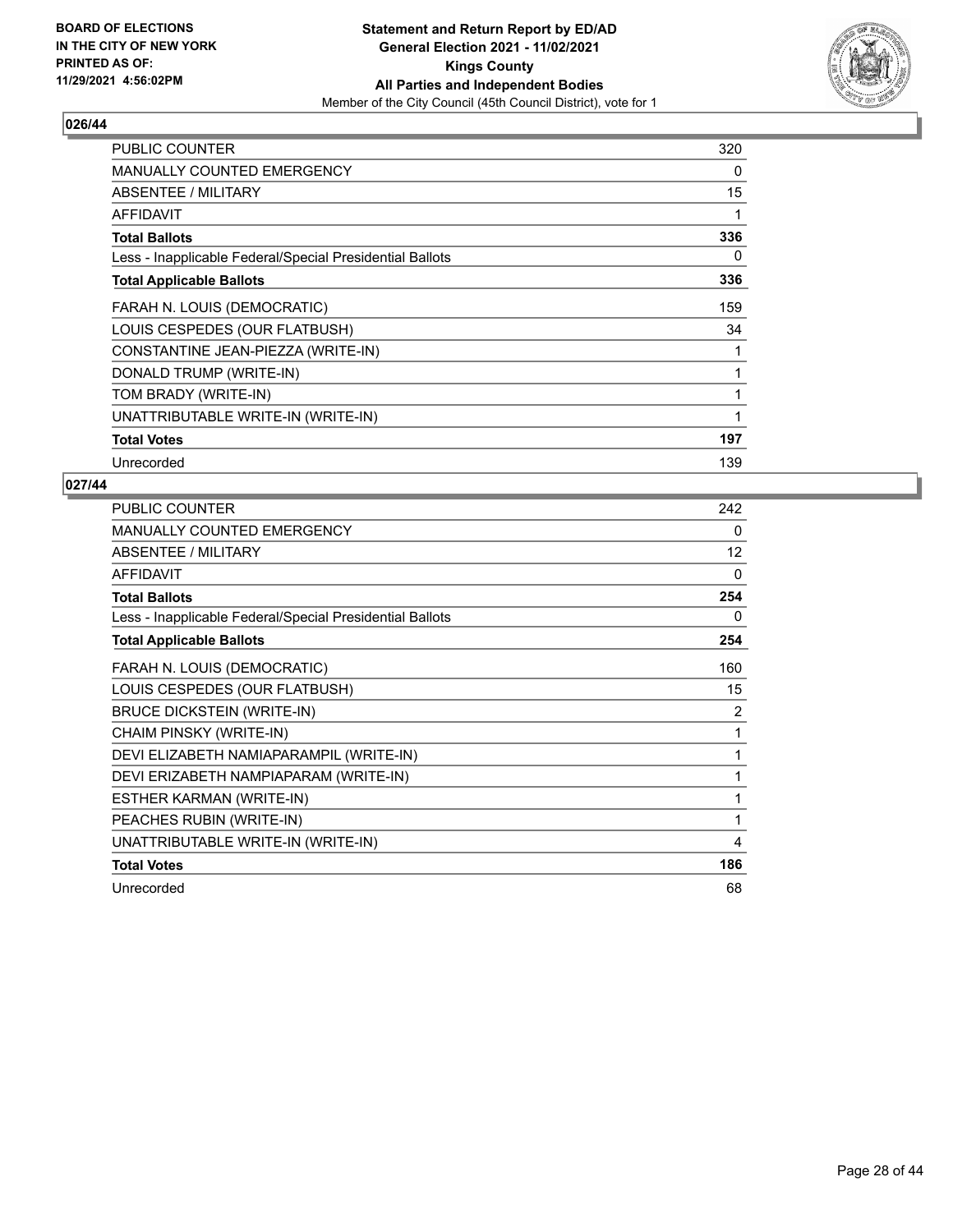

| <b>PUBLIC COUNTER</b>                                    | 261 |
|----------------------------------------------------------|-----|
| <b>MANUALLY COUNTED EMERGENCY</b>                        | 0   |
| <b>ABSENTEE / MILITARY</b>                               | 26  |
| AFFIDAVIT                                                |     |
| <b>Total Ballots</b>                                     | 288 |
| Less - Inapplicable Federal/Special Presidential Ballots | 0   |
| <b>Total Applicable Ballots</b>                          | 288 |
| FARAH N. LOUIS (DEMOCRATIC)                              | 228 |
| LOUIS CESPEDES (OUR FLATBUSH)                            | 25  |
| ANTHONY J FINKEL (WRITE-IN)                              |     |
| <b>IVAN VERNIKOV (WRITE-IN)</b>                          |     |
| THOMAS ROBERTSEN (WRITE-IN)                              | 2   |
| <b>Total Votes</b>                                       | 257 |
| Unrecorded                                               | 31  |

| PUBLIC COUNTER                                           | 46       |
|----------------------------------------------------------|----------|
| <b>MANUALLY COUNTED EMERGENCY</b>                        | 0        |
| ABSENTEE / MILITARY                                      | 10       |
| AFFIDAVIT                                                | 0        |
| <b>Total Ballots</b>                                     | 56       |
| Less - Inapplicable Federal/Special Presidential Ballots | $\Omega$ |
| <b>Total Applicable Ballots</b>                          | 56       |
| FARAH N. LOUIS (DEMOCRATIC)                              | 47       |
| LOUIS CESPEDES (OUR FLATBUSH)                            | 4        |
| <b>Total Votes</b>                                       | 51       |
| Unrecorded                                               | 5        |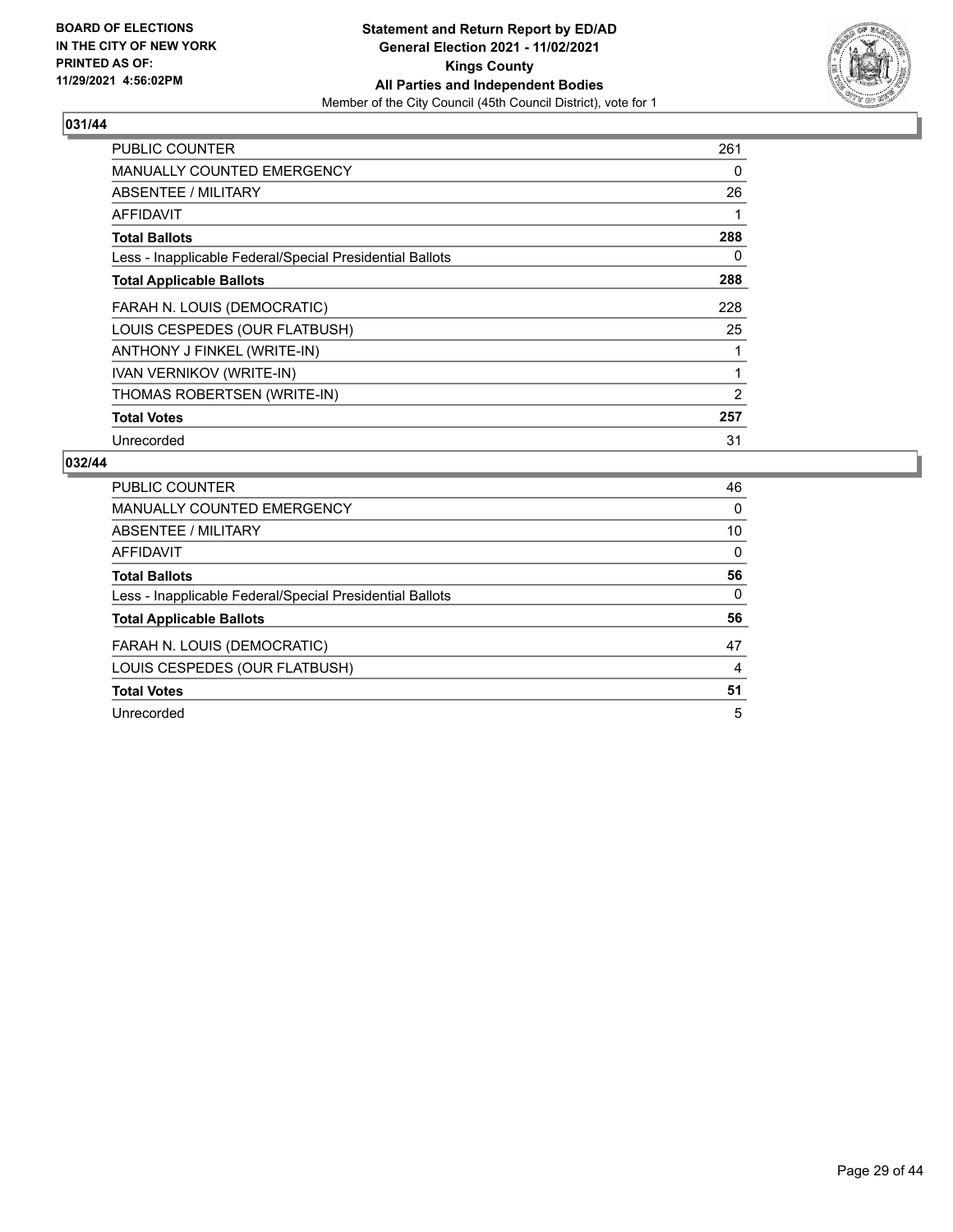

| <b>PUBLIC COUNTER</b>                                    | 227            |
|----------------------------------------------------------|----------------|
| <b>MANUALLY COUNTED EMERGENCY</b>                        | 0              |
| ABSENTEE / MILITARY                                      | $\overline{7}$ |
| <b>AFFIDAVIT</b>                                         | 0              |
| <b>Total Ballots</b>                                     | 234            |
| Less - Inapplicable Federal/Special Presidential Ballots | 0              |
| <b>Total Applicable Ballots</b>                          | 234            |
| FARAH N. LOUIS (DEMOCRATIC)                              | 168            |
| LOUIS CESPEDES (OUR FLATBUSH)                            | 17             |
| DOV SCHEIVER (WRITE-IN)                                  |                |
| INNA VERNIKOV (WRITE-IN)                                 |                |
| <b>Total Votes</b>                                       | 187            |
| Unrecorded                                               | 47             |

## **057/48**

| PUBLIC COUNTER                                           | 68             |
|----------------------------------------------------------|----------------|
| MANUALLY COUNTED EMERGENCY                               | 0              |
| ABSENTEE / MILITARY                                      | $\overline{2}$ |
| <b>AFFIDAVIT</b>                                         |                |
| <b>Total Ballots</b>                                     | 71             |
| Less - Inapplicable Federal/Special Presidential Ballots | 0              |
| <b>Total Applicable Ballots</b>                          | 71             |
| FARAH N. LOUIS (DEMOCRATIC)                              | 45             |
| LOUIS CESPEDES (OUR FLATBUSH)                            | 8              |
| <b>Total Votes</b>                                       | 53             |
| Unrecorded                                               | 18             |
|                                                          |                |

| <b>PUBLIC COUNTER</b>                                    | 224 |
|----------------------------------------------------------|-----|
| <b>MANUALLY COUNTED EMERGENCY</b>                        | 0   |
| ABSENTEE / MILITARY                                      | 13  |
| AFFIDAVIT                                                | 0   |
| <b>Total Ballots</b>                                     | 237 |
| Less - Inapplicable Federal/Special Presidential Ballots | 0   |
| <b>Total Applicable Ballots</b>                          | 237 |
| FARAH N. LOUIS (DEMOCRATIC)                              | 145 |
| LOUIS CESPEDES (OUR FLATBUSH)                            | 26  |
| INNA VERNIKOV (WRITE-IN)                                 |     |
| TARDIS JOHNSON (WRITE-IN)                                |     |
| UNATTRIBUTABLE WRITE-IN (WRITE-IN)                       | 1   |
| <b>Total Votes</b>                                       | 174 |
| Unrecorded                                               | 63  |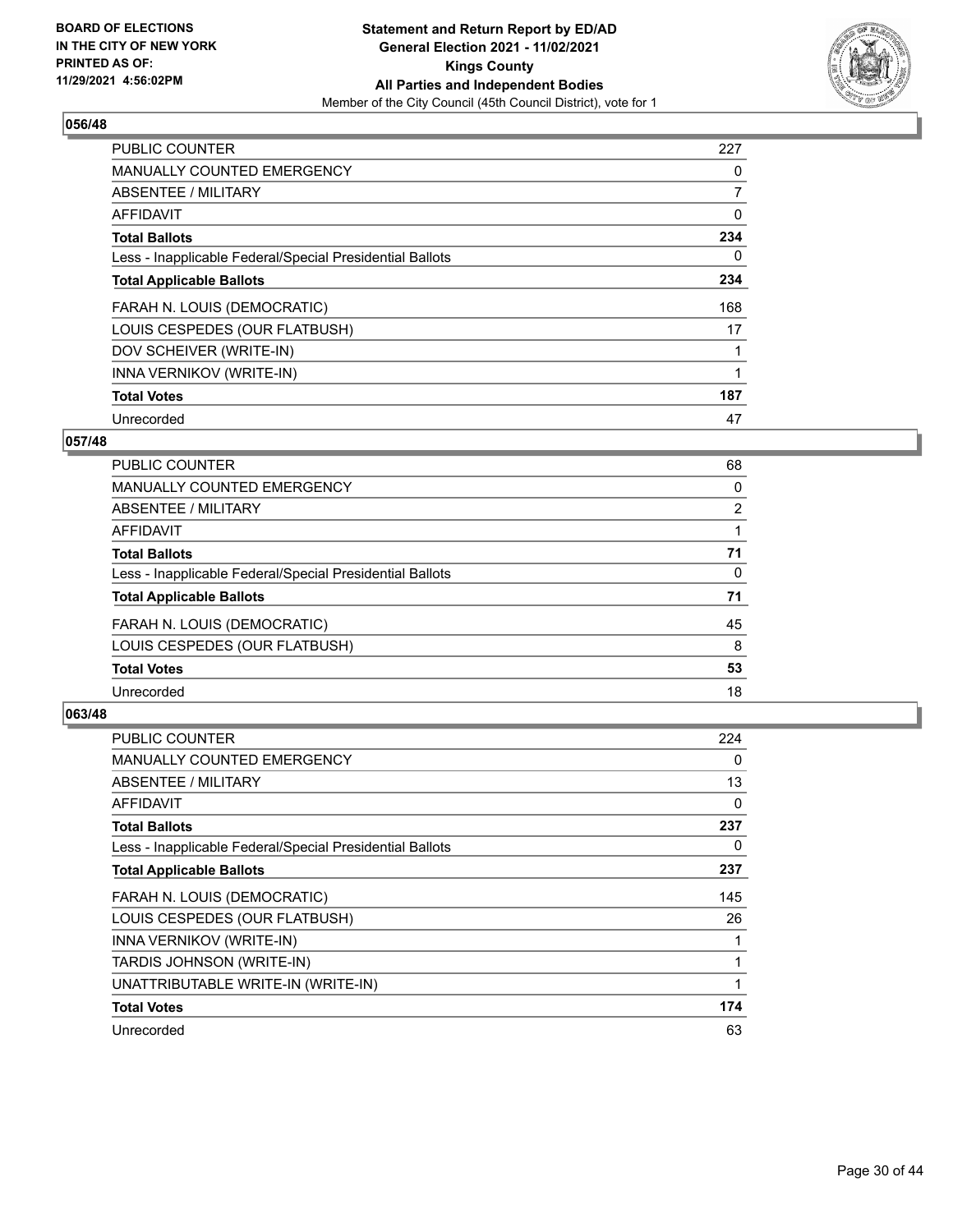

| PUBLIC COUNTER                                           | 169          |
|----------------------------------------------------------|--------------|
| <b>MANUALLY COUNTED EMERGENCY</b>                        | 0            |
| <b>ABSENTEE / MILITARY</b>                               | 11           |
| AFFIDAVIT                                                | $\mathbf{0}$ |
| <b>Total Ballots</b>                                     | 180          |
| Less - Inapplicable Federal/Special Presidential Ballots | 0            |
| <b>Total Applicable Ballots</b>                          | 180          |
| FARAH N. LOUIS (DEMOCRATIC)                              | 167          |
| LOUIS CESPEDES (OUR FLATBUSH)                            | 6            |
| <b>Total Votes</b>                                       | 173          |
| Unrecorded                                               | 7            |

## **017/58**

| PUBLIC COUNTER                                           | 164      |
|----------------------------------------------------------|----------|
| <b>MANUALLY COUNTED EMERGENCY</b>                        | 0        |
| ABSENTEE / MILITARY                                      | 11       |
| AFFIDAVIT                                                | $\Omega$ |
| <b>Total Ballots</b>                                     | 175      |
| Less - Inapplicable Federal/Special Presidential Ballots | $\Omega$ |
| <b>Total Applicable Ballots</b>                          | 175      |
| FARAH N. LOUIS (DEMOCRATIC)                              | 158      |
| LOUIS CESPEDES (OUR FLATBUSH)                            | 12       |
| <b>Total Votes</b>                                       | 170      |
| Unrecorded                                               | 5        |

| <b>PUBLIC COUNTER</b>                                    | 182      |
|----------------------------------------------------------|----------|
| <b>MANUALLY COUNTED EMERGENCY</b>                        | 0        |
| ABSENTEE / MILITARY                                      | 8        |
| <b>AFFIDAVIT</b>                                         | $\Omega$ |
| <b>Total Ballots</b>                                     | 190      |
| Less - Inapplicable Federal/Special Presidential Ballots | 0        |
| <b>Total Applicable Ballots</b>                          | 190      |
| FARAH N. LOUIS (DEMOCRATIC)                              | 177      |
| LOUIS CESPEDES (OUR FLATBUSH)                            | 5        |
| <b>Total Votes</b>                                       | 182      |
| Unrecorded                                               | 8        |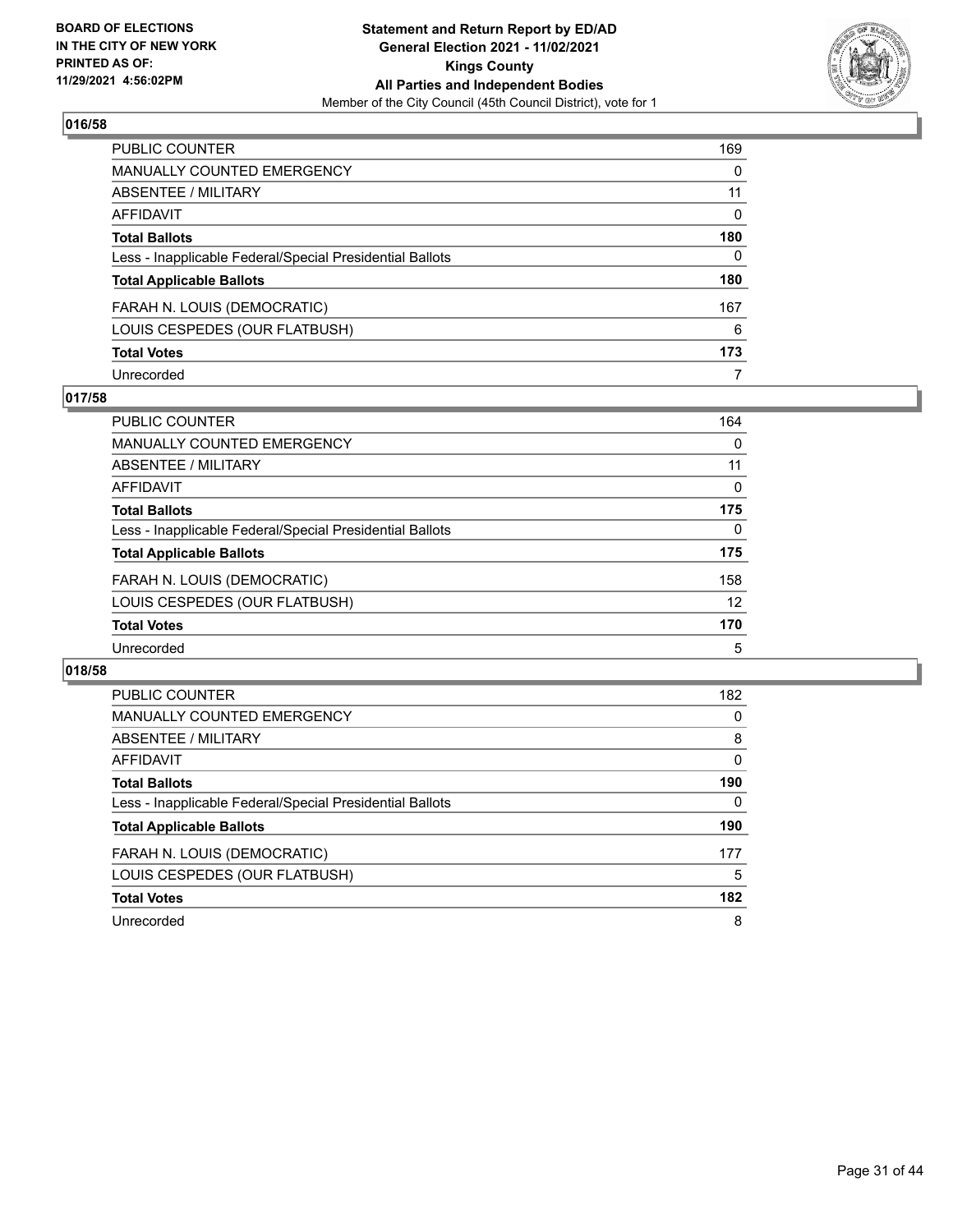

| PUBLIC COUNTER                                           | 181 |
|----------------------------------------------------------|-----|
| <b>MANUALLY COUNTED EMERGENCY</b>                        | 0   |
| ABSENTEE / MILITARY                                      | 9   |
| AFFIDAVIT                                                |     |
| <b>Total Ballots</b>                                     | 191 |
| Less - Inapplicable Federal/Special Presidential Ballots | 0   |
| <b>Total Applicable Ballots</b>                          | 191 |
| FARAH N. LOUIS (DEMOCRATIC)                              | 165 |
| LOUIS CESPEDES (OUR FLATBUSH)                            | 8   |
| UNCOUNTED WRITE-IN PER STATUTE (WRITE-IN)                |     |
| <b>Total Votes</b>                                       | 174 |
| Unrecorded                                               | 17  |

#### **020/58**

| PUBLIC COUNTER                                           | 227 |
|----------------------------------------------------------|-----|
| <b>MANUALLY COUNTED EMERGENCY</b>                        | 0   |
| ABSENTEE / MILITARY                                      | 6   |
| <b>AFFIDAVIT</b>                                         |     |
| <b>Total Ballots</b>                                     | 234 |
| Less - Inapplicable Federal/Special Presidential Ballots | 0   |
| <b>Total Applicable Ballots</b>                          | 234 |
| FARAH N. LOUIS (DEMOCRATIC)                              | 216 |
| LOUIS CESPEDES (OUR FLATBUSH)                            | 6   |
| <b>Total Votes</b>                                       | 222 |
| Unrecorded                                               | 12  |

| <b>PUBLIC COUNTER</b>                                    | 187      |
|----------------------------------------------------------|----------|
| <b>MANUALLY COUNTED EMERGENCY</b>                        | 0        |
| ABSENTEE / MILITARY                                      | 12       |
| AFFIDAVIT                                                | $\Omega$ |
| <b>Total Ballots</b>                                     | 199      |
| Less - Inapplicable Federal/Special Presidential Ballots | 0        |
| <b>Total Applicable Ballots</b>                          | 199      |
| FARAH N. LOUIS (DEMOCRATIC)                              | 169      |
| LOUIS CESPEDES (OUR FLATBUSH)                            | 13       |
| RICHARD DI CRISTI (WRITE-IN)                             |          |
| RICHARD STRAUSS (WRITE-IN)                               |          |
| <b>Total Votes</b>                                       | 184      |
| Unrecorded                                               | 15       |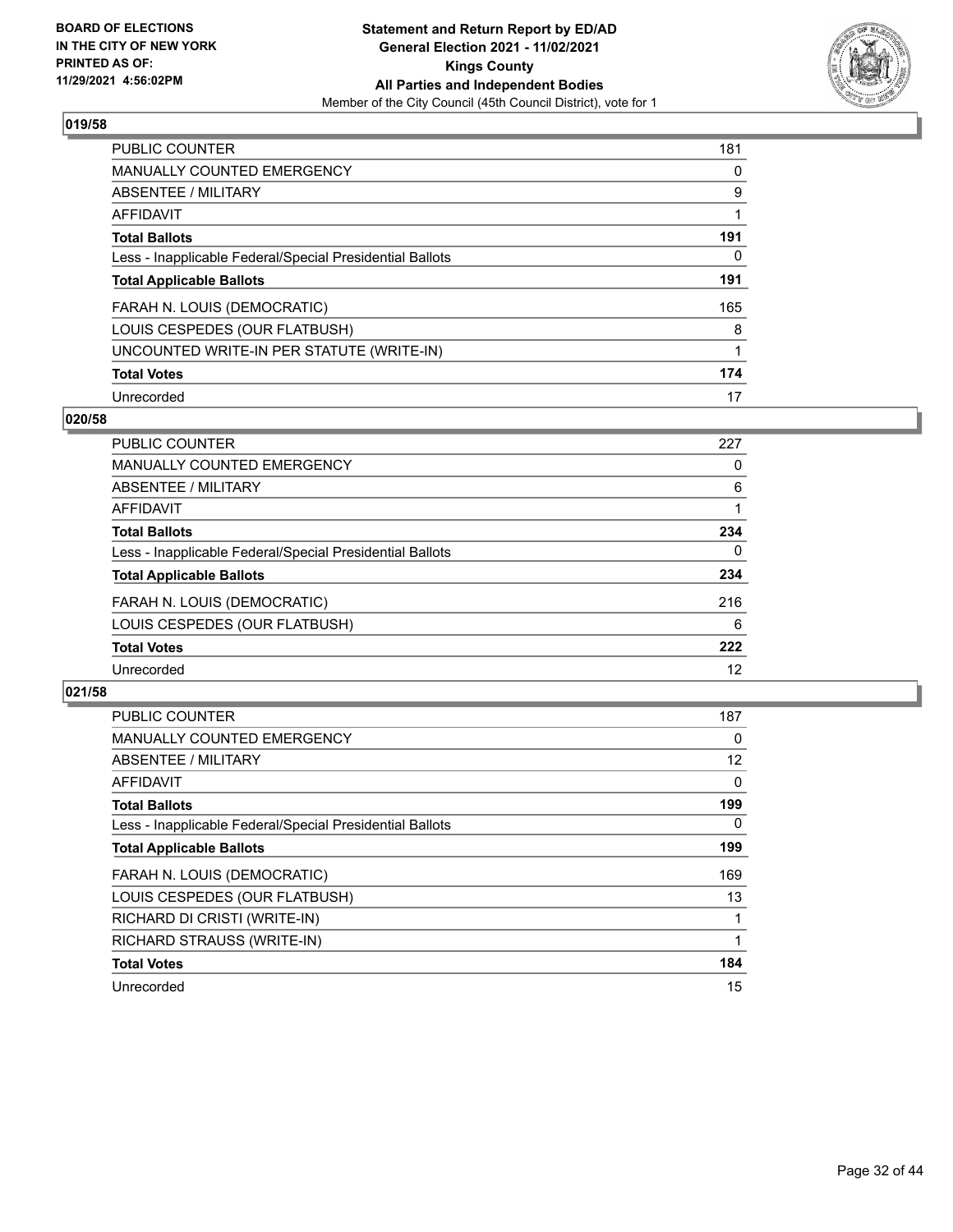

| PUBLIC COUNTER                                           | 200      |
|----------------------------------------------------------|----------|
| MANUALLY COUNTED EMERGENCY                               | $\Omega$ |
| ABSENTEE / MILITARY                                      | 4        |
| AFFIDAVIT                                                | 0        |
| <b>Total Ballots</b>                                     | 204      |
| Less - Inapplicable Federal/Special Presidential Ballots | 0        |
| <b>Total Applicable Ballots</b>                          | 204      |
| FARAH N. LOUIS (DEMOCRATIC)                              | 179      |
| LOUIS CESPEDES (OUR FLATBUSH)                            | 11       |
| UNATTRIBUTABLE WRITE-IN (WRITE-IN)                       |          |
| <b>Total Votes</b>                                       | 191      |
| Unrecorded                                               | 13       |

#### **023/58**

| <b>PUBLIC COUNTER</b>                                    | 142      |
|----------------------------------------------------------|----------|
| MANUALLY COUNTED EMERGENCY                               | $\Omega$ |
| ABSENTEE / MILITARY                                      |          |
| AFFIDAVIT                                                | 0        |
| <b>Total Ballots</b>                                     | 149      |
| Less - Inapplicable Federal/Special Presidential Ballots | $\Omega$ |
| <b>Total Applicable Ballots</b>                          | 149      |
| FARAH N. LOUIS (DEMOCRATIC)                              | 140      |
| LOUIS CESPEDES (OUR FLATBUSH)                            | 3        |
| <b>Total Votes</b>                                       | 143      |
| Unrecorded                                               | 6        |

| <b>PUBLIC COUNTER</b>                                    | 189 |
|----------------------------------------------------------|-----|
| <b>MANUALLY COUNTED EMERGENCY</b>                        | 0   |
| ABSENTEE / MILITARY                                      | 4   |
| <b>AFFIDAVIT</b>                                         | 0   |
| <b>Total Ballots</b>                                     | 193 |
| Less - Inapplicable Federal/Special Presidential Ballots | 0   |
| <b>Total Applicable Ballots</b>                          | 193 |
| FARAH N. LOUIS (DEMOCRATIC)                              | 176 |
| LOUIS CESPEDES (OUR FLATBUSH)                            | 4   |
| MELIA KENDALL (WRITE-IN)                                 |     |
| XAMAYLA ROSE (WRITE-IN)                                  |     |
| <b>Total Votes</b>                                       | 182 |
| Unrecorded                                               | 11  |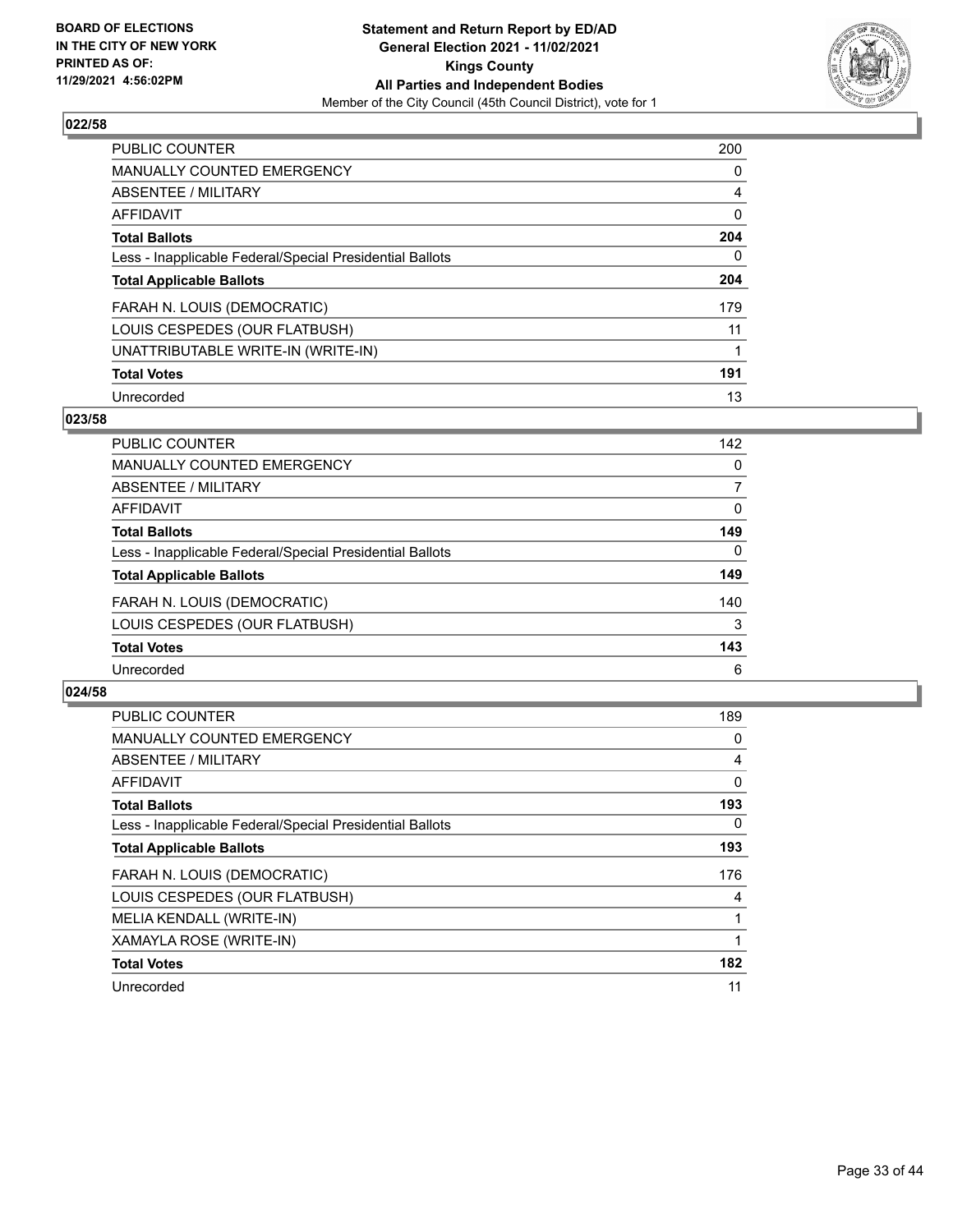

| PUBLIC COUNTER                                           | 273 |
|----------------------------------------------------------|-----|
| <b>MANUALLY COUNTED EMERGENCY</b>                        | 0   |
| ABSENTEE / MILITARY                                      | 9   |
| <b>AFFIDAVIT</b>                                         | 0   |
| <b>Total Ballots</b>                                     | 282 |
| Less - Inapplicable Federal/Special Presidential Ballots | 0   |
| <b>Total Applicable Ballots</b>                          | 282 |
| FARAH N. LOUIS (DEMOCRATIC)                              | 261 |
| LOUIS CESPEDES (OUR FLATBUSH)                            |     |
| CHAUEE WALKER (WRITE-IN)                                 |     |
| <b>Total Votes</b>                                       | 269 |
| Unrecorded                                               | 13  |

#### **026/58**

| <b>PUBLIC COUNTER</b>                                    | 238 |
|----------------------------------------------------------|-----|
| <b>MANUALLY COUNTED EMERGENCY</b>                        | 0   |
| ABSENTEE / MILITARY                                      | 19  |
| <b>AFFIDAVIT</b>                                         | 0   |
| <b>Total Ballots</b>                                     | 257 |
| Less - Inapplicable Federal/Special Presidential Ballots | 0   |
| <b>Total Applicable Ballots</b>                          | 257 |
| FARAH N. LOUIS (DEMOCRATIC)                              | 218 |
| LOUIS CESPEDES (OUR FLATBUSH)                            | 19  |
| YVETTE BARROW (WRITE-IN)                                 |     |
| <b>Total Votes</b>                                       | 238 |
| Unrecorded                                               | 19  |

| PUBLIC COUNTER                                           | 247 |
|----------------------------------------------------------|-----|
| <b>MANUALLY COUNTED EMERGENCY</b>                        | 0   |
| ABSENTEE / MILITARY                                      | 8   |
| AFFIDAVIT                                                | 2   |
| <b>Total Ballots</b>                                     | 257 |
| Less - Inapplicable Federal/Special Presidential Ballots | 0   |
| <b>Total Applicable Ballots</b>                          | 257 |
| FARAH N. LOUIS (DEMOCRATIC)                              | 234 |
| LOUIS CESPEDES (OUR FLATBUSH)                            | 9   |
| <b>Total Votes</b>                                       | 243 |
| Unrecorded                                               | 14  |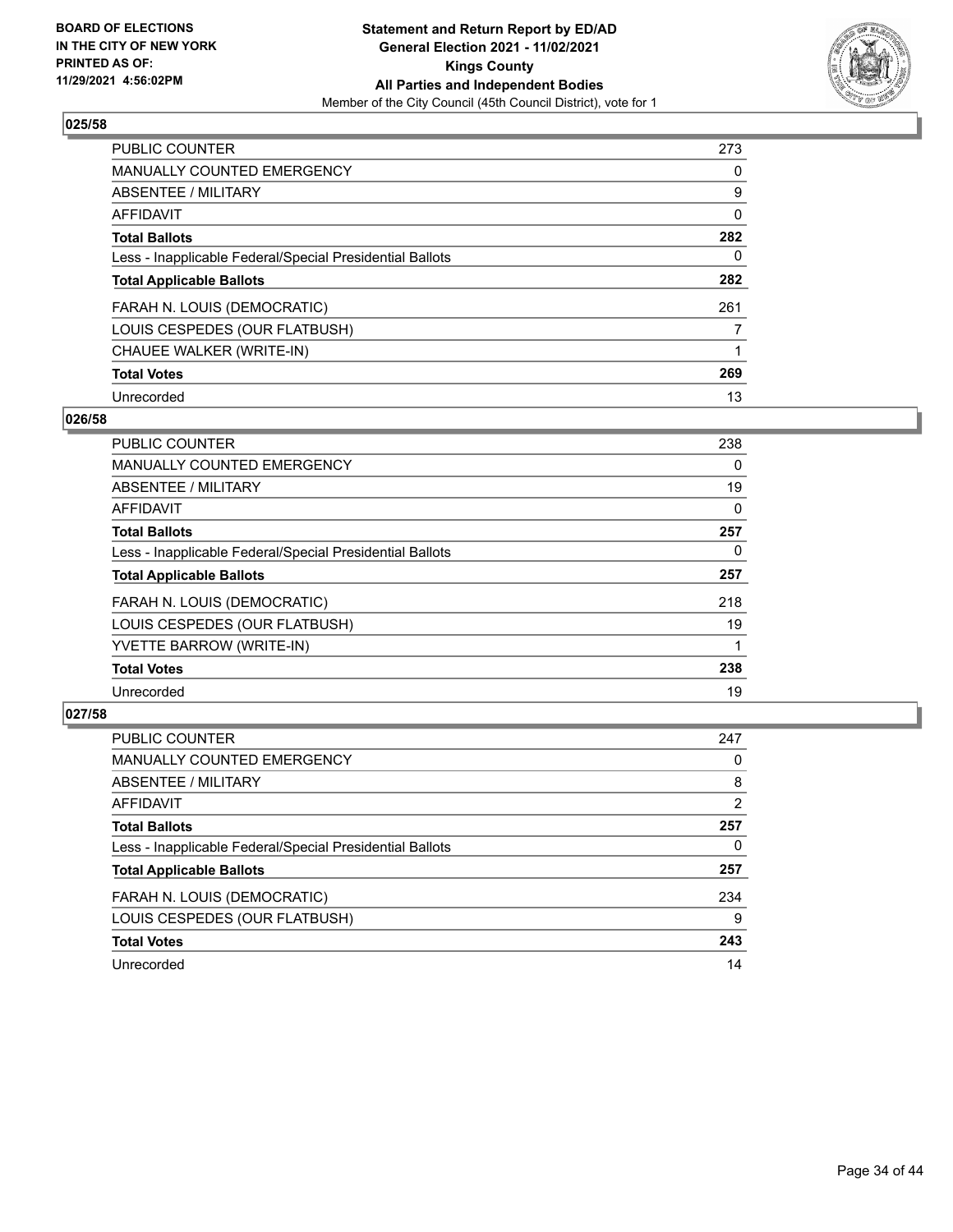

| PUBLIC COUNTER                                           | 199          |
|----------------------------------------------------------|--------------|
| <b>MANUALLY COUNTED EMERGENCY</b>                        | $\mathbf{0}$ |
| <b>ABSENTEE / MILITARY</b>                               | 19           |
| AFFIDAVIT                                                |              |
| <b>Total Ballots</b>                                     | 219          |
| Less - Inapplicable Federal/Special Presidential Ballots | $\mathbf{0}$ |
| <b>Total Applicable Ballots</b>                          | 219          |
| FARAH N. LOUIS (DEMOCRATIC)                              | 196          |
| LOUIS CESPEDES (OUR FLATBUSH)                            | 11           |
| <b>Total Votes</b>                                       | 207          |
| Unrecorded                                               | 12           |

## **029/58**

| <b>PUBLIC COUNTER</b>                                    | 201      |
|----------------------------------------------------------|----------|
| <b>MANUALLY COUNTED EMERGENCY</b>                        | 0        |
| ABSENTEE / MILITARY                                      | 11       |
| <b>AFFIDAVIT</b>                                         | 0        |
| <b>Total Ballots</b>                                     | 212      |
| Less - Inapplicable Federal/Special Presidential Ballots | $\Omega$ |
| <b>Total Applicable Ballots</b>                          | 212      |
| FARAH N. LOUIS (DEMOCRATIC)                              | 185      |
| LOUIS CESPEDES (OUR FLATBUSH)                            | 8        |
| SHORLAND DANIELS (WRITE-IN)                              |          |
| <b>Total Votes</b>                                       | 194      |
| Unrecorded                                               | 18       |

| <b>PUBLIC COUNTER</b>                                    | 290      |
|----------------------------------------------------------|----------|
| MANUALLY COUNTED EMERGENCY                               | $\Omega$ |
| ABSENTEE / MILITARY                                      | 20       |
| AFFIDAVIT                                                | $\Omega$ |
| <b>Total Ballots</b>                                     | 310      |
| Less - Inapplicable Federal/Special Presidential Ballots | $\Omega$ |
| <b>Total Applicable Ballots</b>                          | 310      |
| FARAH N. LOUIS (DEMOCRATIC)                              | 278      |
| LOUIS CESPEDES (OUR FLATBUSH)                            | 11       |
| UNATTRIBUTABLE WRITE-IN (WRITE-IN)                       |          |
| <b>Total Votes</b>                                       | 290      |
| Unrecorded                                               | 20       |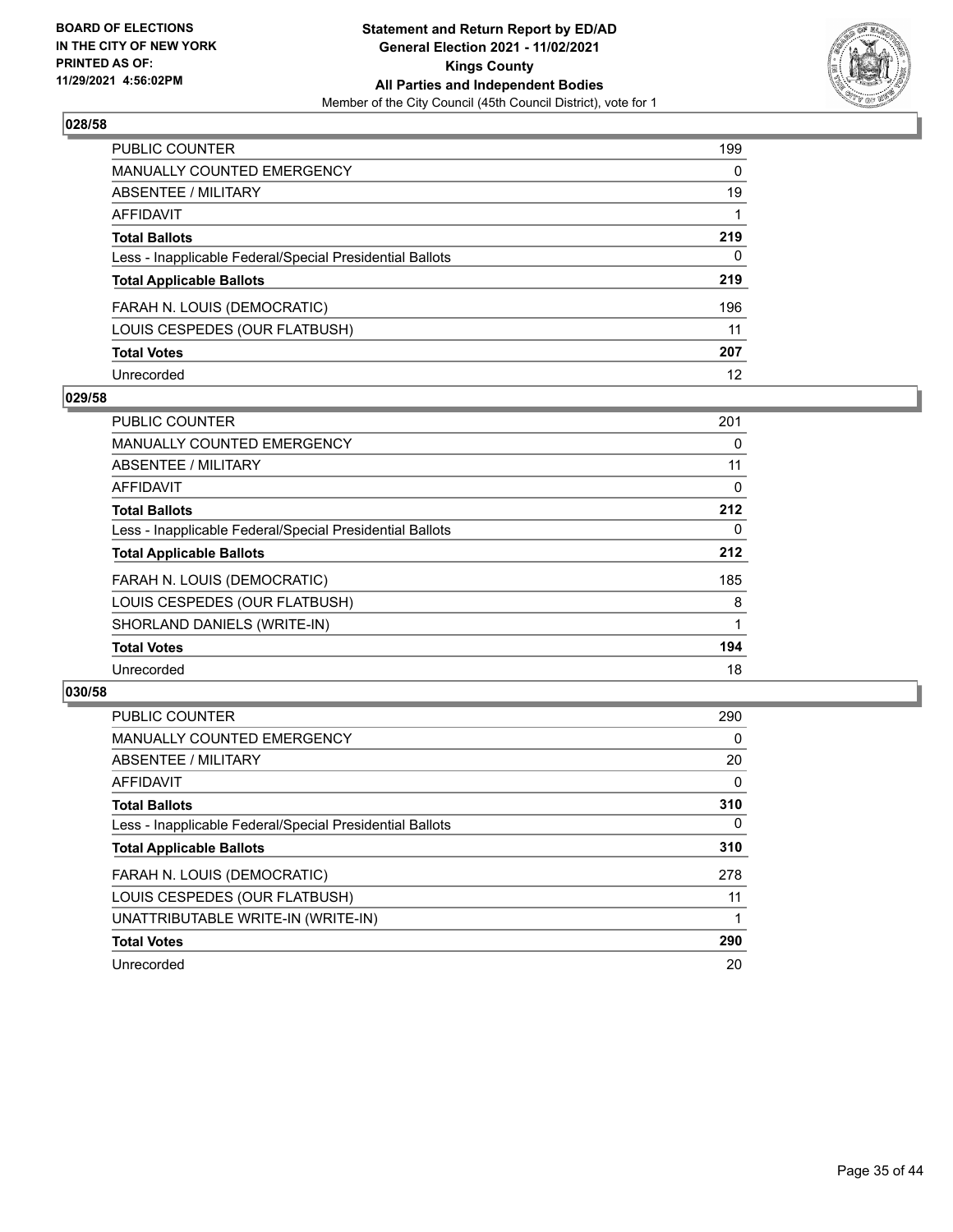

| <b>PUBLIC COUNTER</b>                                    | 214      |
|----------------------------------------------------------|----------|
| MANUALLY COUNTED EMERGENCY                               | $\Omega$ |
| ABSENTEE / MILITARY                                      | 12       |
| AFFIDAVIT                                                |          |
| <b>Total Ballots</b>                                     | 227      |
| Less - Inapplicable Federal/Special Presidential Ballots | 0        |
| <b>Total Applicable Ballots</b>                          | 227      |
| FARAH N. LOUIS (DEMOCRATIC)                              | 212      |
| LOUIS CESPEDES (OUR FLATBUSH)                            |          |
| ANTHONY BECKFORD (WRITE-IN)                              |          |
| <b>Total Votes</b>                                       | 220      |
| Unrecorded                                               |          |

## **032/58**

| <b>PUBLIC COUNTER</b>                                    | 260 |
|----------------------------------------------------------|-----|
| MANUALLY COUNTED EMERGENCY                               | 0   |
| ABSENTEE / MILITARY                                      | 3   |
| AFFIDAVIT                                                | 0   |
| <b>Total Ballots</b>                                     | 263 |
| Less - Inapplicable Federal/Special Presidential Ballots | 0   |
| <b>Total Applicable Ballots</b>                          | 263 |
| FARAH N. LOUIS (DEMOCRATIC)                              | 242 |
| LOUIS CESPEDES (OUR FLATBUSH)                            | 6   |
| CURTIS SLIWA (WRITE-IN)                                  | 2   |
| UNATTRIBUTABLE WRITE-IN (WRITE-IN)                       |     |
| <b>Total Votes</b>                                       | 251 |
| Unrecorded                                               | 12  |

| <b>PUBLIC COUNTER</b>                                    | 190 |
|----------------------------------------------------------|-----|
| MANUALLY COUNTED EMERGENCY                               | 0   |
| ABSENTEE / MILITARY                                      | 11  |
| AFFIDAVIT                                                | 0   |
| <b>Total Ballots</b>                                     | 201 |
| Less - Inapplicable Federal/Special Presidential Ballots | 0   |
| <b>Total Applicable Ballots</b>                          | 201 |
| FARAH N. LOUIS (DEMOCRATIC)                              | 186 |
| LOUIS CESPEDES (OUR FLATBUSH)                            |     |
| <b>Total Votes</b>                                       | 193 |
| Unrecorded                                               | 8   |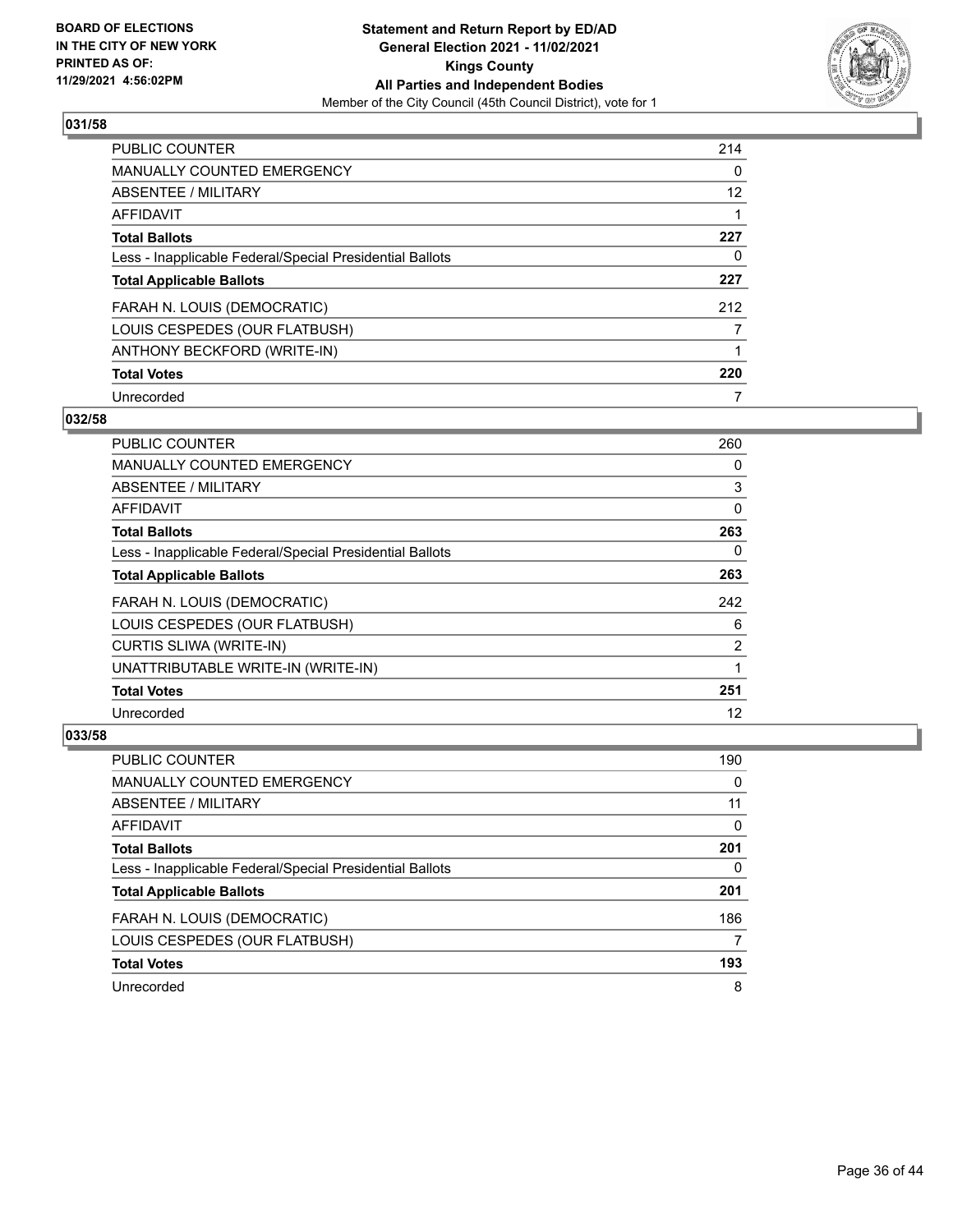

| PUBLIC COUNTER                                           | 218      |
|----------------------------------------------------------|----------|
| <b>MANUALLY COUNTED EMERGENCY</b>                        | 0        |
| <b>ABSENTEE / MILITARY</b>                               | 15       |
| <b>AFFIDAVIT</b>                                         | $\Omega$ |
| <b>Total Ballots</b>                                     | 233      |
| Less - Inapplicable Federal/Special Presidential Ballots | 0        |
| <b>Total Applicable Ballots</b>                          | 233      |
| FARAH N. LOUIS (DEMOCRATIC)                              | 217      |
| LOUIS CESPEDES (OUR FLATBUSH)                            | 5        |
| <b>Total Votes</b>                                       | 222      |
| Unrecorded                                               | 11       |

## **035/58**

| PUBLIC COUNTER                                           | 209            |
|----------------------------------------------------------|----------------|
| <b>MANUALLY COUNTED EMERGENCY</b>                        | 0              |
| ABSENTEE / MILITARY                                      | $\overline{7}$ |
| <b>AFFIDAVIT</b>                                         |                |
| <b>Total Ballots</b>                                     | 217            |
| Less - Inapplicable Federal/Special Presidential Ballots | 0              |
| <b>Total Applicable Ballots</b>                          | 217            |
| FARAH N. LOUIS (DEMOCRATIC)                              | 187            |
| LOUIS CESPEDES (OUR FLATBUSH)                            | 8              |
| MONIQUE CHANDLER WATERMAN (WRITE-IN)                     | 3              |
| MONIQUE WATERMAN (WRITE-IN)                              |                |
| MONIQUE Z CHANDLER WATERMAN (WRITE-IN)                   |                |
| <b>Total Votes</b>                                       | 200            |
| Unrecorded                                               | 17             |

| <b>PUBLIC COUNTER</b>                                    | 222      |
|----------------------------------------------------------|----------|
| MANUALLY COUNTED EMERGENCY                               | 0        |
| ABSENTEE / MILITARY                                      | 15       |
| AFFIDAVIT                                                | $\Omega$ |
| <b>Total Ballots</b>                                     | 237      |
| Less - Inapplicable Federal/Special Presidential Ballots | 0        |
| <b>Total Applicable Ballots</b>                          | 237      |
| FARAH N. LOUIS (DEMOCRATIC)                              | 215      |
| LOUIS CESPEDES (OUR FLATBUSH)                            | 5        |
| <b>Total Votes</b>                                       | 220      |
| Unrecorded                                               | 17       |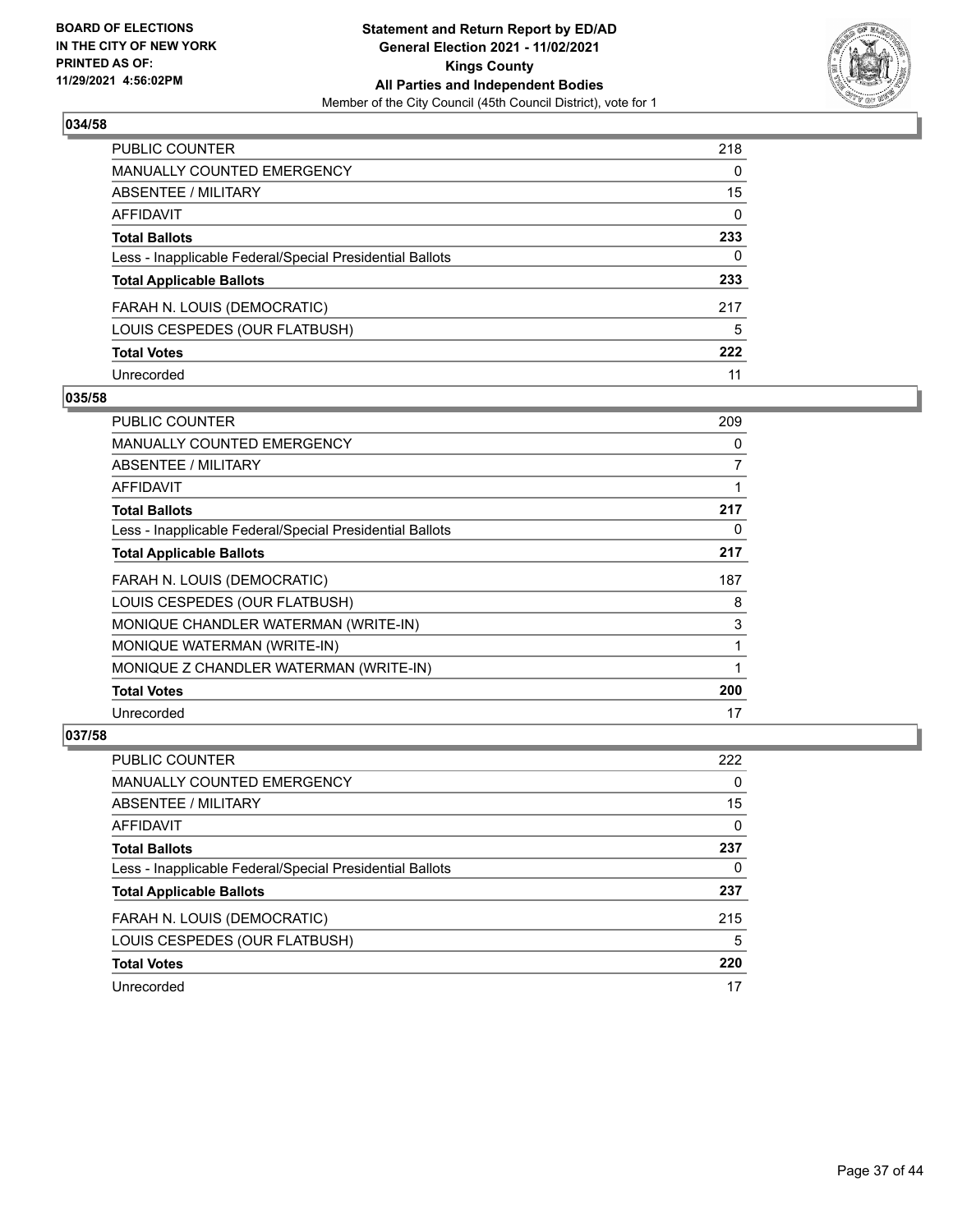

| PUBLIC COUNTER                                           | 206      |
|----------------------------------------------------------|----------|
| <b>MANUALLY COUNTED EMERGENCY</b>                        | $\Omega$ |
| ABSENTEE / MILITARY                                      | 16       |
| <b>AFFIDAVIT</b>                                         |          |
| <b>Total Ballots</b>                                     | 223      |
| Less - Inapplicable Federal/Special Presidential Ballots | 0        |
| <b>Total Applicable Ballots</b>                          | 223      |
| FARAH N. LOUIS (DEMOCRATIC)                              | 199      |
| LOUIS CESPEDES (OUR FLATBUSH)                            | 7        |
| UNATTRIBUTABLE WRITE-IN (WRITE-IN)                       |          |
| <b>Total Votes</b>                                       | 207      |
| Unrecorded                                               | 16       |

#### **039/58**

| <b>PUBLIC COUNTER</b>                                    | 241      |
|----------------------------------------------------------|----------|
| MANUALLY COUNTED EMERGENCY                               | 0        |
| ABSENTEE / MILITARY                                      | 12       |
| AFFIDAVIT                                                | $\Omega$ |
| <b>Total Ballots</b>                                     | 253      |
| Less - Inapplicable Federal/Special Presidential Ballots | $\Omega$ |
| <b>Total Applicable Ballots</b>                          | 253      |
| FARAH N. LOUIS (DEMOCRATIC)                              | 228      |
| LOUIS CESPEDES (OUR FLATBUSH)                            | 8        |
| <b>Total Votes</b>                                       | 236      |
| Unrecorded                                               | 17       |

| PUBLIC COUNTER                                           | 230      |
|----------------------------------------------------------|----------|
| <b>MANUALLY COUNTED EMERGENCY</b>                        | 0        |
| ABSENTEE / MILITARY                                      | 7        |
| AFFIDAVIT                                                | $\Omega$ |
| <b>Total Ballots</b>                                     | 237      |
| Less - Inapplicable Federal/Special Presidential Ballots | 0        |
| <b>Total Applicable Ballots</b>                          | 237      |
| FARAH N. LOUIS (DEMOCRATIC)                              | 215      |
| LOUIS CESPEDES (OUR FLATBUSH)                            | 4        |
| <b>Total Votes</b>                                       | 219      |
| Unrecorded                                               | 18       |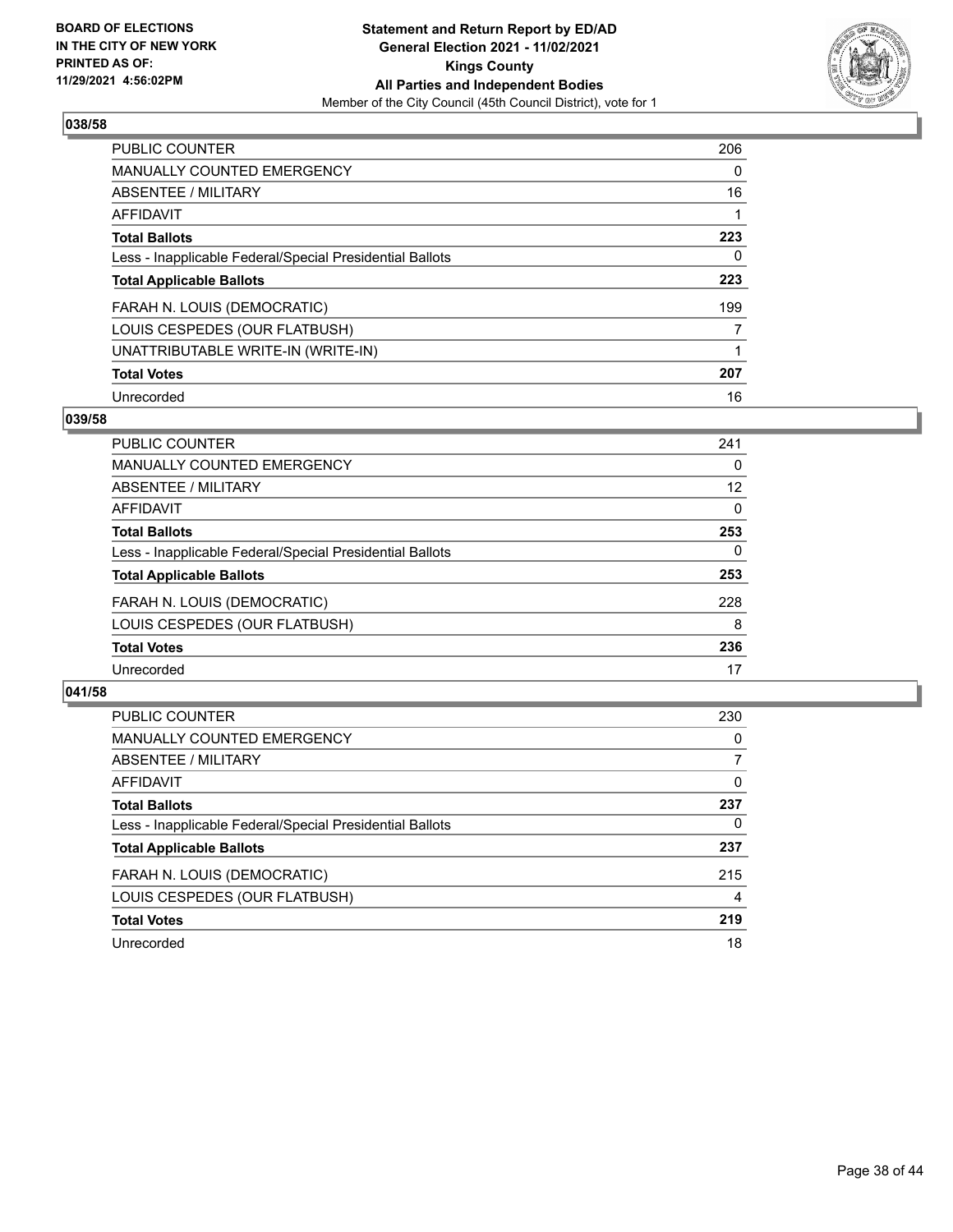

| PUBLIC COUNTER                                           | 112 |
|----------------------------------------------------------|-----|
| <b>MANUALLY COUNTED EMERGENCY</b>                        | 0   |
| <b>ABSENTEE / MILITARY</b>                               | 6   |
| AFFIDAVIT                                                | 0   |
| <b>Total Ballots</b>                                     | 118 |
| Less - Inapplicable Federal/Special Presidential Ballots | 0   |
| <b>Total Applicable Ballots</b>                          | 118 |
| FARAH N. LOUIS (DEMOCRATIC)                              | 103 |
| LOUIS CESPEDES (OUR FLATBUSH)                            | 2   |
| <b>Total Votes</b>                                       | 105 |
| Unrecorded                                               | 13  |

## **043/58**

| <b>PUBLIC COUNTER</b>                                    | 211      |
|----------------------------------------------------------|----------|
| MANUALLY COUNTED EMERGENCY                               | 0        |
| ABSENTEE / MILITARY                                      | 9        |
| AFFIDAVIT                                                | $\Omega$ |
| <b>Total Ballots</b>                                     | 220      |
| Less - Inapplicable Federal/Special Presidential Ballots | 0        |
| <b>Total Applicable Ballots</b>                          | 220      |
| FARAH N. LOUIS (DEMOCRATIC)                              | 210      |
| LOUIS CESPEDES (OUR FLATBUSH)                            |          |
| <b>Total Votes</b>                                       | 211      |
| Unrecorded                                               | 9        |

| <b>PUBLIC COUNTER</b>                                    | 113      |
|----------------------------------------------------------|----------|
| <b>MANUALLY COUNTED EMERGENCY</b>                        | 0        |
| ABSENTEE / MILITARY                                      | 2        |
| AFFIDAVIT                                                |          |
| <b>Total Ballots</b>                                     | 116      |
| Less - Inapplicable Federal/Special Presidential Ballots | 0        |
| <b>Total Applicable Ballots</b>                          | 116      |
| FARAH N. LOUIS (DEMOCRATIC)                              | 105      |
| LOUIS CESPEDES (OUR FLATBUSH)                            | $\Omega$ |
| UNATTRIBUTABLE WRITE-IN (WRITE-IN)                       |          |
| <b>Total Votes</b>                                       | 106      |
| Unrecorded                                               | 10       |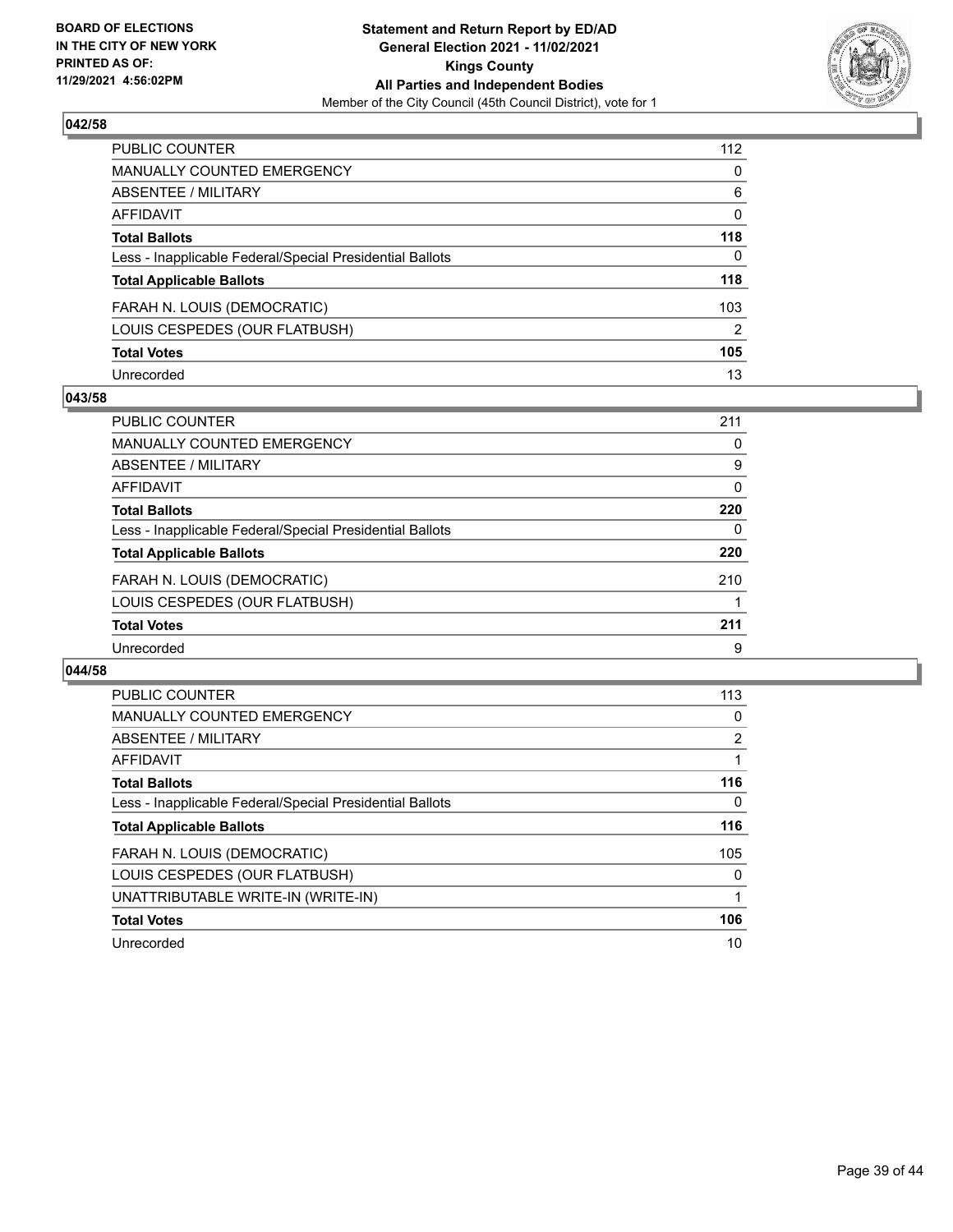

| PUBLIC COUNTER                                           | 182           |
|----------------------------------------------------------|---------------|
| <b>MANUALLY COUNTED EMERGENCY</b>                        | 0             |
| <b>ABSENTEE / MILITARY</b>                               | 5             |
| AFFIDAVIT                                                |               |
| <b>Total Ballots</b>                                     | 188           |
| Less - Inapplicable Federal/Special Presidential Ballots | 0             |
| <b>Total Applicable Ballots</b>                          | 188           |
| FARAH N. LOUIS (DEMOCRATIC)                              | 174           |
| LOUIS CESPEDES (OUR FLATBUSH)                            | $\mathcal{P}$ |
| <b>Total Votes</b>                                       | 176           |
| Unrecorded                                               | 12            |

#### **050/58**

| <b>PUBLIC COUNTER</b>                                    | 194            |
|----------------------------------------------------------|----------------|
| <b>MANUALLY COUNTED EMERGENCY</b>                        | 0              |
| <b>ABSENTEE / MILITARY</b>                               | 9              |
| AFFIDAVIT                                                | $\overline{2}$ |
| <b>Total Ballots</b>                                     | 205            |
| Less - Inapplicable Federal/Special Presidential Ballots | 0              |
| <b>Total Applicable Ballots</b>                          | 205            |
| FARAH N. LOUIS (DEMOCRATIC)                              | 190            |
| LOUIS CESPEDES (OUR FLATBUSH)                            | 3              |
| <b>Total Votes</b>                                       | 193            |
| Unrecorded                                               | 12             |

| <b>PUBLIC COUNTER</b>                                    | 206      |
|----------------------------------------------------------|----------|
| <b>MANUALLY COUNTED EMERGENCY</b>                        | $\Omega$ |
| ABSENTEE / MILITARY                                      | 18       |
| AFFIDAVIT                                                |          |
| <b>Total Ballots</b>                                     | 225      |
| Less - Inapplicable Federal/Special Presidential Ballots | 0        |
| <b>Total Applicable Ballots</b>                          | 225      |
| FARAH N. LOUIS (DEMOCRATIC)                              | 201      |
| LOUIS CESPEDES (OUR FLATBUSH)                            | 11       |
| <b>Total Votes</b>                                       | 212      |
| Unrecorded                                               | 13       |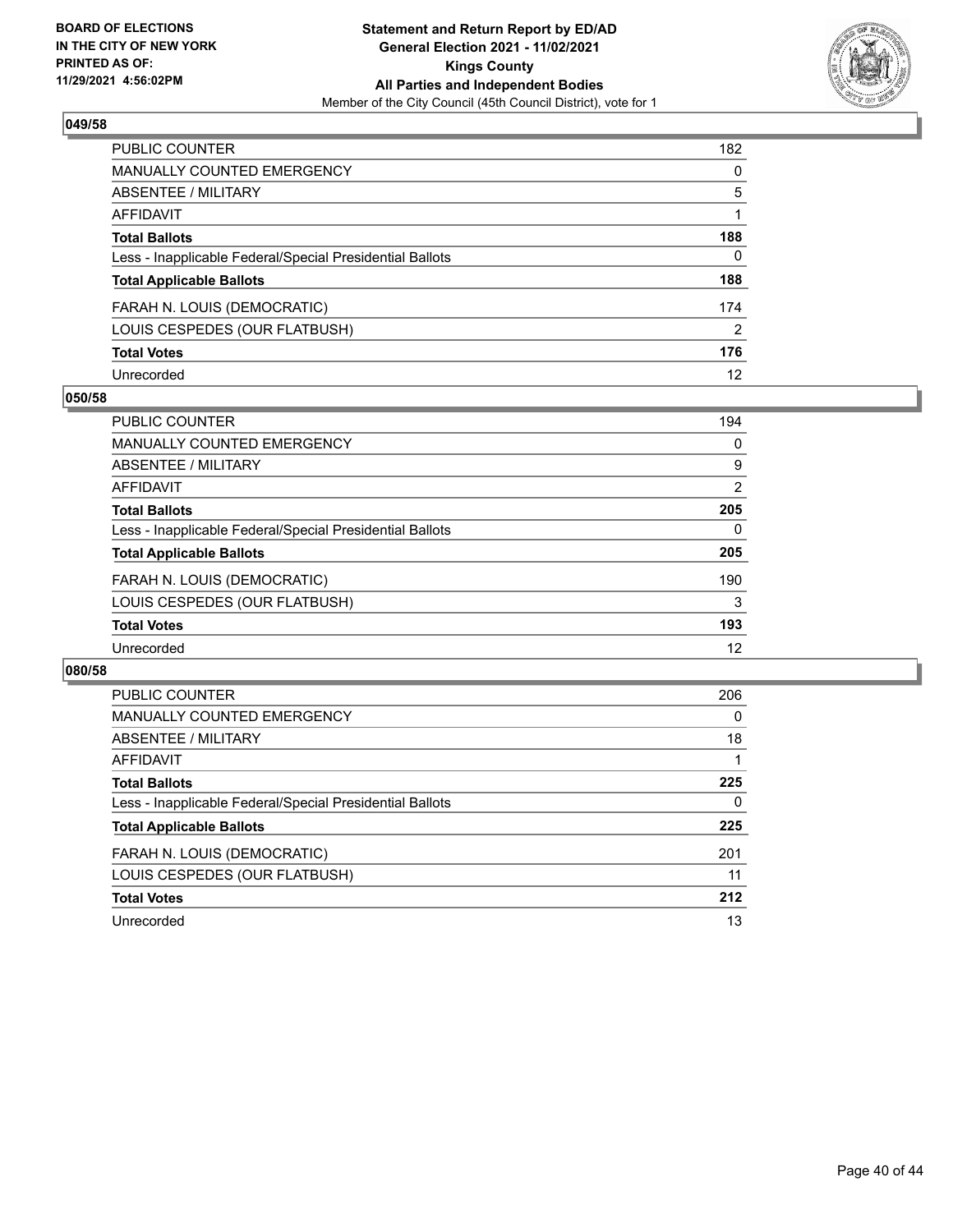

| PUBLIC COUNTER                                           | 119 |
|----------------------------------------------------------|-----|
| <b>MANUALLY COUNTED EMERGENCY</b>                        | 0   |
| <b>ABSENTEE / MILITARY</b>                               | 5   |
| AFFIDAVIT                                                | 0   |
| <b>Total Ballots</b>                                     | 124 |
| Less - Inapplicable Federal/Special Presidential Ballots | 0   |
| <b>Total Applicable Ballots</b>                          | 124 |
| FARAH N. LOUIS (DEMOCRATIC)                              | 103 |
| LOUIS CESPEDES (OUR FLATBUSH)                            | 8   |
| <b>Total Votes</b>                                       | 111 |
| Unrecorded                                               | 13  |

## **083/58**

| <b>PUBLIC COUNTER</b>                                    | 183      |
|----------------------------------------------------------|----------|
| <b>MANUALLY COUNTED EMERGENCY</b>                        | 0        |
| <b>ABSENTEE / MILITARY</b>                               |          |
| AFFIDAVIT                                                |          |
| <b>Total Ballots</b>                                     | 191      |
| Less - Inapplicable Federal/Special Presidential Ballots | $\Omega$ |
| <b>Total Applicable Ballots</b>                          | 191      |
| FARAH N. LOUIS (DEMOCRATIC)                              | 170      |
| LOUIS CESPEDES (OUR FLATBUSH)                            | 3        |
| <b>Total Votes</b>                                       | 173      |
| Unrecorded                                               | 18       |

| <b>PUBLIC COUNTER</b>                                    | 207      |
|----------------------------------------------------------|----------|
| <b>MANUALLY COUNTED EMERGENCY</b>                        | 0        |
| ABSENTEE / MILITARY                                      | 6        |
| <b>AFFIDAVIT</b>                                         | $\Omega$ |
| <b>Total Ballots</b>                                     | 213      |
| Less - Inapplicable Federal/Special Presidential Ballots | 0        |
| <b>Total Applicable Ballots</b>                          | 213      |
| FARAH N. LOUIS (DEMOCRATIC)                              | 198      |
| LOUIS CESPEDES (OUR FLATBUSH)                            | 4        |
| <b>Total Votes</b>                                       | 202      |
| Unrecorded                                               | 11       |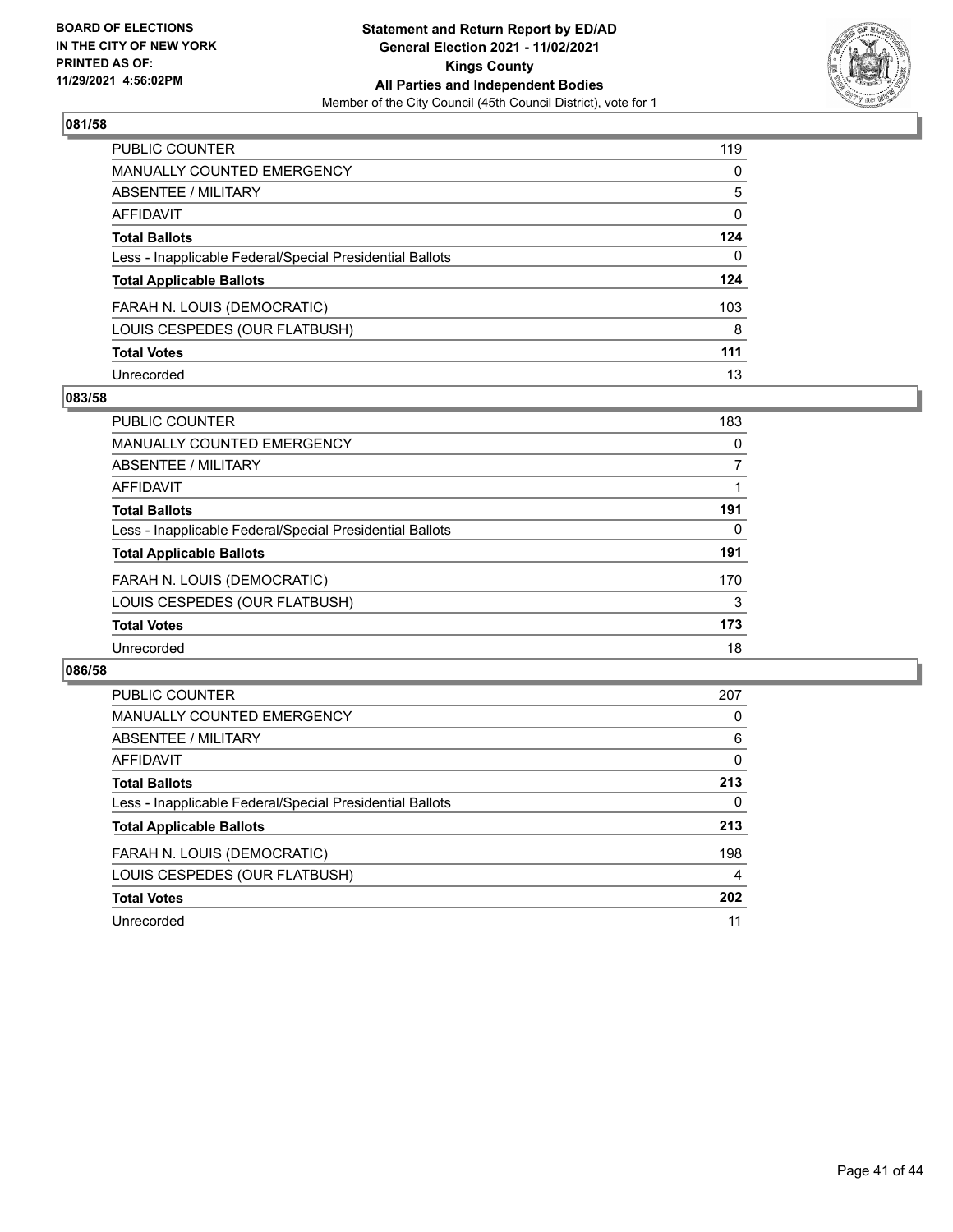

| PUBLIC COUNTER                                           | 66           |
|----------------------------------------------------------|--------------|
| MANUALLY COUNTED EMERGENCY                               | 0            |
| <b>ABSENTEE / MILITARY</b>                               | 8            |
| AFFIDAVIT                                                | $\mathbf{0}$ |
| <b>Total Ballots</b>                                     | 74           |
| Less - Inapplicable Federal/Special Presidential Ballots | $\mathbf{0}$ |
| <b>Total Applicable Ballots</b>                          | 74           |
| FARAH N. LOUIS (DEMOCRATIC)                              | 63           |
| LOUIS CESPEDES (OUR FLATBUSH)                            |              |
| <b>Total Votes</b>                                       | 64           |
| Unrecorded                                               | 10           |

## **003/59**

| <b>PUBLIC COUNTER</b>                                    | 101      |
|----------------------------------------------------------|----------|
| <b>MANUALLY COUNTED EMERGENCY</b>                        | 0        |
| ABSENTEE / MILITARY                                      | 9        |
| AFFIDAVIT                                                |          |
| <b>Total Ballots</b>                                     | 111      |
| Less - Inapplicable Federal/Special Presidential Ballots | $\Omega$ |
| <b>Total Applicable Ballots</b>                          | 111      |
| FARAH N. LOUIS (DEMOCRATIC)                              | 84       |
| LOUIS CESPEDES (OUR FLATBUSH)                            | 5        |
| <b>Total Votes</b>                                       | 89       |
| Unrecorded                                               | 22       |

| <b>PUBLIC COUNTER</b>                                    | 153      |
|----------------------------------------------------------|----------|
| <b>MANUALLY COUNTED EMERGENCY</b>                        | 0        |
| ABSENTEE / MILITARY                                      | 9        |
| <b>AFFIDAVIT</b>                                         | $\Omega$ |
| <b>Total Ballots</b>                                     | 162      |
| Less - Inapplicable Federal/Special Presidential Ballots | 0        |
| <b>Total Applicable Ballots</b>                          | 162      |
| FARAH N. LOUIS (DEMOCRATIC)                              | 140      |
| LOUIS CESPEDES (OUR FLATBUSH)                            | 3        |
| <b>Total Votes</b>                                       | 143      |
| Unrecorded                                               | 19       |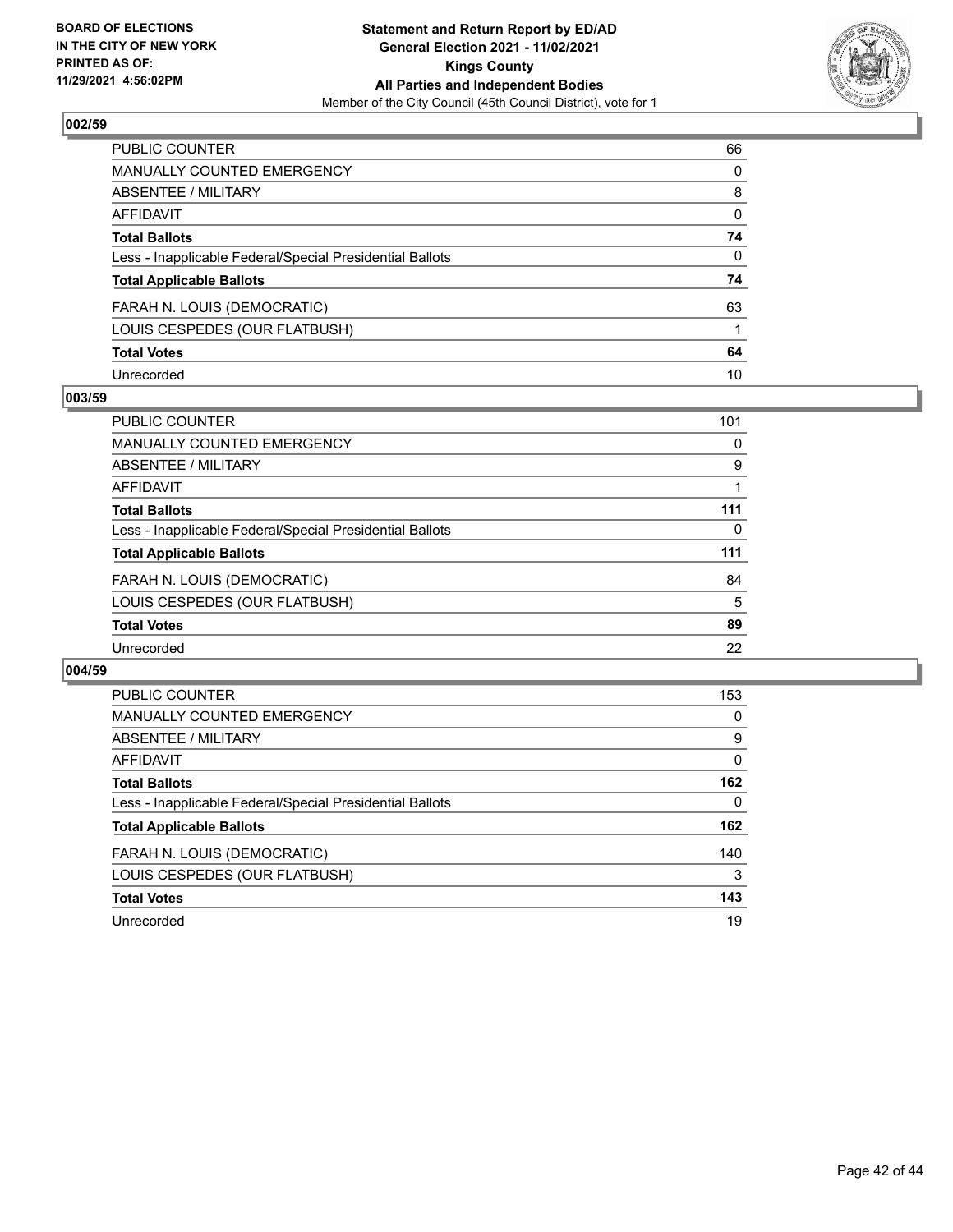

| <b>PUBLIC COUNTER</b>                                    | 73             |
|----------------------------------------------------------|----------------|
| <b>MANUALLY COUNTED EMERGENCY</b>                        | 0              |
| ABSENTEE / MILITARY                                      |                |
| AFFIDAVIT                                                | $\Omega$       |
| <b>Total Ballots</b>                                     | 74             |
| Less - Inapplicable Federal/Special Presidential Ballots | 0              |
| <b>Total Applicable Ballots</b>                          | 74             |
| FARAH N. LOUIS (DEMOCRATIC)                              | 64             |
|                                                          |                |
| LOUIS CESPEDES (OUR FLATBUSH)                            | $\overline{2}$ |
| THOMAS FAHERTY (WRITE-IN)                                |                |
| <b>Total Votes</b>                                       | 67             |

| <b>PUBLIC COUNTER</b>                                    | 136 |
|----------------------------------------------------------|-----|
| <b>MANUALLY COUNTED EMERGENCY</b>                        | 0   |
| ABSENTEE / MILITARY                                      | 2   |
| AFFIDAVIT                                                | 0   |
| <b>Total Ballots</b>                                     | 138 |
| Less - Inapplicable Federal/Special Presidential Ballots | 0   |
| <b>Total Applicable Ballots</b>                          | 138 |
| FARAH N. LOUIS (DEMOCRATIC)                              | 115 |
| LOUIS CESPEDES (OUR FLATBUSH)                            | 5   |
| UNATTRIBUTABLE WRITE-IN (WRITE-IN)                       | 1   |
| <b>Total Votes</b>                                       | 121 |
| Unrecorded                                               | 17  |
| 086/59 COMBINED into: 002/59                             |     |